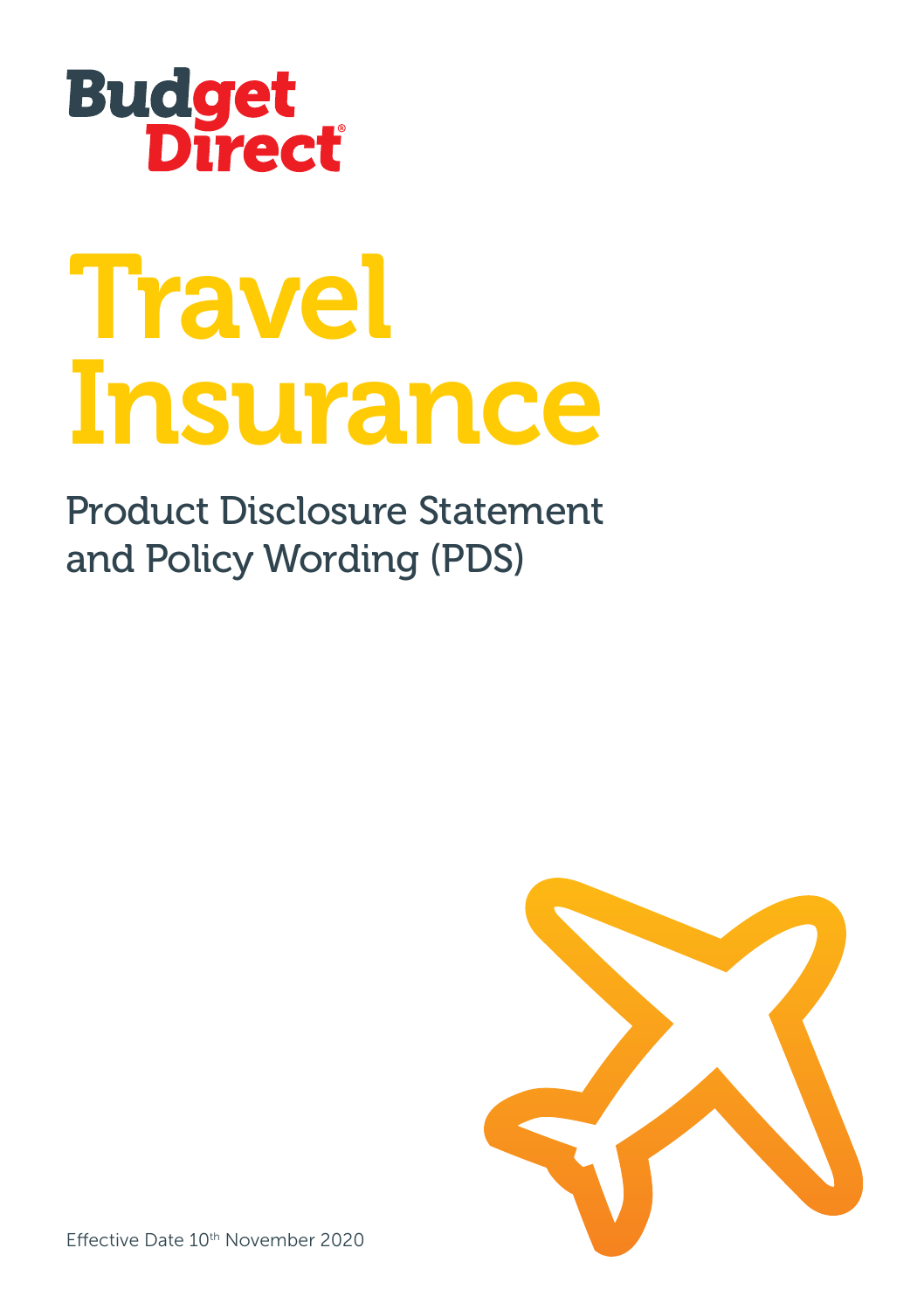## **Contents**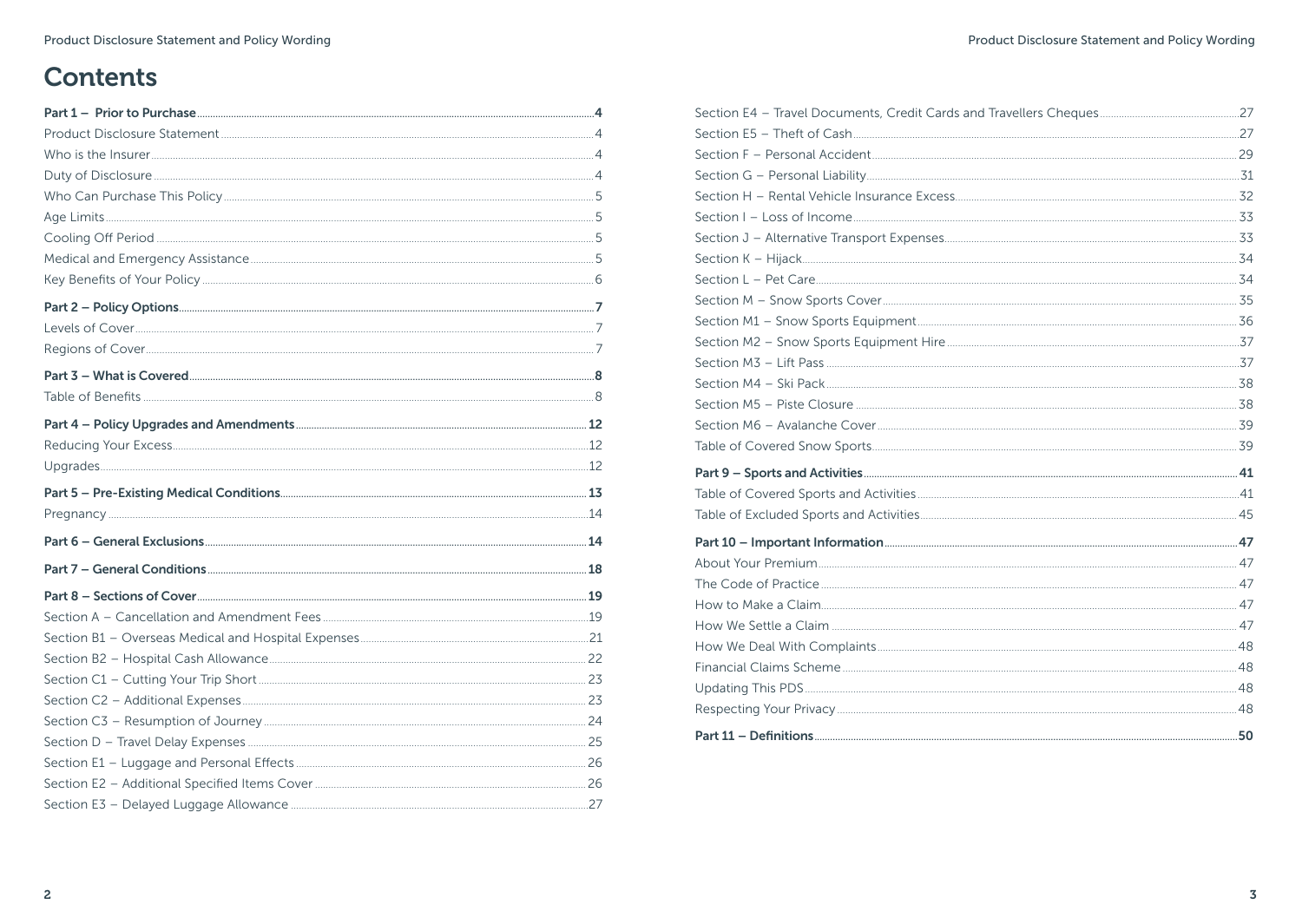### Part 1 – Prior to Purchase

#### Product Disclosure Statement

This PDS is designed to assist you in your decision to purchase this Travel Insurance. It contains information about key benefits and significant features of this Travel Insurance.

This PDS contains the full terms and conditions that apply to your policy. This PDS, along with your Insurance Certificate, forms the basis of your contract of insurance. Together these documents explain what you are covered for. Your selected level of cover and destination will be noted on your Insurance Certificate and is detailed in this PDS.

The PDS contains terms, conditions, limits and exclusions which you should be aware of. You must keep to all the terms and conditions of the insurance; otherwise any claims you make may be reduced or not paid. Please read this PDS to make sure that the cover meets your needs and please check the details outlined in your Insurance Certificate to make sure the information shown is correct.

Please keep this document in a safe place and make sure you can access it when you travel.

#### Who is the Insurer

Auto & General Insurance Company Limited (ABN 42 111 586 353 AFS Licence No. 285571) is the insurer and issuer of this PDS.

Throughout this PDS the issuer / insurer is referred to as *we, us,* or *our*.

This insurance is distributed and administered on our behalf by Auto & General Services Pty Ltd (Auto & General Services), ABN 61 003 617 909, AFSL 241411.

Please refer to the Financial Services Guide (FSG) for information on the services provided by Auto & General Services and the remuneration received, or to be received, by Auto & General Services as the General Insurance distributor and administrator of this insurance product.

#### Duty of Disclosure

When you take out this insurance - before you enter into an insurance contract, you have a duty of disclosure under the *Insurance Contracts Act 1984*.

#### What you must tell us

If we ask you questions that are relevant to our decision to insure you and on what terms, you must tell us anything that you know and that a reasonable person in the circumstances would include in answering the questions. You have this duty until we agree to insure you.

#### If you do not tell us

If you do not comply with your duty, we may reduce or refuse to pay a claim and/or cancel the policy. If your failure to tell us is fraudulent, we may refuse to pay a claim and treat the contract as if it never existed.

#### Who Can Purchase This Policy

This insurance is only available to travellers who are citizens or permanent residents of Australia or non-permanent residents who have a valid Medicare card, a Private Health Fund or Overseas Student Travel Insurance in Australia for the duration of the trip.

If requested, you are required to provide evidence in any of the following forms:

- a) Copy of your passport
- b) Australian residency documents
- c) Birth certificate
- d) Copy of valid Medicare Card, Private Health Fund or Overseas Student Travel Insurance
- e) Any other official documents proving residency or citizenship.

We are not obligated to pay a claim or provide assistance if such evidence cannot be supplied. if requested.

#### Age Limits

Applicants must be 18 years of age or over at the date of applying for this insurance. Persons over the age of 18 may purchase this policy on behalf of financially Dependent Children or grandchildren (including fostered or adopted children or grandchildren) who are under 18 years of age at the date of the application for this insurance. Full adult premium will apply if dependants are not travelling with parents and/or grandparents. Parents or grandparents can buy insurance on behalf of dependants as long as dependants under 16 years of age will have full adult supervision during the trip.

#### Please note:

- $\triangleright$  Comprehensive and Domestic levels of cover are available to travellers up to the age of 100 at the date of application.
- $\blacktriangleright$  Last Minute, Essential and Annual Multi-Trip levels of cover are only available to travellers under the age of 75 at the date of application.

#### Cooling Off Period

If this cover is not suitable for you and you want to cancel your policy you may do so within 14 days of purchasing it, provided that no claim has arisen, you have not exercised any other rights under the policy and your trip has not commenced. We will cancel the policy and give you a full refund of the premium.

If you cancel after the 14 day cooling off period no premium refund will be made.

#### Medical and Emergency Assistance

By choosing this Travel Insurance, you can access a network of 24-hour telephone assistance centres, and an international network of medical and emergency assistance providers including dedicated air ambulances in certain countries before and during your journey. We are available to assist you every hour of every day as part of your cover. We will assess your medical or emergency situation and guide you through a process to solve it.

Depending on your specific needs, we can:

- $\blacktriangleright$  Provide pre-trip advice including what vaccinations are required and the local medical conditions at your destination.
- $\blacktriangleright$  Help you in the event of lost luggage, travel documents or credit cards by putting you in touch with the nearest embassy or other authorities.
- $\blacktriangleright$  When medical care is needed, direct you to suitable medical facilities, monitor your condition and treatment as well as keep your family and friends at home informed.
- $\blacktriangleright$  Coordinate evacuation or repatriation where you are located to a suitable medical facility or back home to Australia, subject to assessment and approval by us.

 $\sim$  5 If you need assistance phone the reverse charge number for the country you are in as shown on your Insurance Certificate.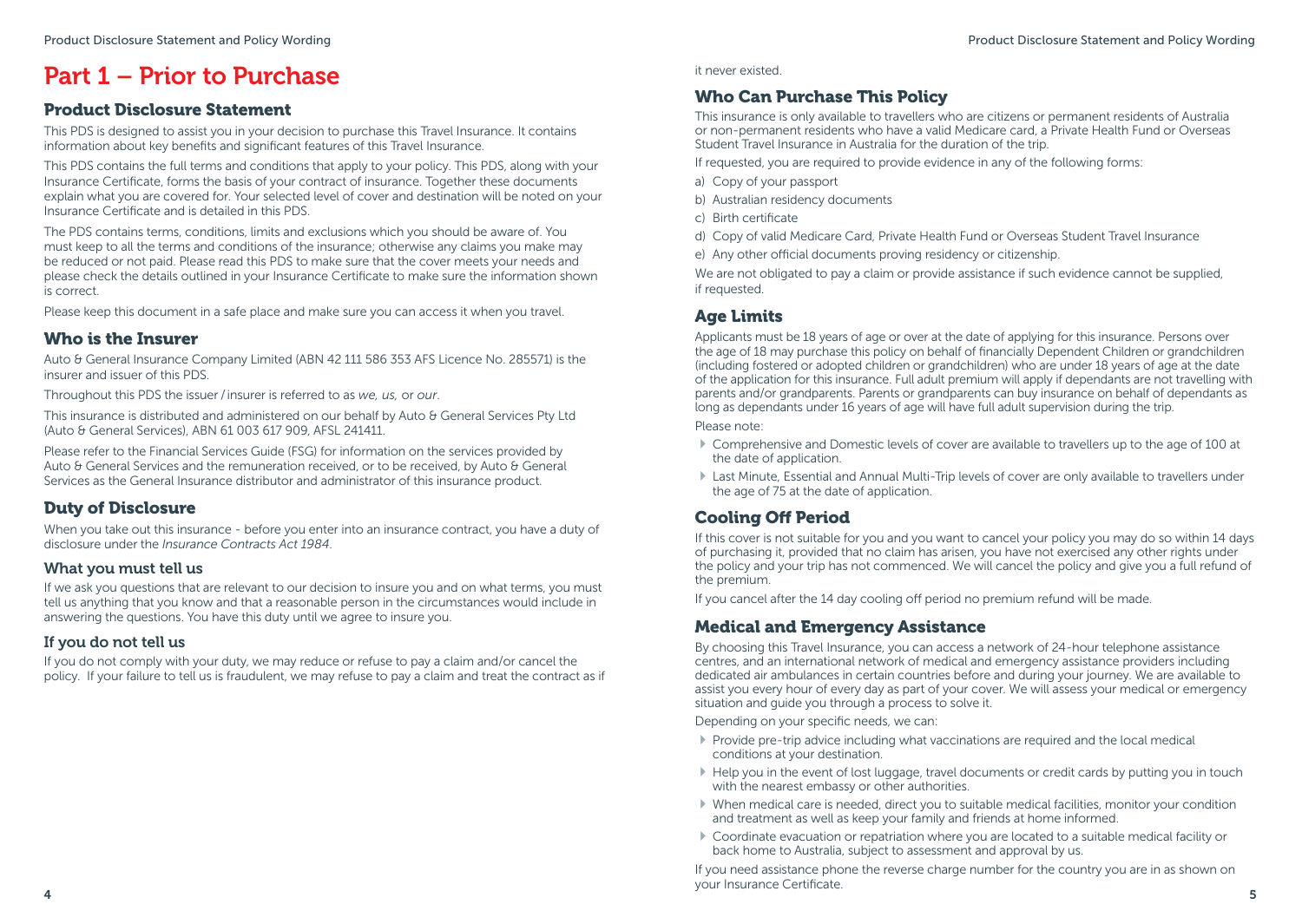The insured person's Name and Policy Number will need to be quoted at the time you call.

### Key Benefits of Your Policy

Some of the key benefits of your insurance policy may include:

Cancellation and Amendment Fees – Section A (available under any level of cover except Last Minute)

Overseas Medical and Hospital Expenses – Section B1 (available under any level of cover selected except Domestic)

Hospital Cash Allowance – Section B2 (available under any level of cover except Domestic and Last Minute)

Cutting Your Trip Short – Section C1 (available under any level of cover except Last Minute)

Additional Expenses – Section C2 (available under any level of cover selected)

Resumption of Journey - Section C3 (available only if Comprehensive or Annual Multi-Trip Cover is selected)

Travel Delay Expenses – Section D (available under any level of cover except Last Minute)

Luggage and Personal Effects – Section E1 (available under any level of cover selected)

Delayed Luggage Allowance – Section E3 (available under any level of cover except Last Minute)

Travel Documents, Credit Card and Travellers Cheques – Section E4 (available only if Essential, Comprehensive or Annual Multi-Trip Cover is selected)

Theft of Cash – Section E5 (available under any level of cover except Last Minute)

Personal Accident – Section F (available under any level of cover except Last Minute)

Personal Liability – Section G (available under any level of cover selected)

Rental Vehicle Insurance Excess – Section H (available under any level of cover selected except Last Minute)

Loss of Income - Section I (available only if Comprehensive or Annual Multi-Trip is selected)

Alternative Transport Expenses – Section J (available under any level of cover except Last Minute)

Hijack – Section K (available only if Comprehensive or Annual Multi-Trip is selected)

Pet Care – Section L (available only if Comprehensive or Annual Multi-Trip is selected)

Insured amounts for each of these benefits are set out in the Table of Benefits (pages 8-11) under the level of cover selected.

You should be aware that limits, conditions and exclusions apply. For detailed information about the benefits, excess applicable, exclusions, the circumstances under which and when benefits are provided and the process for making a claim, please read the Sections of Cover (pages 19- 40) and General Exclusions (pages 14-17).

# Part 2 – Policy Options

### Levels of Cover

You can choose the level of cover you require based on your travel needs. There are 5 levels of cover available under this Travel Insurance:

- $\blacktriangleright$  Comprehensive
- $\blacktriangleright$  Essential
- **1** Last Minute
- ▶ Domestic^
- $\blacktriangleright$  Annual Multi-Trip\*

The benefits and insured amounts differ under each level of cover.

Please note:

- $\triangleright$  Comprehensive, Essential and Last Minute levels of cover do NOT cover domestic travel within Australia apart from a cruise in Australian territorial waters, or a stopover up to 48 hours.
- ▶ ^Domestic does not cover any medical and evacuation expenses incurred in Australia. If you are going on a cruise within Australian territorial waters and would like to be covered for on-board medical expenses and evacuation then you must choose Comprehensive, Essential, Last Minute or Annual Multi-Trip Cover.
- $*$ Annual Multi-Trip provides cover for insured persons to travel overseas as many times as they like prior to the policy end date. The maximum duration for any one trip is 30 days.

#### Regions of Cover

The countries and / or regions covered under this Travel Insurance include:

#### Pacific

Includes American Samoa, Cook Islands, Fiji Islands, French Polynesia (including Tahiti), Kiribati, New Caledonia, Niue, Samoa, Solomon Islands, Tonga, Tuvalu, Vanuatu, New Zealand, Papua New Guinea. Domestic cruises within Australian territorial waters are included in the Pacific region.

#### Asia

Includes Bangladesh, Brunei, Cambodia, China, Hong Kong, India, Indonesia, Japan, Laos, Malaysia, Maldives, Myanmar, Nepal, Philippines, Singapore, South Korea, Sri Lanka, Taiwan, Thailand and Vietnam only.

#### Europe / Africa

Includes countries in Africa, Europe, Scandinavia, the Middle East, the Caribbean, and Russia.

#### Americas

Includes United States of America, Canada, Mexico, Central and South America and Antarctica (cruises only).

#### Destinations Excluded from Cover

Any claim resulting from travel, of any duration, in, to or through a country or area included on the list of 'Do Not Travel' destinations provided by the Australian Government through the Department of Foreign Affairs and Trade (DFAT) website smartraveller.gov.au, or those countries subject to an embargo from the UN Security Council or from any other international organisation to which Australia belongs, as well as events occurring in any international conflicts or interventions involving the use of force or coercion.

See General Exclusions (pages 14-17), for further information regarding the countries you cannot travel to.

6 7 permitted (including domestic stopovers) if they are necessary for transit purposes.Any loss you suffer must occur in the destinations shown on your Insurance Certificate for the cover to be valid. Stopovers of up to 48 hours outside these destinations are only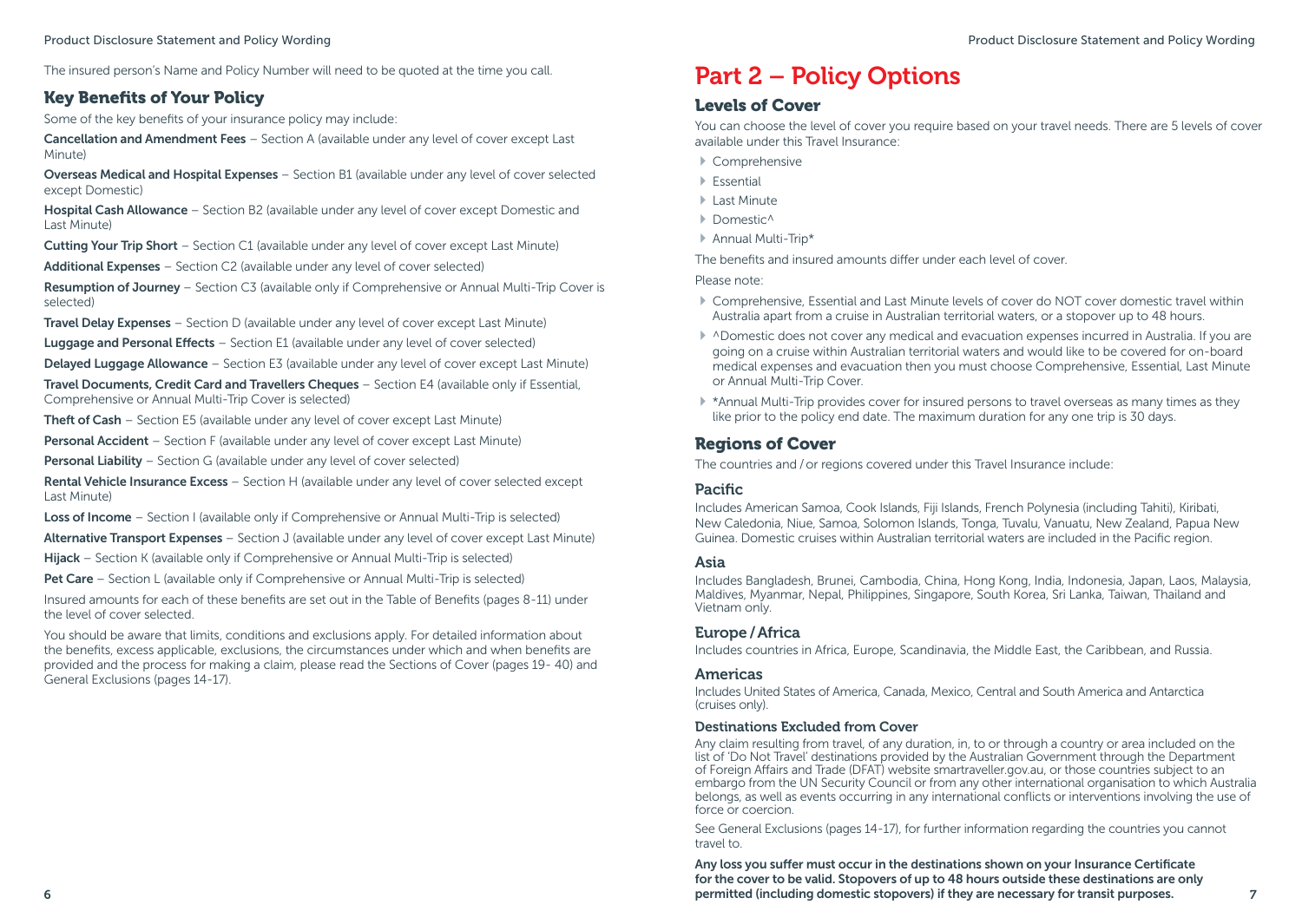### Part 3 – What is Covered

#### Table of Benefits

The following is a summary of cover only. The policy is subject to terms, conditions, limits and exclusions outlined in this PDS. Not all policy benefits and benefit amounts are shown below. In some cases sub-limits apply or the benefits may not be available to you. Please refer to the applicable Sections of Cover (pages 19-40).

The amounts insured shown below are the maximum amounts we will pay under each section per insured person per trip and are inclusive of GST.

|                | <b>Section Benefit</b>                                                                                                 | Comprehensive                                    |         | <b>Essential</b>                                |            | <b>Last Minute</b>      |         | <b>Domestic</b>                                 |         | <b>Annual Multi-Trip</b>                         |         |
|----------------|------------------------------------------------------------------------------------------------------------------------|--------------------------------------------------|---------|-------------------------------------------------|------------|-------------------------|---------|-------------------------------------------------|---------|--------------------------------------------------|---------|
|                |                                                                                                                        | <b>Amounts Insured</b>                           | Excess* | <b>Amounts Insured</b>                          |            | Excess* Amounts Insured | Excess* | <b>Amounts Insured</b>                          | Excess* | <b>Amounts Insured</b>                           | Excess* |
| A              | <b>Cancellation and Amendment Fees</b>                                                                                 | Unlimited                                        | \$200   | \$12,500                                        | \$200      | No Cover                | Nil     | \$10,000                                        | \$200   | Unlimited                                        | \$200   |
| <b>B1</b>      | <b>Overseas Medical and Hospital</b><br>Expenses                                                                       | \$5,000,000                                      | \$200   | \$5,000,000                                     | \$200      | \$5,000,000             | \$200   | No Cover                                        | Nil     | \$5,000,000                                      | \$200   |
| B <sub>2</sub> | <b>Hospital Cash Allowance</b>                                                                                         | \$75 per completed<br>24 hours up to<br>\$2,500  | Nil     | \$75 per completed<br>24 hours<br>up to \$1,000 | Nil        | No Cover                | Nil     | No Cover                                        | Nil     | \$75 per completed<br>24 hours up to<br>\$2,500  | Nil     |
| C1             | <b>Cutting Your Trip Short</b>                                                                                         | Unlimited                                        | \$200   | \$12,500                                        | \$200      | No Cover                | Nil     | \$7,500                                         | \$200   | Unlimited                                        | \$200   |
| C <sub>2</sub> | <b>Additional Expenses</b>                                                                                             | \$40,000                                         | \$200   | \$12,500                                        | \$200      | \$5,000                 | \$200   | \$5,000                                         | \$200   | \$40,000                                         | \$200   |
| C <sub>3</sub> | <b>Resumption of Journey</b>                                                                                           | \$3,000                                          | \$200   | No Cover                                        | <b>Nil</b> | No Cover                | Nil     | No Cover                                        | Nil     | \$3,000                                          | \$200   |
| $\mathsf D$    | <b>Travel Delay Expenses</b>                                                                                           | \$100 per completed<br>12 hours up to<br>\$2,000 | Nil     | \$50 per completed<br>12 hours<br>up to \$1,000 | Nil        | No Cover                | Nil     | \$50 per completed<br>12 hours up to<br>\$1,000 | Nil     | \$100 per completed<br>12 hours up to<br>\$2,000 | Nil     |
|                | Luggage and Personal Effects^                                                                                          | \$7,500                                          |         | \$5,000                                         |            | \$2,500                 |         | \$5,000                                         |         | \$7,500                                          | \$200   |
|                | Including sub-limit for laptops,<br>tablets, cameras and video<br>cameras, mobile phones only                          | \$3,000                                          |         | \$2,000                                         |            | No Cover                |         | \$2,000                                         |         | \$3,000                                          |         |
| E1             | Including: single article limit / pair<br>or set of items limit                                                        | \$750                                            | \$200   | \$500                                           | \$200      | \$500                   | \$200   | \$500                                           | \$200   | \$750                                            |         |
|                | Including: sub-limit for other<br>valuables                                                                            | \$750                                            |         | \$500                                           |            | No Cover                |         | \$500                                           |         | \$750                                            |         |
|                | Including: any property (including<br>specified items) which is lost or<br>stolen from an unattended motor<br>vehicle) | \$500                                            |         | \$500                                           |            | \$500                   |         | \$500                                           |         | \$500                                            |         |

^If you have an item that has a value of more than \$750, you can increase your level of cover for that item by listing the item in your Travel Insurance (Comprehensive and Annual Multi – trip only).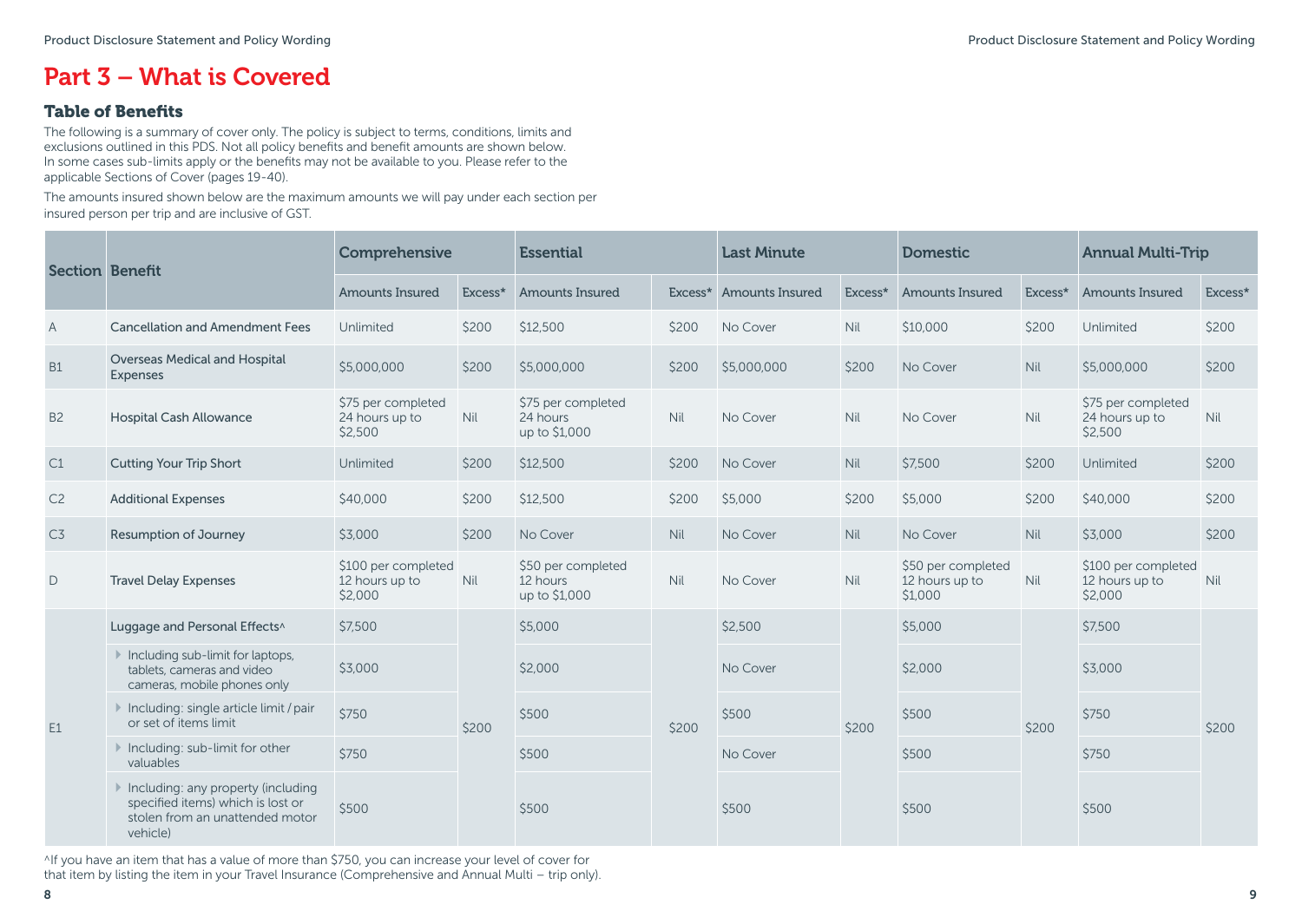#### Table of Benefits *(continued)*

|                             | <b>Section Benefit</b>                                                           | Comprehensive          |         | <b>Essential</b>       |            | <b>Last Minute</b>      |         | <b>Domestic</b>        |            | <b>Annual Multi-Trip</b> |            |
|-----------------------------|----------------------------------------------------------------------------------|------------------------|---------|------------------------|------------|-------------------------|---------|------------------------|------------|--------------------------|------------|
|                             |                                                                                  | <b>Amounts Insured</b> | Excess* | <b>Amounts Insured</b> |            | Excess* Amounts Insured | Excess* | <b>Amounts Insured</b> | Excess*    | <b>Amounts Insured</b>   | Excess*    |
| E3                          | Delayed Luggage Allowance                                                        | \$600                  | Nil     | \$400                  | Nil        | No Cover                | Nil     | \$250                  | Nil        | \$600                    | Nil        |
| E4                          | Travel Documents, Credit Cards and<br><b>Travellers Cheques</b>                  | \$5,000                | Nil     | \$2,500                | <b>Nil</b> | No Cover                | Nil     | No Cover               | Nil        | \$5,000                  | Nil        |
| E <sub>5</sub>              | Theft of Cash                                                                    | \$400                  | \$200   | \$250                  | \$200      | No Cover                | Nil     | \$250                  | \$200      | \$400                    | \$200      |
|                             | Personal Accident:                                                               |                        |         |                        |            |                         |         |                        |            |                          |            |
|                             | Event 1 (a) Death of insured<br>person aged 18 years to 65 years                 | \$20,000               | Nil     | No Cover               | <b>Nil</b> | No Cover                | Nil     | \$15,000               | Nil        | \$20,000                 | Nil        |
|                             | Event 1 (b) Death of dependent<br>child or insured person aged under<br>18 years | \$5,000                | Nil     | No Cover               | <b>Nil</b> | No Cover                | Nil     | \$5,000                | Nil        | \$5,000                  | Nil        |
| F                           | Event 1 (c) Death of insured<br>person aged 66 years or over                     | \$20,000               | Nil     | No Cover               | Nil        | No Cover                | Nil     | \$15,000               | Nil        | \$20,000                 | Nil        |
|                             | Event 2 Permanent Paraplegia or<br>Quadriplegia                                  | \$40,000               | Nil     | \$30,000               | Nil        | No Cover                | Nil     | \$15,000               | Nil        | \$40,000                 | Nil        |
|                             | Event 3 Permanent total loss of<br>sight of one or both eyes                     | \$40,000               | Nil     | \$30,000               | Nil        | No Cover                | Nil     | \$15,000               | Nil        | \$40,000                 | <b>Nil</b> |
|                             | Event 4 Permanent total loss of<br>use of one or more limbs                      | \$40,000               | Nil     | \$30,000               | Nil        | No Cover                | Nil     | \$15,000               | Nil        | \$40,000                 | Nil        |
| G                           | <b>Personal Liability</b>                                                        | \$5,000,000            | \$200   | \$2,000,000            | \$200      | \$1,000,000             | \$200   | \$1,500,000            | \$200      | \$5,000,000              | \$200      |
| $\mathsf{H}% _{\mathsf{H}}$ | <b>Rental Vehicle Insurance Excess</b>                                           | \$6,000                | Nil     | \$4,000                | Nil        | No Cover                | Nil     | \$4,000                | \$200      | \$6,000                  | <b>Nil</b> |
|                             | Loss of Income                                                                   | \$10,400               | Nil     | No Cover               | Nil        | No Cover                | Nil     | No Cover               | Nil        | \$10,400                 | Nil        |
| J                           | <b>Alternative Transport Expenses</b>                                            | \$5,000                | \$200   | \$2,500                | \$200      | No Cover                | Nil     | \$2,500                | \$200      | \$5,000                  | \$200      |
| К                           | Hijack                                                                           | \$1,500                | Nil     | No Cover               | Nil        | No Cover                | Nil     | No Cover               | Nil        | \$1,500                  | Nil        |
| L                           | Pet Care                                                                         | \$500                  | Nil     | No Cover               | <b>Nil</b> | No Cover                | Nil     | No Cover               | <b>Nil</b> | \$500                    | Nil        |

\*Excess - When claiming under certain sections listed in the table above, you have to pay the first part of a claim. The excess will apply to each insured person claiming, and to each event that a claim relates to. For example; if you are travelling as a family of 5 and all 5 people have their luggage stolen, an excess will be payable per person.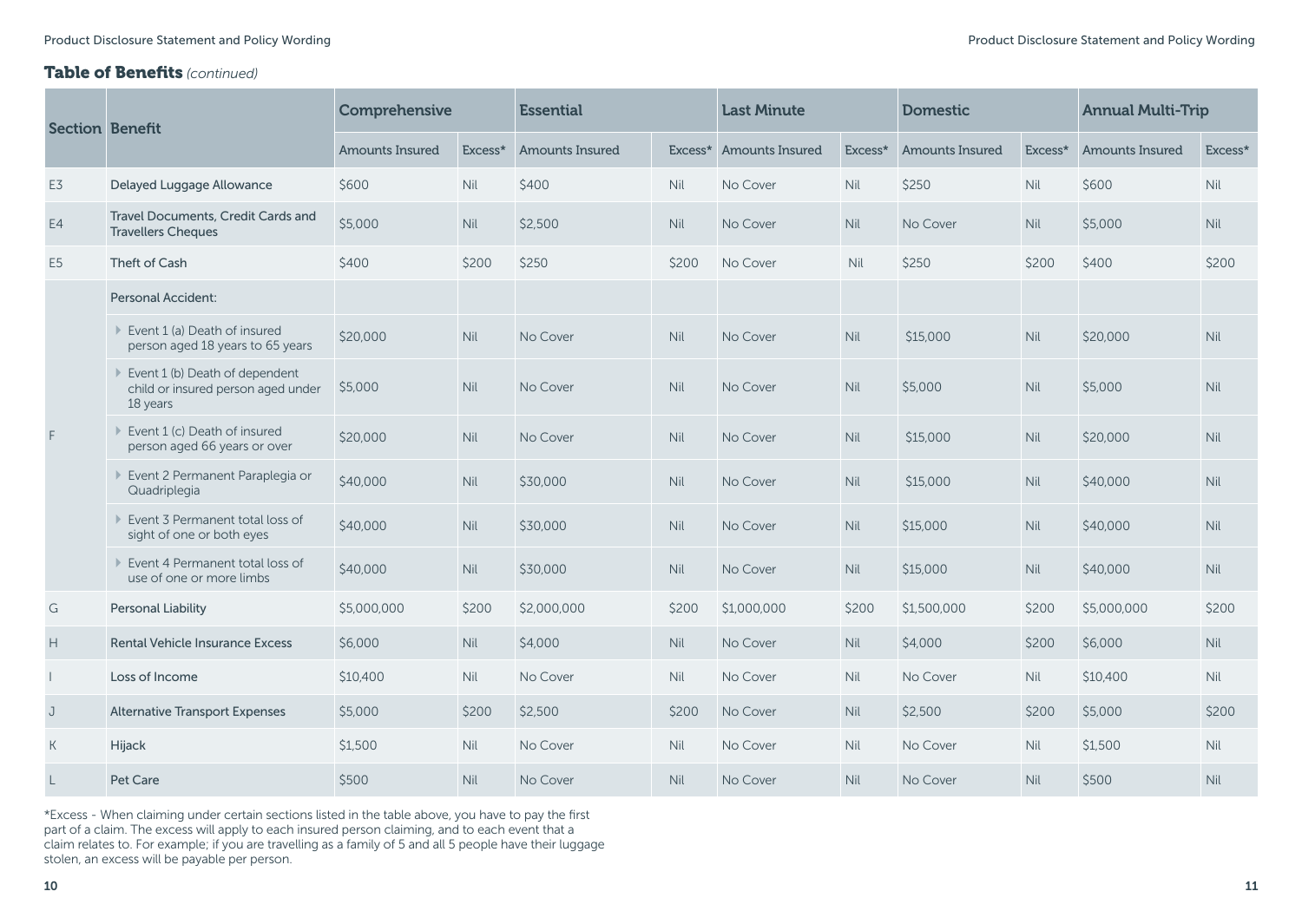## Part 4 – Policy Upgrades and Amendments

The following policy amendments only apply if they have been selected by you, the appropriate premium has been paid and they are shown on your Insurance Certificate.

#### Reducing Your Excess

#### Halve Your Excess and Excess Waiver

Under most sections of this policy you have to pay the first part of any claim. This is called an excess. This will apply to each person claiming, to each incident and to each section of the policy you claim under. This amount is shown under each section where it applies on the Table of Benefits (pages 8-11).

This Travel Insurance allows you to select the excess most suitable to you. If you waive your excess, you will pay an extra premium to remove all excesses (except for increased medical expenses because of medical conditions, sport or leisure activities).

#### **Upgrades**

#### Snow Sports Cover

Important: To add cover for any snow sport activity you must have purchased this option before your trip begins and it must be shown on your Insurance Certificate. If you choose not to purchase the Snow Sports Cover upgrade we will not cover any claim directly or indirectly relating to snow sports.

Please see pages 35-40 of this PDS for full details of this cover.

Please see page 39-40 for a full list of snow sports activities which are covered.

#### Additional Specified Items

If you have an item that has a value of more than \$750 you can increase your level of cover for that item by listing the item in your Travel Insurance.

This option is only available if you purchase Comprehensive or Annual Multi-Trip Cover.

Please note: For an Annual Multi-Trip policy you must specify an item for each individual trip that you require the additional cover.

Cover is only available for Additional Specified Items if you pay the appropriate extra premium and this is shown on your Insurance Certificate.

|                | <b>Additional Specified Items Cover</b>                       |                                                                |           |  |  |  |  |  |
|----------------|---------------------------------------------------------------|----------------------------------------------------------------|-----------|--|--|--|--|--|
| Section        | <b>Benefit</b>                                                | Maximum Amount Insured                                         | $Excess*$ |  |  |  |  |  |
| F <sub>2</sub> | Single Article, Pair or Set Limit<br>(min \$750, Max \$4,000) | \$4,000 for a single item, up to<br>\$6,000 for combined items | \$200     |  |  |  |  |  |

See Section E2 on page 26 for further information.

### Part 5 – Pre-Existing Medical Conditions

You can be covered if your pre-existing medical condition(s) are listed in the Table of Covered Medical Conditions, provided that you: a) have not been hospitalized in the past 24 months (including day surgery or emergency department attendance) and b) have disclosed that you have one of the listed medical conditions by selecting 'Yes' when purchasing the policy. This policy will NOT cover any claims arising from a pre-existing medical condition not listed on the table.

#### Table of Covered Medical Conditions

| Acne                                                                                                                    | Dry Eye Syndrome                                                                                                                       |  |  |  |  |
|-------------------------------------------------------------------------------------------------------------------------|----------------------------------------------------------------------------------------------------------------------------------------|--|--|--|--|
| Asthma                                                                                                                  | <b>Ear Grommets</b>                                                                                                                    |  |  |  |  |
| Providing that you:<br>Have no other lung disease and                                                                   | <b>Fczema</b>                                                                                                                          |  |  |  |  |
| Are less than 60 years of age at the date of<br>policy issue.                                                           | Epilepsy<br>Providing you have not had any seizures or<br>change to your medication in the last 24                                     |  |  |  |  |
| <b>Bunions</b>                                                                                                          | months.                                                                                                                                |  |  |  |  |
| <b>Carpal Tunnel Syndrome</b>                                                                                           | Food Intolerance                                                                                                                       |  |  |  |  |
| Cataracts                                                                                                               | <b>Gastric Reflux</b>                                                                                                                  |  |  |  |  |
| Coeliac Disease                                                                                                         | Glaucoma                                                                                                                               |  |  |  |  |
| <b>Congenital Blindness</b>                                                                                             | Gout                                                                                                                                   |  |  |  |  |
| <b>Congenital Deafness</b>                                                                                              | <b>Hay Fever</b>                                                                                                                       |  |  |  |  |
| Diabetes Mellitus (Type I)                                                                                              | Hiatus Hernia                                                                                                                          |  |  |  |  |
| Providing you:<br>▶ Were diagnosed over 12 months ago and<br>Have no eye, kidney, nerve or vascular<br>complication and | Hypercholesterolaemia (High Cholesterol)<br>Providing you do not also suffer from a known<br>cardiovascular disease and / or diabetes. |  |  |  |  |
| Do not suffer from a known<br>cardiovascular disease, hypertension or<br>hypercholesterolemia and                       | Hypertension (High Blood Pressure)<br>Providing you do not also suffer from a known<br>cardiovascular disease and / or diabetes.       |  |  |  |  |
| Are under 50 years of age at the date of<br>policy issue.                                                               | Hypothyroidism                                                                                                                         |  |  |  |  |
| Diabetes Mellitus (Type II)<br>Providing you were:                                                                      | <b>Macular Degeneration</b>                                                                                                            |  |  |  |  |
| Diagnosed over 12 months ago and<br>Þ.<br>Have no eye, kidney, nerve or vascular                                        | Meniere's Disease                                                                                                                      |  |  |  |  |
| complication and<br>Do not suffer from a known<br>Þ.                                                                    | <b>Rhinitis</b>                                                                                                                        |  |  |  |  |
| cardiovascular disease, hypertension or<br>hypercholesterolemia.                                                        | <b>Sinusitis</b>                                                                                                                       |  |  |  |  |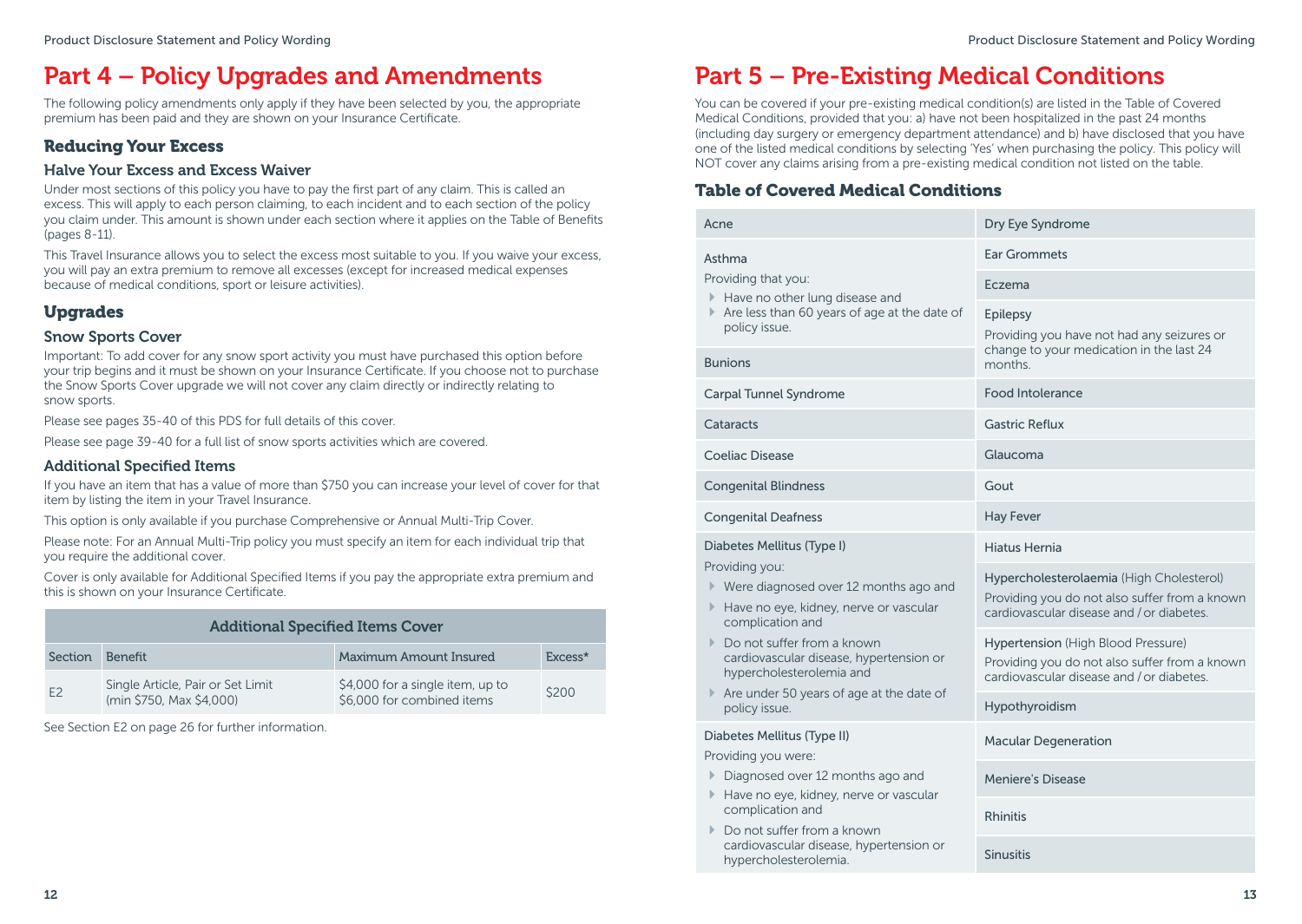#### Important Limitations – Cancellation and Amendment Fees

This policy will not cover any claims under Section A (Cancellation and Amendment Fees) that result directly or indirectly from any medical condition you knew about before the Policy Start Date, and that affects:

- $\blacktriangleright$  A close relative who is not travelling and is not an insured person under this policy;
- $\blacktriangleright$  Someone who is travelling with you who is not an insured person under this policy; or
- $\blacktriangleright$  A person you plan to stay with on your trip.
- You will not be covered if during the 90 days before the Policy Start Date, you:
- $\blacktriangleright$  Needed surgery, inpatient treatment or hospital consultations;
- 4 Needed any treatment or prescribed medication; or
- $\blacktriangleright$  Were on a waiting list for, or needed surgery, inpatient treatment or tests at any hospital or clinic or
- $\blacktriangleright$  Had been diagnosed with a terminal condition (that will cause death).

You should also refer to the General Exclusions (pages 14-17).

#### **Pregnancy**

Pregnancy is not an illness and therefore not covered by this policy - see General Exclusion 28.

### Part 6 – General Exclusions

General Exclusions apply to all sections of this policy. We will NOT cover the following:

- 1. Any claims, if at the time you take out this insurance the following apply:
- $\blacktriangleright$  You are aware of any medical condition or set of circumstances which could lead to a claim;
- $\blacktriangleright$  Any insured person whose condition may give rise to a claim and who:
	- $\blacktriangleright$  Is receiving or waiting for hospital tests or treatment for any condition or set of symptoms that have not been diagnosed;
	- $\blacktriangleright$  Is travelling against the advice of a medical practitioner or travelling to get medical treatment abroad;
	- $\blacktriangleright$  Has been told about a condition that will cause their death.
- $\blacktriangleright$  Claims arising from or in any way connected to you or any insured person on your policy who has in the last 5 years suffered from or received medical advice, treatment or medication for:
	- $\blacktriangleright$  Any heart related, blood circulatory or diabetic condition;
	- $\blacktriangleright$  Any neurological condition (including stroke, brain haemorrhage);
	- $\blacktriangleright$  Any breathing condition;
	- $\blacktriangleright$  Any psychiatric or psychological condition (including anxiety or depression) or
	- $\blacktriangleright$  Had treatment or hospital tests for cancer in the last five years; or
	- $\blacktriangleright$  Been referred to or seen by a hospital doctor or surgeon (other than an accident or emergency doctor), or needed inpatient treatment in hospital in the last 12 months.

This is unless your condition is listed in the Table of Covered Medical Conditions (page 13) and providing that the insured has not been hospitalised (including Day Surgery or Emergency Department attendance) for that condition in past 24 months.

For Domestic Cover we specifically will not be liable for claims arising from any person, including those not travelling, whose condition might give rise to a claim if the claim relates to a medical condition or any illness related to a medical condition which you were aware of before you took out this insurance.

You must make sure that you tell us about any change in your circumstances that happens after the policy has been issued and before you travel. We have the right to change the conditions of your policy in line with the change of risk.

2. You will not be covered under Section A – Cancellation and Amendment Fees, or Section C1 – Cutting Your Trip Short, or Section C2 – Additional Expenses, if a close relative, person who you are booked to travel with or someone you plan to stay with who is not an insured person on this policy, during the 90 days before the Policy Start Date they:

- $\blacktriangleright$  Needed surgery, inpatient treatment or hospital consultations;
- $\blacktriangleright$  Needed any treatment or prescribed medication;
- $\blacktriangleright$  Were on a waiting list for, or knew they needed surgery, inpatient treatment or tests at any hospital or clinic; or
- $\blacktriangleright$  Had been diagnosed with a terminal condition (that will cause their death).

3. Any claim arising from or relating to an incident or circumstances which you were aware of, or should have reasonably been aware of, or about which public warnings or mass media reports have been issued at the time you took out this insurance and which could reasonably be expected to lead to a claim.

4. Any claim arising from:

- ▶ Your, your partner's, your relative's or your travelling companion's suicide or attempted suicide; or
- ▶ You, your partner, your relative or your travelling companion injuring yourself/themselves deliberately or putting yourself/themselves in danger (unless you are trying to save a human life).

5. Any claim arising directly or indirectly from you, your partner, or your travelling companion using or consuming alcohol or drugs (unless the drugs have been prescribed by your doctor) or where you, your partner, or your travelling companion are affected by Acquired Immune Deficiency Syndrome (AIDS) or AIDS related complex (ARC) or Human Immunodeficiency Virus (HIV). You must agree to have a blood alcohol and/or breath analysis where local laws permit, where it is necessary for us to assess your claim.

6. Any claim arising out of war, civil war, invasion, insurrection, revolution, use of or threatened use of military power, usurpation of government or military power.

7. Any claim arising from civil riots, blockades, strikes or industrial action of any type (except for those which were not public knowledge when you booked your trip).

8. Any claim resulting from travel, of any duration, in, to or through a country or area included on the list of 'Do Not Travel' destinations provided by the Australian Government through the Department of Foreign Affairs and Trade (DFAT) website smartraveller.gov.au, or those countries subject to an embargo from the UN Security Council or from any other international organisation to which Australia belongs, as well as events occurring in any international conflicts or interventions involving the use of force or coercion.

This exclusion does not apply to customers that are in a country or area included on the list of 'Do Not Travel' destinations due to COVID-19, at the policy issue date. Please note that other exclusions apply which may affect your ability to claim.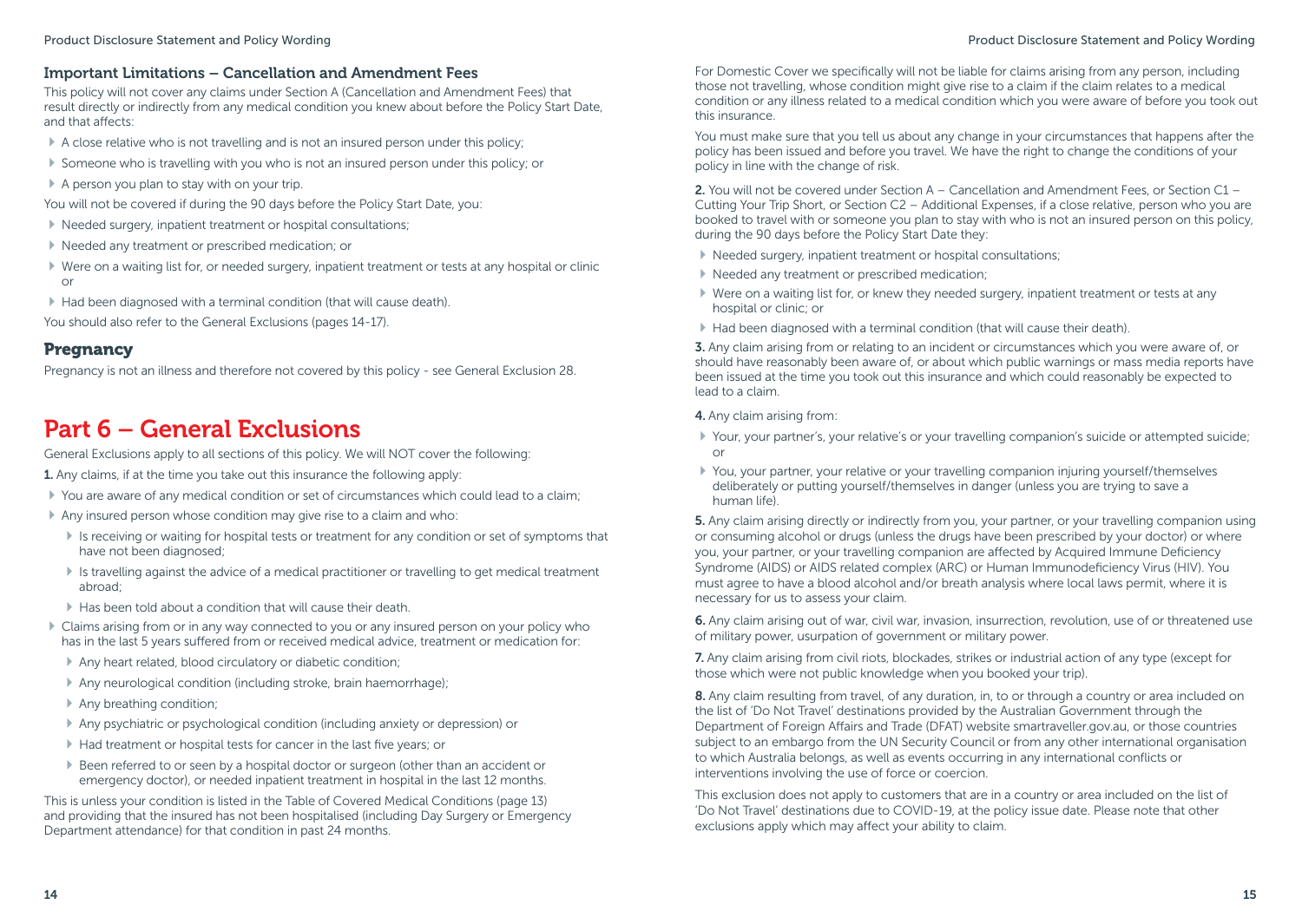#### Product Disclosure Statement and Policy Wording Product Disclosure Statement and Policy Wording

9. Loss or damage to any property, or any loss, expense or liability arising from any nuclear explosion including all effects thereof; or radioactive contamination caused by ionising radiation or contamination by radioactivity from any nuclear fuel or from any nuclear waste caused by the combustion and / or ongoing combustion of nuclear fuel; or the radioactive, toxic, explosive or other hazardous properties of any nuclear equipment or component thereof.

10. Any claim arising from the dispersal or application of pathogenic or poisonous biological or chemical materials; or the release of pathogenic or poisonous biological or chemical materials.

11. Any claim arising from the use of a two-wheeled or three-wheeled motor vehicle unless you;

- $\blacktriangleright$  As the driver or a passenger are wearing a helmet (irrespective of the law in the country you are in), and
- $\blacktriangleright$  As the driver:
	- $\blacktriangleright$  Hold a driving licence appropriate for the country you are in, and
	- $\blacktriangleright$  If using a motorcycle rated 125cc or higher, you hold a current and valid licence required for driving an equivalent rated motorcycle in Australia.

12. Any losses, liability or expenses that are for, related to or as a result of any consequential loss, economic or otherwise, loss of enjoyment or other loss not mentioned in this policy.

13. Any claim arising from you being involved in any deliberate, malicious, reckless, illegal or criminal act.

14. Any claim involving you taking part in:

- $\blacktriangleright$  Manual labour in connection with business or trade.
- $\blacktriangleright$  Missionary work and related travel.
- 4 Humanitarian work and related travel.
- $\blacktriangleright$  Work as air crew, ship crew and armed forces.

#### 15. Any claim relating to:

- $\blacktriangleright$  Any form of racing other than on foot.
- $\blacktriangleright$  Any sport or activity unless that sport or activity is covered under the Table of Covered Sports and Activities Section (pages 41-45), but only to the extent that cover is provided under that table.
- $\blacktriangleright$  Any sport or activities listed under the Table of Excluded Sports and Activities (pages 45-46) of this Policy Wording.
- $\blacktriangleright$  You participating in any professional sports.

16. Any claim relating to participation in Snow Sports unless you have purchased the Snow Sports Cover upgrade.

17. Any costs which you would have been expected to pay had the reason for the claim not occurred (e.g. the cost of food which you would have paid for in any case).

18. Any costs which relate to return travel to Australia if you do not hold an original return ticket to Australia.

19. Any claim arising as a result of you, or any person for whom you may cancel or alter your travel plans, failing to get the inoculations or vaccinations that you need to travel.

20. Any claim where you have failed to follow the advice or instruction of us, such as when you refuse to come back to Australia when we considered you were fit to return home.

21. Any claim arising from a government authority seizing, withholding or destroying anything of yours, any prohibition by or regulation or intervention (including but not limited to interference with your travel plans) of any government, or the operation of legal processes, law enforcement officers or immigration officials acting in the course of their duties.

22. The refusal, failure or inability of any person, company or organisation, including but not limited to any airline, other transportation provider, hotel, car rental agency, tour or cruise operator, travel wholesaler, booking agent or other provider of travel or tourism related services, facilities or accommodation, to provide services, facilities or accommodation, by reason of their own financial default or the financial default of any person, company or organisation with whom or with which they deal.

23. Any claim arising from you knowingly making travel arrangements through an unlicenced travel agent.

24. Any claim arising from your tour being cancelled due to insufficient numbers.

25. Any claim for which we are prohibited by legislation from providing cover or making payments in respect of claims made under this policy, including but not limited to any legislation which requires us to be registered in the insured person's country of citizenship or residence where the event occurs and / or payments are to be made.

26. Any claim arising from errors or omissions in your booking arrangements by you, your travel agent or any other person acting on your behalf.

27. Any loss, injury, damage or legal liability sustained directly or indirectly by you if you are:

- $\blacktriangleright$  A terrorist:
- $\blacktriangleright$  A member of a terrorist organisation;
- ▶ A narcotics trafficker: or
- $\blacktriangleright$  A purveyor of nuclear, chemical or biological weapons.

28. Any claims arising directly or indirectly from pregnancy, childbirth, care of a newborn child or complications arising from any of these.

29. Any claim directly or indirectly arising from an epidemic, pandemic or outbreak of an infectious disease, virus or condition, including any derivative or mutation of such disease, virus or condition, or the threat or perceived threat of any such epidemic, pandemic or outbreak.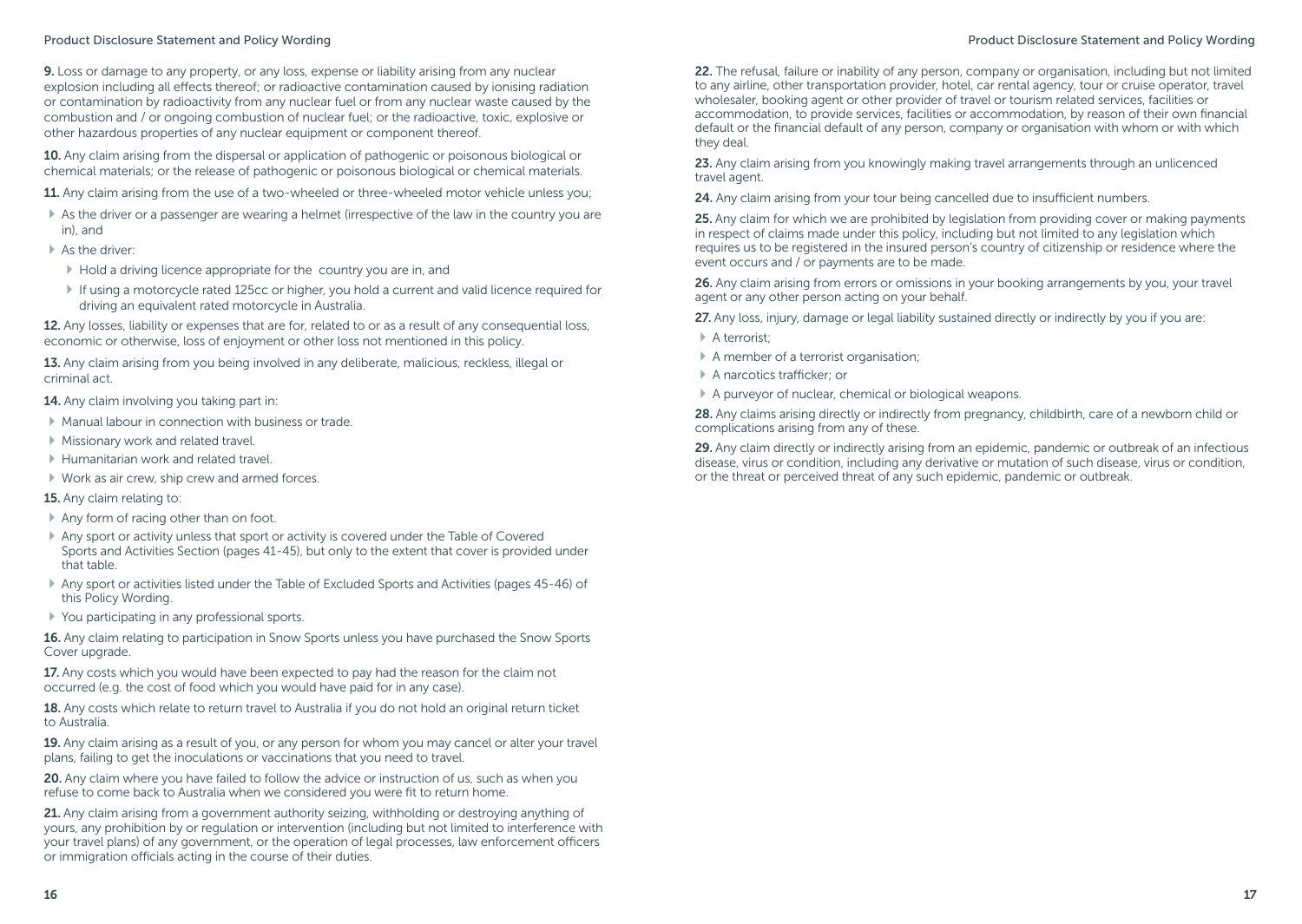# Part 7 – General Conditions

The following conditions apply to all sections of this insurance:

1. You must tell us if you know about anything which may affect our decision to accept your insurance (e.g. if you are planning to take part in a dangerous activity while you are on holiday). If you are not sure whether to tell us, let us know anyway.

2. You must take all reasonable steps to avoid or reduce any loss which may result in a claim under this insurance.

3. You must give our claims department all the documents they need to deal with any claim. You will be responsible for the costs involved in doing this. For example, in the event of a cancellation claim you will need to supply proof that you were unable to travel, such as a medical certificate completed by your doctor if this cancellation was due to a medical condition.

4. You must help us get back any money that we have paid, from other insurers or any other person, by giving us all the details we need and by filling in any forms we require. If we agree to cover your loss, you must let us take over and pursue any legal right of recovery you may have and you must co-operate with us in any recovery action.

**5.** If you try to make a fraudulent claim or if any fraudulent means or devices are used when trying to make a claim, this policy may be cancelled and the premium you have paid may be forfeited. Any benefits already paid to you must be repaid in full.

6. You must agree to have a medical examination if we ask. If you die, we are entitled to a postmortem examination unless this is illegal in the country in which the post-mortem examination is to be performed.

7. You must pay us back any amounts that we have paid to you which are not covered by the insurance.

8. After a claim has been settled, any salvage you have sent into our claims department will become our property.

**9.** If you require hospitalisation, emergency transportation services, or to return to Australia and you want us to pay, then you must contact us as soon as possible and obtain approval before arrangements are made. You must also follow any advice or instruction given to you by us.

10. We will not cover you for loss or an event or liability to the extent that it is covered by any other insurance policy, medical or health scheme or Act of Parliament or any benefit which we are legally prohibited to pay by law. We will however pay the difference between what is payable under that other insurance policy, medical or health scheme or the relevant Act of Parliament and what you would have been entitled to recover under this policy to the extent permitted by law.

11. You must tell us about any changes that take place between the date you bought your policy and the date you depart for your trip. This includes:

- $\blacktriangleright$  Any new treatment or prescribed medication;
- $\blacktriangleright$  Any changes to treatment or prescribed medications, including changes in dosages; and
- $\blacktriangleright$  Any new sickness, condition, illness or injury which you needed to ask for medical advice.

# Part 8 – Sections of Cover

### Section A – Cancellation and Amendment Fees

Please note: This section does not apply if you have Last Minute Cover.

You may be entitled to claim under Sections A or D, but you may not claim under more than one of these sections for the same event.

Once a claim is made under Section A – Cancellation and Amendment Fees, your travel insurance policy becomes invalid, and another travel insurance policy will need to be purchased for a new trip.

#### What you are covered for

If you have to cancel your trip because of one of the reasons listed below we will pay up to the amount shown in the Table of Benefits (pages 8-11) for:

- 1. Travel and accommodation expenses and pre-paid meal expenses which you have paid or have agreed to pay under a contract and which you cannot recover from any sources;
- 2. The cost of excursions, tours and activities which you have paid for and which you cannot recover from any sources; and
- **3.** The cost of visas which you have paid for and which you cannot recover from any sources.
- 4. The cancellation cost of tuition or course fees if the sole purpose of your trip is to attend that course and it is cancelled due to circumstances outside your control;
- 5. The travel agent's cancellation fee, when full monies or the maximum amount of deposit has been paid at the time of cancellation. We will not pay any travel agent's cancellation fees above the level of commission and / or service fees normally earned by the agent had the trip not been cancelled.
- 6. The expense for rescheduling your trip prior to departure provided the cost of rescheduling does not exceed the cost of cancellation. This benefit can only be claimed once per policy per insured person.

We will pay a benefit under this Section if the cancellation of your trip is necessary and unavoidable as a result of:

▶ Your unforeseeable death, injury, or illness;

- $\blacktriangleright$  The unforeseeable death, injury, or illness of your relative, business associate or travelling companion; who is a resident in Australia and who is in Australia at the time the event occurs;
- $\blacktriangleright$  You having to go to court to be a witness or be on a jury (but not as an expert witness) or you are put in quarantine;
- $\blacktriangleright$  An accident involving a vehicle you were planning to travel in, which happens within seven days before the date you planned to leave and means you cannot use the vehicle. This only applies to self-drive holidays;
- $\blacktriangleright$  You, your relative, or travelling companion are a member of the armed forces, police, fire, nursing or ambulance services and you have to stay in Australia because of an emergency or you are posted overseas unexpectedly;
- $\blacktriangleright$  You being made redundant, as long as you are entitled to payment under the current redundancy payments law and, at the time of booking your trip you had no reason to believe you would be made redundant;
- $\blacktriangleright$  It being necessary for you to stay in Australia after a fire, storm, flood or burglary at your home or place of business within 48 hours before the date you planned to leave. We will need a written statement from a relevant public authority confirming the reason and necessity;
- 4 You being unable to travel because of travel restrictions imposed on you after a terrorist attack or natural disaster.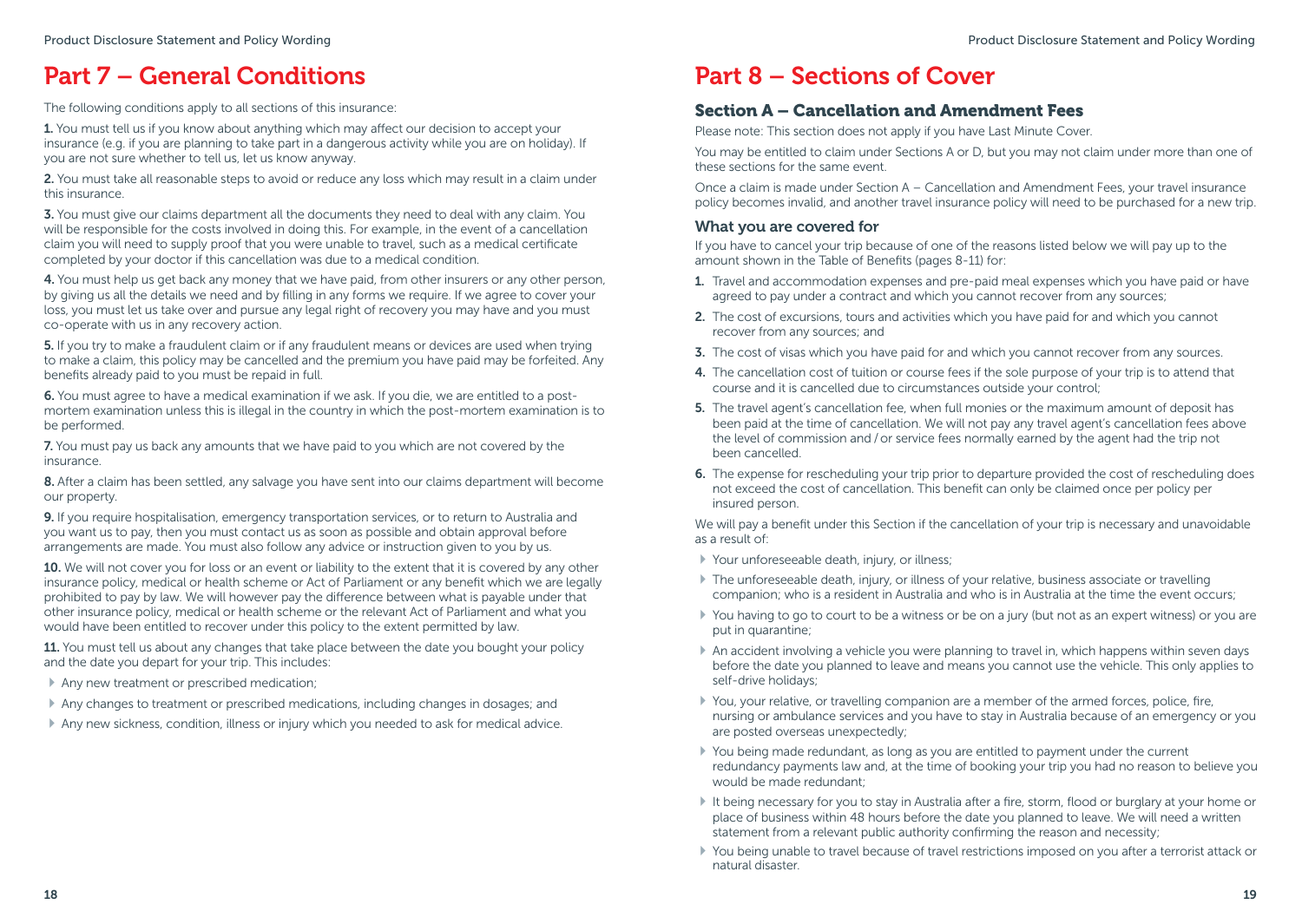#### Important Information about Frequent Flyer Points

Where an airline ticket was purchased using frequent flyer or similar air points, we will pay you the frequent flyer or similar air points lost following cancellation of your air ticket. The amount payable will be calculated as follows:

- $\blacktriangleright$  If the airline will not refund your points, we will pay you the cost of the equivalent class air ticket based on the quoted retail price at the time the ticket was issued.
- $\blacktriangleright$  If the airline will only refund a portion of your points, we will pay you the cost of the equivalent class air ticket based on the quoted retail price at the time the ticket was issued, less the value of the portion of your points refunded back to you.

#### What you are NOT covered for

In addition to General Exclusions, under Section A you are NOT covered for:

1. The excess as shown in the Table of Benefits (pages 8-11).

2. Any change of plans because you or your travelling companion change your mind and decide not to proceed with your original trip, or choose not to travel.

**3.** Any costs that would not have been incurred had you told the appropriate holiday company, including but not limited to tour operators, travel agents, transport providers, or accommodation providers, as soon as you knew you had to cancel your trip.

4. You being unable to travel due to a failure to obtain the passport or visa needed for the planned trip, or failing to check-in according to your itinerary or the times advised to you.

5. Costs which you have paid on behalf of any other person, unless that person is also an insured person named on your Insurance Certificate.

6. Any terrorist act or any loss incurred as a result of any intentional use of military force or other intervention by a government or official authority to intercept, prevent, or mitigate any known or suspected terrorist act, unless:

- $\blacktriangleright$  your treating medical practitioner certifies that you or your travelling companion are unfit to continue with your original itinerary.
- $\blacktriangleright$  travel restrictions are imposed on you after a terrorist attack.
- 7.  $\blacktriangleright$  Claims arising from your business (other than severe damage to your business premises) or employment, including but not limited to, not being able to take leave from that employment. This exclusion will not apply to you being involuntarily retrenched from your usual full time employment in Australia.
	- $\blacktriangleright$  Claims arising from your financial or contractual obligations or those of your travelling companion, relative or business associate.

8. Any costs paid to a travel services provider (airline or cruise company) if the same travel service provider is responsible for the cancellation.

#### Section B1 – Overseas Medical and Hospital Expenses

This section does not apply to trips within Australia, unless you are travelling on a domestic cruise within Australian territorial waters (please see the note on page 7 for full details).

Please note: If you are admitted into hospital as an inpatient for more than 24 hours someone must contact us on your behalf immediately.

This section does not apply for Domestic Cover.

#### What you are covered for

We will pay up to the amount shown in the Table of Benefits (pages 8-11) for the necessary and reasonable costs incurred outside of Australia as a result of you becoming ill, being injured or dying during your trip. This means:

1. Emergency medical, dental, surgical and hospital treatment and ambulance costs.

2. The cost of your return to Australia earlier than planned if this is medically necessary and we approve this.

- **3.** If you cannot return to Australia as you originally planned and we approve this, we will pay for:
- $\blacktriangleright$  Reasonable accommodation (room only) and travel expenses (economy class unless a higher grade of travel is confirmed as medically necessary and authorised by us) to allow you to return to Australia;
- $\blacktriangleright$  Reasonable accommodation (room only) and travel expenses for someone to stay with you and travel home with you if this is necessary due to medical advice and authorised by us or;
- $\blacktriangleright$  Reasonable accommodation and travel expenses for one relative or friend to travel from Australia to stay with you (room only) and travel home with you if this is necessary due to medical advice and authorised by us.
- In addition we will pay up to:
- $\triangleright$  \$20,000 for the cost of returning your body or ashes to Australia or up to \$10,000 for the cost of the funeral and burial expenses in the country in which you die if this is outside Australia.
- $\triangleright$  \$500 for non-emergency dental treatment as long as it is for the immediate relief of pain only.

#### Important Information

If the claim relates to your return travel to Australia and you do not hold a return ticket, we will deduct from your claim an amount equal to your original carrier's published one way airfare (based on the same class of travel that you paid for your outward trip) for the route used for your return.

#### What you are NOT covered for

In addition to General Exclusions, under Section B1 you are NOT covered for:

1. The excess as shown in the Table of Benefits (pages 8-11).

2. Any treatment or surgery which we think you do not need immediately and can wait until you return home.

**3.** The extra cost of a single or private hospital room unless this is medically necessary.

4. Any search and rescue costs (costs charged to you by a government, regulated authority or private organisation connected with finding and rescuing an individual, other than medical evacuation costs by the most appropriate transport).

5. Any costs for the following:

- $\blacktriangleright$  Telephone calls (other than calls to us to notify us of the medical problem):
- $\blacktriangleright$  Taxi fares (unless a taxi is being used in place of an ambulance to take you to or from a hospital); or
- $\blacktriangleright$  Food and drink expenses (unless these form part of your hospital costs if you are kept as an inpatient).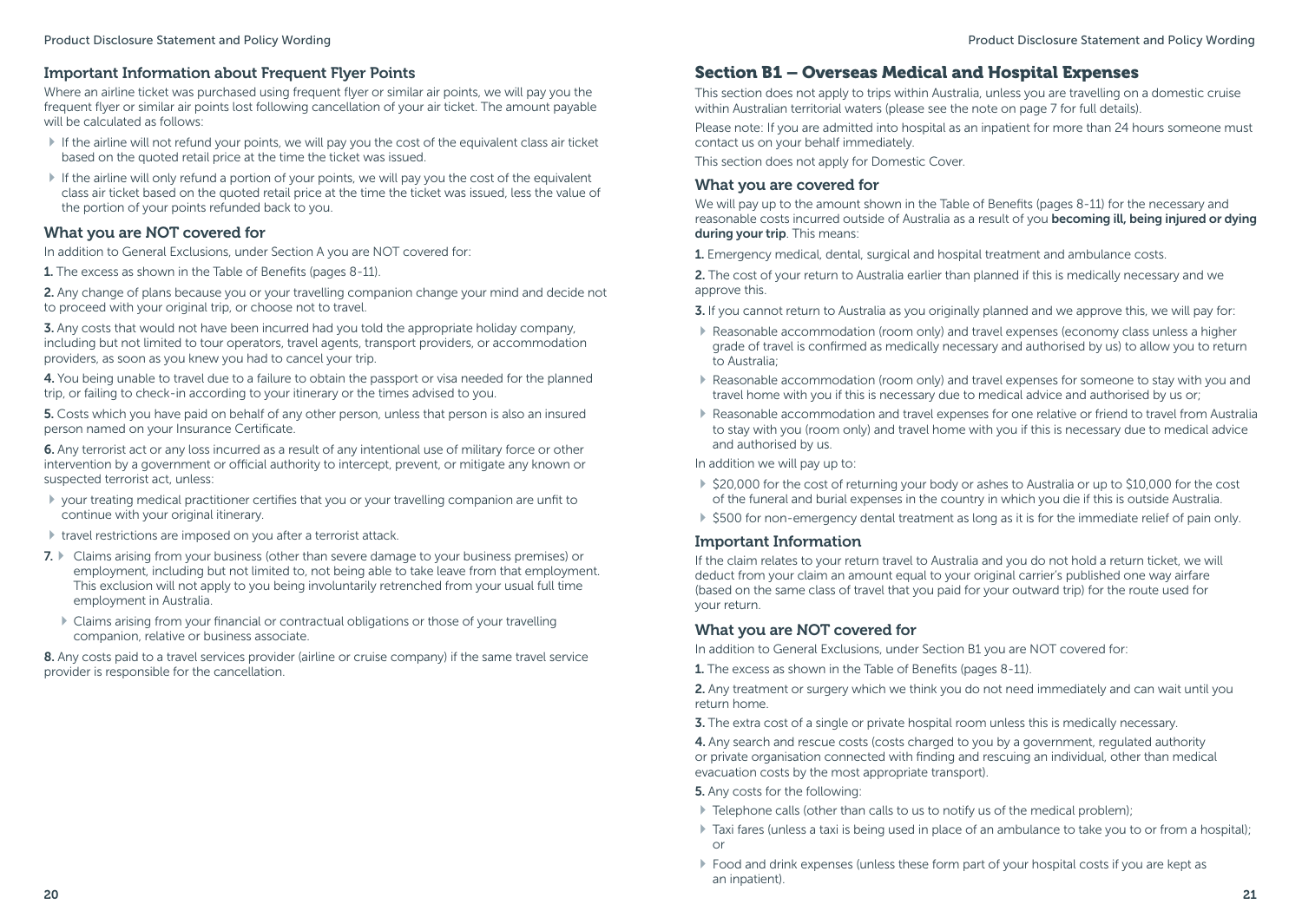#### Product Disclosure Statement and Policy Wording Product Disclosure Statement and Policy Wording

6. Any treatment, medication or any other additional expenses as detailed under section B1 that occur after you return back to Australia.

7. Any extra costs after the time when, in our medical advisor's opinion, you are fit to return to Australia (or your final country if you are on a one-way trip).

8. Any expenses incurred more than 12 months from the time you first received treatment for the injury or illness.

9. Any medical treatment that you receive after you have refused the offer of returning to your home, when, in the opinion of our medical advisors, you are fit to travel.

10. Any medical or hospital expenses incurred in Australia or any of its territories.

11. Private medical treatment where satisfactory public care or treatment is readily available in any country under any reciprocal health agreement between Australia and any foreign governments and we have agreed this is medically necessary.

12. Any medical treatment that you receive because of a medical condition or any illness related to a medical condition which you knew about at the time of taking out this insurance. This applies to you, a relative, business associate or person you are travelling with, and any person you were depending on for the trip. This exclusion does not apply if your condition is listed in the Table of Automatically Covered Medical Conditions (page 13).

13. Costs of more than \$500 which we have not agreed beforehand.

14. Any medical treatment or tests you have planned or expect to have.

15. Any costs that result from taking part in Snow Sports or sports or leisure activities, unless you have paid the appropriate Snow Sports Cover extra premium.

16. Cosmetic treatment, unless we have agreed that this treatment is necessary as the result of an accident covered under this policy.

17. Any costs that are as a result of a tropical disease, if you have not had the recommended vaccinations or taken the recommended medication.

#### Section B2 – Hospital Cash Allowance

This section does not apply if you have Last Minute or Domestic Cover.

You may be entitled to claim under Sections B2 or C2, but you may not claim under more than one of these sections for the same event.

#### What you are covered for

We will reimburse expenses up to \$75 each day if after an accident or illness that is covered under Section B1 (Overseas Medical and Hospital Expenses) of this insurance, you go into hospital overseas as an inpatient.

The maximum amount we will pay for all claims under this Section is the amount shown in the Table of Benefits (pages 8-11) for the level of cover you have selected.

#### Important Information

This benefit is only payable for the time that you are kept as an inpatient overseas and ceases if you go into hospital upon your return to Australia. This amount is meant to help you pay any extra expenses such as taxi fares and phone calls.

#### Section C1 – Cutting Your Trip Short

This section does not apply if you have Last Minute Cover.

If you need to return home to Australia (or to your home in Australia if travelling domestically under Domestic Cover) earlier than planned and you want us to pay, you must immediately contact us to obtain approval.

#### What you are covered for

We will provide this cover if Cutting Your Trip Short is necessary and unavoidable as a result of the following:

1. Your treating medical practitioner certifying that you, or your travelling companion, are unfit to continue with your original itinerary;

2. The unexpected death of, or sudden serious injury or illness of, your, or your travelling companion's relative who is a resident in Australia and who is in Australia at the time the event occurs, or of your business associate who is a resident in Australia and who is in Australia at the time the event occurs;

3. Serious damage to your home or business premises in Australia.

We will pay up to the amount shown in the Table of Benefits (pages 8-11) for:

- $\blacktriangleright$  Travel, accommodation and meal expenses which you have paid or have agreed to pay under a contract and which you cannot recover from any other source; and
- $\blacktriangleright$  The cost of excursions, tours and activities which you have paid for either before you left Australia or those paid for locally upon your arrival overseas and which you cannot recover from any other source.

We will only pay if you have already departed Australia (or to your home for Domestic Cover) Australia, and are not being reimbursed for these expenses under any other benefit in this policy including Section C2 (Additional Expenses).

#### Section C2 – Additional Expenses

If you need to return home to Australia (or your home in Australia for Domestic Cover) earlier than planned and you want us to pay, you must contact us immediately to obtain approval.

You may be entitled to claim under Sections C2 or D if your travel is delayed or under C2 or B2 if you are hospitalised, but you may not claim under more than one of these sections for the same event.

We will only pay if you have already departed Australia (or left your home for Domestic Cover), and are not being reimbursed for these expenses under any other benefit in this policy including C1 (Cutting Your Trip Short).

#### What you are covered for

We will pay up to the amount shown in the Table of Benefits (pages 8-11) for your reasonable and necessary additional accommodation, meals and travelling expenses (including emergency personal telephone calls), incurred after departure, that are over and above what you had originally budgeted to pay, if your trip is disrupted, or you are required to return to your home in Australia, because of:

1. Your treating medical practitioner certifying that you, or your travelling companion, are unfit to continue with your original itinerary;

2. The unexpected death of, or sudden serious injury or illness of, your, or your travelling companion's relative who is a resident in Australia and who is in Australia at the time the event occurs, or of your business associate who is a resident in Australia and who is in Australia at the time the event occurs;

3. Your passport or travel documents being lost or stolen (Please note: This section does not apply if you have Last Minute or Domestic Cover);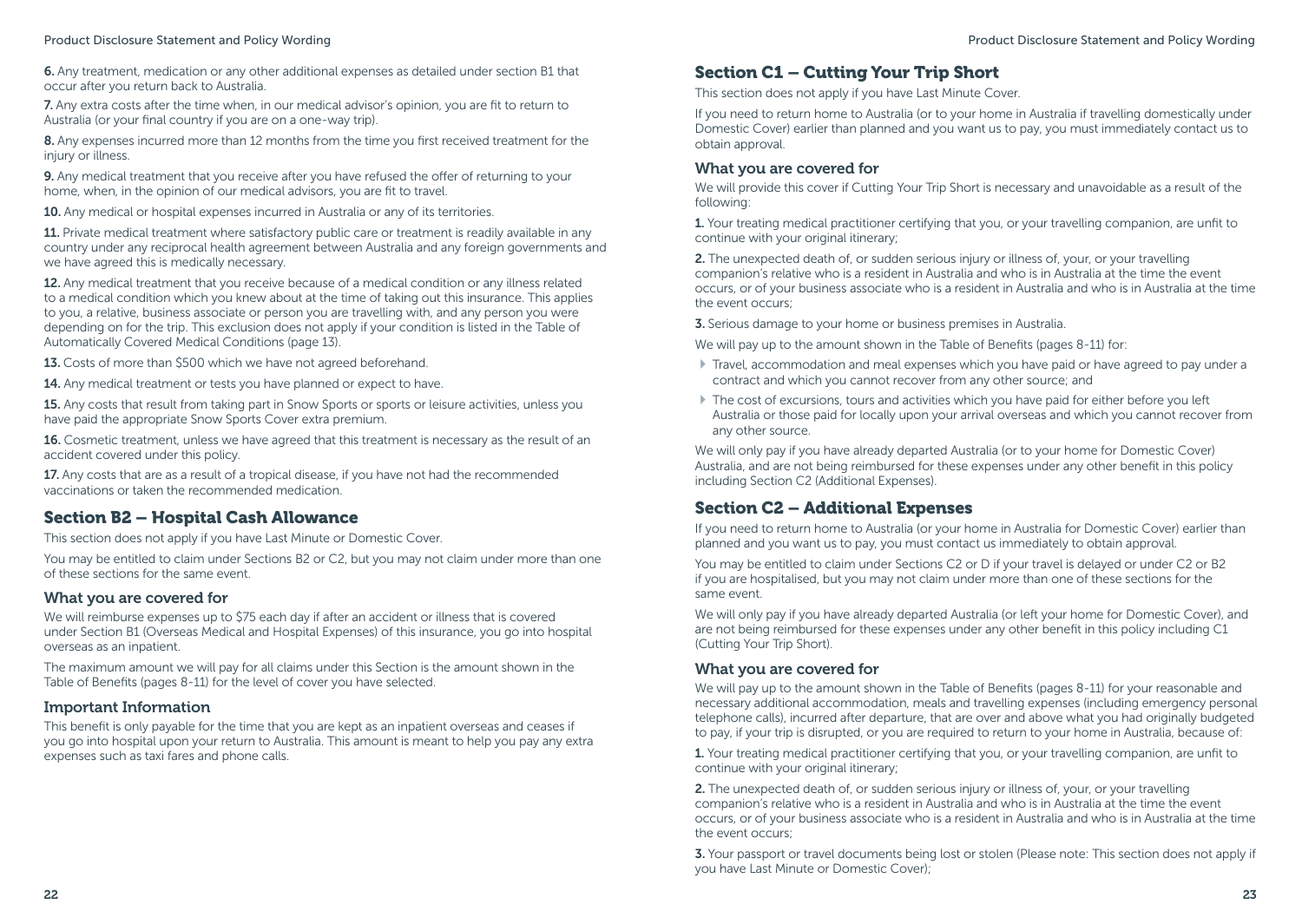5. Serious damage to your home or business premises in Australia;

6. An accident involving your means of transport (pre-booked flights, cruise and regularly scheduled buses or coaches only); or

7. The cancellation, delay or diversion of your scheduled transport caused by riot, strike or civil commotion, but only those expenses that you cannot claim from someone else.

#### Important Information

You must get written confirmation from the appropriate authority stating full details of the incident. You must keep all receipts for the extra expenses you pay.

#### Section C3 – Resumption of Journey

This section only applies if you have Comprehensive or Annual Multi-Trip Cover.

#### What you are covered for

We will pay up to the amount shown in the Table of Benefits (pages 8-11) for the cost of the airfare to return you to resume your trip, after an event that is covered under Section C1 (Cutting Your Trip Short) of this insurance.

We will return you to the international airport closest to the location where you had to cut your original trip short. The airfare will be at the same class that you booked for your original trip.

You must resume your trip within 60 days of returning to Australia and you must contact us before you resume your trip as transport costs under this section may only be incurred with our approval.

#### What you are NOT covered for (Sections C1-C3)

In addition to General Exclusions, under Sections C1-C3 inclusive, you are NOT covered for:

1. The excess as shown in the Table of Benefits.

2. Any change of plans because you or your travelling companion change your mind and decide not to proceed with your original trip, or choose not to travel.

**3.** Any additional expenses that would not have been incurred had you told the relevant holiday company, including but not limited to tour operators, travel agents, transport providers, or accommodation providers, as soon as you knew you had to change your plans.

4. You being unable to continue with your travel due to a failure to obtain the passport or visa needed for the planned trip, or failing to check in according to your itinerary or the times advised to you.

5. Costs which you have paid on behalf of any other person, unless that person is also an insured person named on your Insurance Certificate.

6. Any expenses that you can get back from the appropriate holiday company, including but not limited to tour operators, travel agents, transport providers or accommodation provider.

7. Any claim resulting from you travelling against the advice of the appropriate national or local authority.

8. The cost of a return ticket if you have not purchased a return air ticket to Australia. We will deduct from your claim the cost of the fare between your last intended place of departure to Australia, at the same cabin class as your initial departure fare.

9. The non refundable unused portion of travel or accommodation arrangements where alternative travel or accommodation is paid for by us as part of a claim under this policy.

10. Any terrorist act or any loss incurred as a result of any intentional use of military force or other intervention by a government or official authority to intercept, prevent, or mitigate any known or suspected terrorist act, unless:

- $\blacktriangleright$  vour treating medical practitioner certifies that you or your travelling companion are unfit to continue with your original itinerary.
- $\blacktriangleright$  travel restrictions are imposed on you after a terrorist attack.
- 11. Claims arising from your business (other than severe damage to your business premises) or employment, including but not limited to, not being able to take leave from that employment. This exclusion will not apply to you being involuntarily retrenched from your usual full time employment in Australia.
	- $\blacktriangleright$  Claims arising from your financial or contractual obligations or those of your travelling companion, relative or business associate.

#### Section D – Travel Delay Expenses

This section does not apply if you have Last Minute Cover.

You may be entitled to claim under Sections C or D if your return to Australia (or to your home in Australia if travelling domestically) is delayed, but you may not claim under more than one of these sections for the same event.

#### What you are covered for

We will pay up to the amount shown in the Table of Benefits (pages 8-11) if your outward or return trip by air or sea, is delayed due to poor weather conditions, natural disaster, strike, industrial action or mechanical breakdown.

We will pay your reasonable extra meals and accommodation expenses for each completed period of time as specified in the Table of Benefits – that you are delayed as long as you eventually go on the holiday.

The applicable period of time for the cover you have selected is noted in the Table of Benefits.

#### What you are NOT covered for

In addition to General Exclusions, under Section D, you are NOT covered for:

1. Any terrorist act or any loss incurred as a result of any intentional use of military force or other intervention by a government or official authority to intercept, prevent, or mitigate any known or suspected terrorist act.

2. Any claim that results from you missing a connection flight.

3. Any claim that results from civil unrest.

4. Any claim that results from an actual or planned strike or industrial action which the public knew about at the time you made travel arrangements for the trip.

**5.** Any claim that results from a natural disaster if an event is publicly known prior to purchasing the policy.

#### Important Information

Under this policy you must:

- $\blacktriangleright$  Have checked in for your trip at or before the recommended time; and
- $\blacktriangleright$  Get a written statement from the appropriate transport company or authority confirming the reason for the delay and how long it lasted.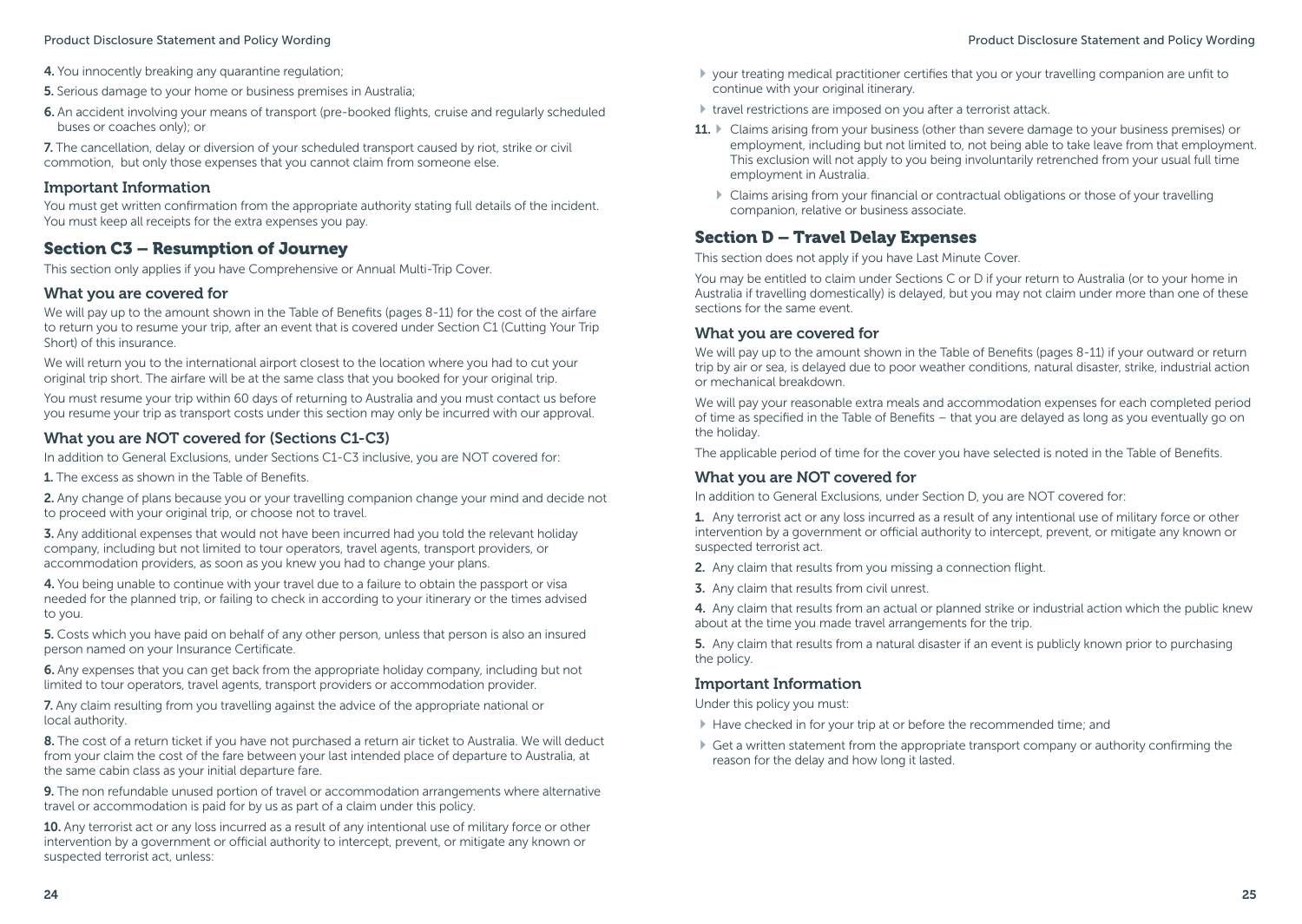#### Section E1 – Luggage and Personal Effects

#### What you are covered for

We will pay for items which accompanied you for your individual and personal use during your trip. We will pay up to the amount shown in the Table of Benefits (pages 8-11) for items owned (not rented) by you which are lost, stolen or damaged during your trip.

Please see the Table of Benefits for the sub limits that may apply which depend on the level of cover you have selected (e.g. the maximum we will pay for any property (including specified items) which is lost or stolen from an unattended motor vehicle is \$500 for each insured person. We will only pay if the property was kept in a locked boot, a locked and covered luggage compartment or a locked glove compartment and there is evidence of forced and violent entry to the vehicle. This does not apply to locked compartments on motorcycles).

We will also pay the reasonable replacement cost for the loss, theft or damage to prescription contact lenses and glasses, hearing aids and artificial limbs.

#### Important Information

- $\blacktriangleright$  Payment will be based on the value of the property at the time it was lost, stolen or damaged. An allowance will be made for wear, tear and loss of value depending on the age of the property. It is the decision of our claims department to repair or replace damaged/lost/stolen items or to cash-settle the claim.
- $\blacktriangleright$  We will not pay any claims relating to a mobile phone or device with phone capabilities if you are unable to supply the IMEI (International Mobile Equipment Identity). You are also required to block the IMEI number (by Australian telecommunication providers) of the stolen or lost mobile phone or device.
- $\blacktriangleright$  The maximum amount we will pay for any one item, pair or set of items that has not been specified is shown in the Table of Benefits. Please refer to the definition of '*Pair or set of items'* on page 51.
- $\blacktriangleright$  The maximum amount we will pay for valuables in total that have not been specified is shown in the Table of Benefits (pages 8-11). Please refer to the definition of '*Valuables*' on page 52. For example there is no cover for laptops, cameras or other valuables on the Last Minute Cover.
- $\blacktriangleright$  It is the responsibility of the insured person to provide proof of ownership (e.g. a receipt for the items) of any lost, stolen or damaged items and we are under no obligation to make payment without this proof of ownership.

#### What you are NOT covered for

This policy does NOT provide cover for loss, theft or damage to sunglasses, dentures, paintings, household equipment, mobile phone prepaid minutes you have not used, mobile rental charges or payments, bicycles and their accessories, motor vehicles and their accessories, marine craft and equipment or items of a perishable nature (meaning items that can decay or rot and will not last for long, e.g. food).

#### Section E2 - Additional Specified Items Cover

This is an optional cover which is only available if you have selected the Comprehensive or Annual Multi-Trip Cover.

With the Annual Multi-Trip policy you must specify an item for every individual trip that you require the additional cover.

Please call us to arrange this additional cover and pay the appropriate extra premium.

See Part 4 - Policy Upgrades and Amendments (page 12) for further details.

#### What you are covered for

Additional cover is available for luggage and personal effects by specifying the individual items and paying an additional premium when you buy your policy.

We will pay up to the cost price of the item, to the maximum limit of \$4,000 per item, provided that the combined total of all your specified items does not exceed \$6,000.

The most we will pay is limited to the item value stated on your Insurance Certificate or the cost of the item, whichever is lower.

#### Important Information

Receipts and / or valuation certificates need to be provided.

Please also refer to the General Exclusions (pages 14-17).

#### Section E3 – Delayed Luggage Allowance

This section does not apply if you have Last Minute Cover.

#### What you are covered for

We will pay up to the amount shown in the Table of Benefits (pages 8-11) for buying essential items if your baggage is delayed by an airline or transport company during your trip for more than 24 hours.

#### Important Information

There is no cover under this Section if your baggage is delayed on your final inward journey returning home.

You must get written confirmation of the length of the delay from the appropriate airline or Transport Company and you must keep all receipts for the essential items you buy. If your baggage is permanently lost we will deduct any payment we make for delayed baggage from your overall claim for baggage.

#### Section E4 – Travel Documents, Credit Cards and Travellers Cheques

This section does not apply if you have Last Minute or Domestic Cover.

#### What you are covered for

We will pay up to the amount shown in the Table of Benefits (pages 8-11) for the cost of replacing the following items belonging to you if they are lost, stolen or damaged during your trip:

1. Passport;

2. Travellers cheques (if these cannot be refunded by the provider);

3. Visas; and

4. Credit Cards.

#### Important Information

The cost of replacing your passport includes the necessary and reasonable costs you pay overseas associated with getting a replacement passport to allow you to return back to Australia.

#### Section E5 – Theft of Cash

This section does not apply if you have Last Minute Cover.

#### What you are covered for

We will pay up to the amount shown in the Table of Benefits (pages 8-11) for replacing your personal money (notes and coins) if it is lost or stolen.

It is the responsibility of the insured person to provide proof of ownership of any lost or stolen personal money and we are under no obligation to make payment without this proof of ownership.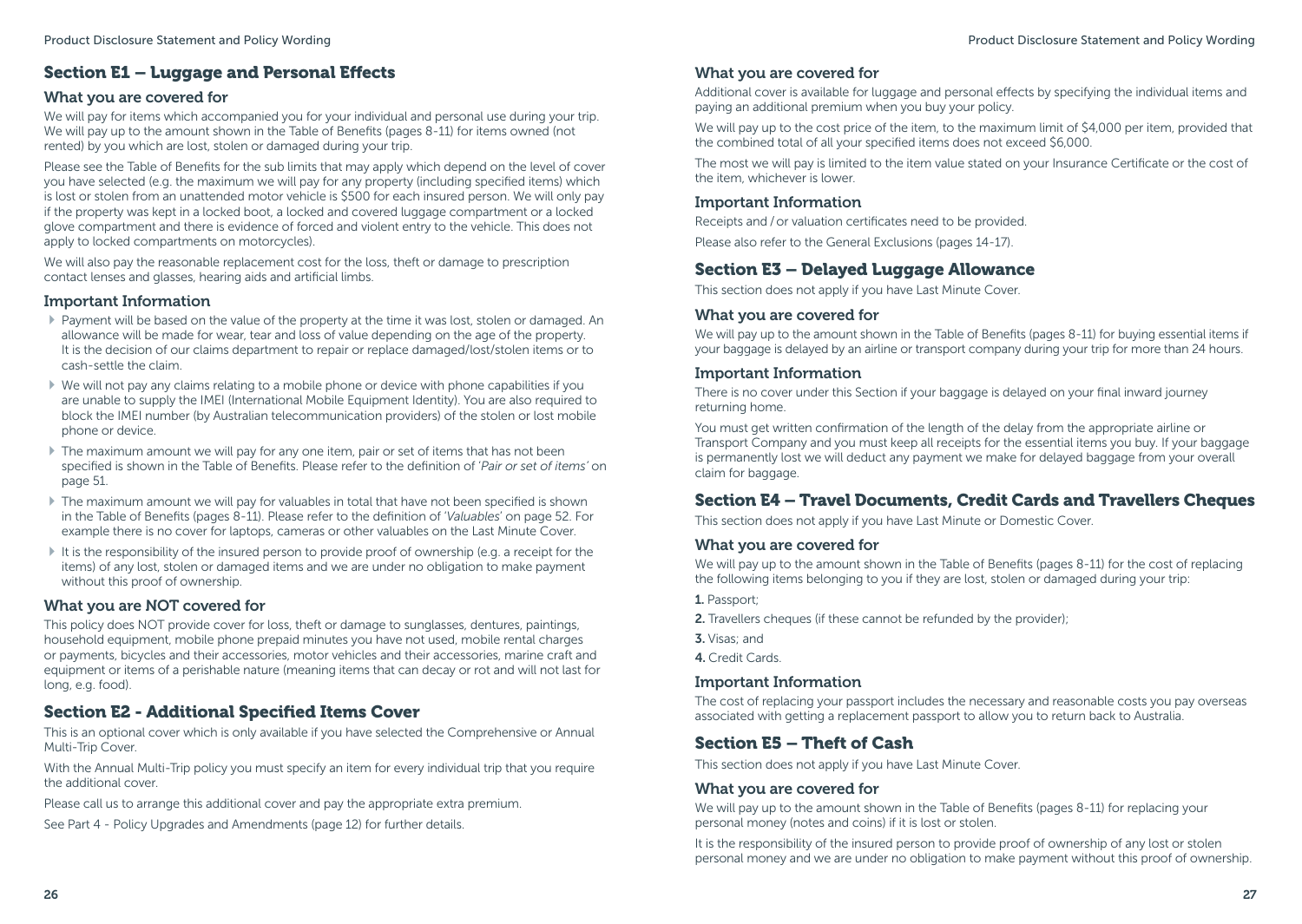#### What you are NOT covered for (Sections E1 to E5)

In addition to General Exclusions, under Sections E1 to E5 inclusive, you are NOT covered for:

1. The excess as shown in the Table of Benefits (this does not apply if you are claiming under Sections E3 or E4).

2. Property you leave unattended in any public place or with someone you do not know looking after it.

3. Any loss, theft or damage to valuables which you do not carry in your hand luggage while you are travelling.

4. Passports, travellers cheques, travel or event admission tickets and travel documents such as visas which you do not carry with you unless they are being held in locked safety deposit facilities (not applicable for Domestic Cover).

5. Claims arising due to an unauthorised person fraudulently using your credit or debit cards.

6. Breakage or scratching of fragile objects or breakage of sports equipment while being used (unless your claim is for damage to Snow Sports Equipment and you have purchased the Snow Sports Cover upgrade)

7. Damage due to scratching or denting unless the item has become unusable as a result of this.

8. Losses due to devaluation or depreciation of currency.

9. If your property is legally delayed, held or confiscated by Customs, the police or other officials.

10. If your baggage is delayed on your final inward journey returning home.

11. Loss of jewellery (other than wedding rings) while swimming or taking part in physical, sporting or adventure activities.

12. Loss of data or losses caused by mechanical or electrical breakdown or damage caused by leaking powder or fluid carried within your baggage.

13. Loss, theft or damage to sunglasses, dentures, paintings, household equipment, mobile phone prepaid minutes you have not used, mobile rental charges or payments, bicycles and their accessories, motor vehicles and their accessories, marine craft and equipment or items of a perishable nature (meaning items that can decay or rot and will not last for long, e.g. food).

14. Cash and other negotiable items, gold or precious metals, precious unset or uncut gemstones, bonds, coupons, stamps, negotiable instruments, deeds, manuscripts, securities of any kind, bullion, tools of trade, traveller's samples, or property of any kind used wholly or partially for business. This exclusion does not apply to the extent of cover provided under Section E5 (Theft of Cash) available under Essential, and Comprehensive and Annual Multi-Trip Cover.

15. Any claims in relation to:

- 4 Unaccompanied luggage (unless your airline carrier has to transfer your luggage to a different carrier or flight for reasons other than the luggage being over the allowable weight limit);
- $\blacktriangleright$  Luggage sent under any freight agreement or items sent by postal or courier services.

16. Wear and tear, depreciation in value or gradual deterioration, damage by moth, vermin, insects, atmospheric or climatic conditions, or any process of cleaning, dyeing, ironing, repairing, restoring or like actions.

17. Any loss which you have claimed, or are claiming for under another section of this policy.

18. Any claims which you have claimed, or are claiming for under the Snow Sports Equipment section of this policy.

19. Any claim relating to a mobile phone or device with phone capabilities if you are unable to supply the IMEI (International Mobile Equipment Identity).

#### Important Information

- $\blacktriangleright$  You must act in a reasonable way as if uninsured to look after your property and not leave it unattended or unsecured in a public place.
- $\blacktriangleright$  You must carry valuables with you when you are travelling.
- $\blacktriangleright$  You must report any loss or theft to the local police within 24 hours of discovery and get a written police report from them.
- 4 You must report any loss, theft, damage or delay to personal belongings and baggage to the relevant airline or transport company within 24 hours of discovery and get a written report from them. In the case of an airline; a property irregularity report will be required. If the loss, theft or damage to your property is only noticed after you have left the airport, you must contact the airline in writing with full details of the incident within 7 days of leaving the airport and get a written report from them.
- 4 You must report any loss or theft of your passport to the Australian consular representative or your issuing embassy within 24 hours of discovery, and get a written report from them (not applicable for Domestic Cover).

#### Section F – Personal Accident

This section does not apply if you have Last Minute Cover.

#### Definitions Relating To This Section

#### *Injury*

Injury means a bodily injury to an insured person resulting from an accident caused by violent, sudden, external and visible means, occurring solely, directly and independently of any other cause including any illness, disease or pre-existing physical or congenital condition (except illness directly resulting from medical or surgical treatment rendered necessary by such injury), provided that the injury:

- ▶ Occurs during your trip, and
- $\triangleright$  Results in any of the events specified in the List of Events for Section F (page 30).

#### *Limb*

The entire limb between the shoulder and the wrist or between the hip and the ankle.

#### *Paraplegia*

Permanent and entire paralysis of both legs and part or whole of the lower half of the body.

#### *Permanent*

Lasting 12 consecutive months and at the end of that period is certified by a legally qualified medical practitioner who is not a family member as being beyond hope of improvement.

#### *Quadriplegia*

Permanent and entire paralysis of both legs and both arms.

#### *Total Loss*

Where the body part is a limb, as referenced in the List of Events for Section F (page 30), the total permanent physical loss or permanent loss of use of that body part.

Where the body part is an eye, total loss means loss of sight in one or both eyes, meaning physical loss of an eye or the loss of a substantial part of sight of an eye. A substantial part means the degree of sight after the injury has been reduced to 3/60 or less on the Snellen scale after correction with spectacles or contact lenses. At 3/60 on the Snellen scale something can be only seen at 1 metre or less which should be seen at 18 metres.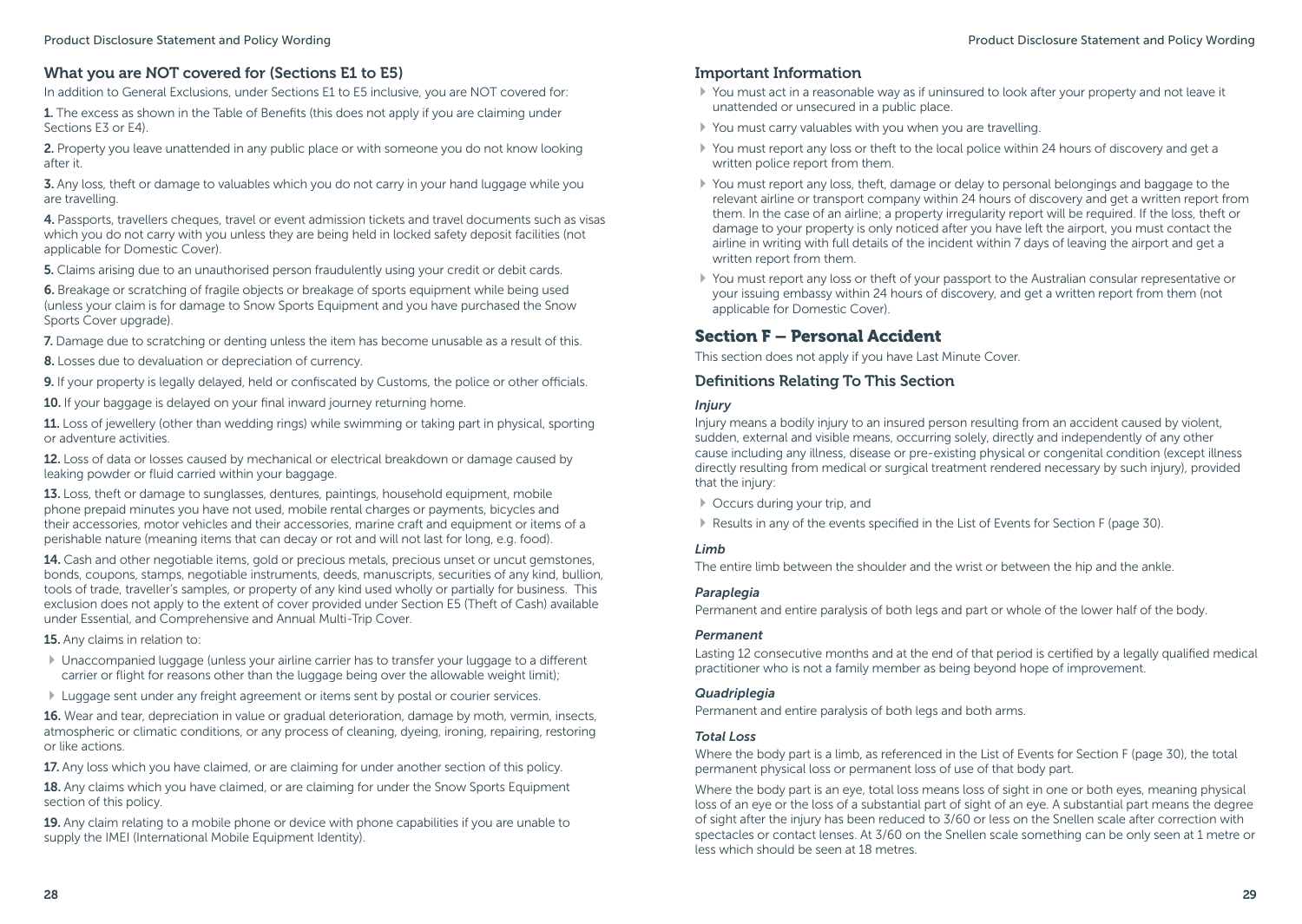#### List of Events for Section F – Personal Accident

The amount payable for each event is shown on the Table of Benefits (pages 8-11) for your selected level of cover as shown on your Insurance Certificate.

|                       | <b>The Events</b>                                              |  |  |  |  |  |  |
|-----------------------|----------------------------------------------------------------|--|--|--|--|--|--|
|                       | Injury directly resulting, within 12 consecutive months, in:   |  |  |  |  |  |  |
| 1.(a)                 | Death of insured person aged 18 years to 65 years              |  |  |  |  |  |  |
| 1.(b)                 | Death of dependent child or insured person aged under 18 years |  |  |  |  |  |  |
| 1.(c)                 | Death of insured person aged 66 years or over                  |  |  |  |  |  |  |
| $\mathcal{P}$         | Permanent Paraplegia or Quadriplegia                           |  |  |  |  |  |  |
| 3.                    | Permanent Total Loss of sight of one or both eyes              |  |  |  |  |  |  |
| $\mathcal{A}_{\cdot}$ | Permanent Total Loss of, or loss of use of, one or more limbs  |  |  |  |  |  |  |

#### What you are covered for

If while on your trip, you suffer an injury that within 12 consecutive months directly results in any Event described in the List of Events for Section F above, we will pay you or your estate the amount as stated in the Table of Benefits.

#### Exposure

If an insured person suffers an Event as a direct result of exposure to the elements, we will pay the amount shown for that Event in the Table of Benefits.

#### **Disappearance**

If an insured person disappears and after 12 consecutive months it is reasonable for us to believe they have died due to an injury (as defined), we will pay the benefit as shown for event 1 (Death) subject to receipt of a signed undertaking by you or the deceased insured person's estate that any such payment shall be refunded if it is later demonstrated that the insured person did not die as a result of an injury.

#### Important Information

We will not pay for more than one of the Events listed in the List of Events for Section F in respect of the same injury.

#### You are NOT covered for

In addition to General Exclusions, under Section F you are NOT covered for:

- 1. Any claim arising from illness or disease.
- 2. Any claim arising from any of the sports and activities that:
- ▶ The Table of Covered Sports and Activities notes as not covered under this Section.
- ▶ Are listed on the Table of Excluded Sports and Activities.

### Section G – Personal Liability

#### What you are covered for

We will pay up to the total amount shown in the Table of Benefits (pages 8-11) if, during your trip, you become legally liable for accidentally:

- $\blacktriangleright$  Injuring someone; or
- 4 Damaging or losing someone else's property.

#### Important Information

- $\blacktriangleright$  You must give our claims department notice of any cause for a legal claim against you as soon as you know about it, and send them any documents relating to a claim;
- $\blacktriangleright$  You must help our claims department and give them all the information they need to allow them to take or defend any action on your behalf;
- ▶ You must not offer or promise compensation, negotiate, pay, settle, admit or deny any claim or liability unless you get our claims department's permission in writing; and
- $\blacktriangleright$  We will have complete control over any legal representatives appointed and any proceedings, and we will be entitled to take over and carry out in your name your defence of any claim or to prosecute for our own benefit any claims for indemnity, damages or otherwise against anyone else;
- ▶ You may give details of your name, address and travel insurance;
- ▶ You must take photographs and videos, and get details of witnesses if you can.

#### You are NOT covered for

In addition to General Exclusions, under Section G you are NOT covered for:

- 1. The excess as shown in the Table of Benefits.
- 2. Any liability arising from an injury or loss or damage to property:
- $\blacktriangleright$  Owned by you, a member of your family or household or a person you employ; or
- $\blacktriangleright$  In the care, custody or control of you or of your family or household or a person you employ.

3. Any liability:

- $\blacktriangleright$  To another insured person, members of your family or household, or a person you employ;
- $\blacktriangleright$  Arising in connection with your trade, profession or business;
- $\blacktriangleright$  Arising in connection with a contract you have entered into unless such liability would have arisen in the absence of the contract;
- $\blacktriangleright$  Arising due to you acting as the leader of a group taking part in an activity;
- 4 Arising due to you owning, possessing, using or living on any land or in buildings, except temporarily for the purposes of the trip; or
- 4 Arising due to you owning, possessing or using mechanically propelled vehicles, watercraft or aircraft of any description, animals (other than horses, domestic cats or dogs), firearms or weapons.

4. Judgments which are not established by a court in Australia or the country in which the event occurred giving rise to your liability (unless we otherwise provide our express prior written agreement to settle or compromise an action).

5. Any claim for exemplary, punitive or aggravated damages.

6. Any claims which would be covered under workers compensation legislation, an industrial award or agreement, or accident compensation legislation.

7. Any claims arising from any one of the sports and activities that:

 $\blacktriangleright$  The Table of Covered Sports and Activities notes are not covered under this Section;

30 31 4 Are listed on the Table of Excluded Sports and Activities.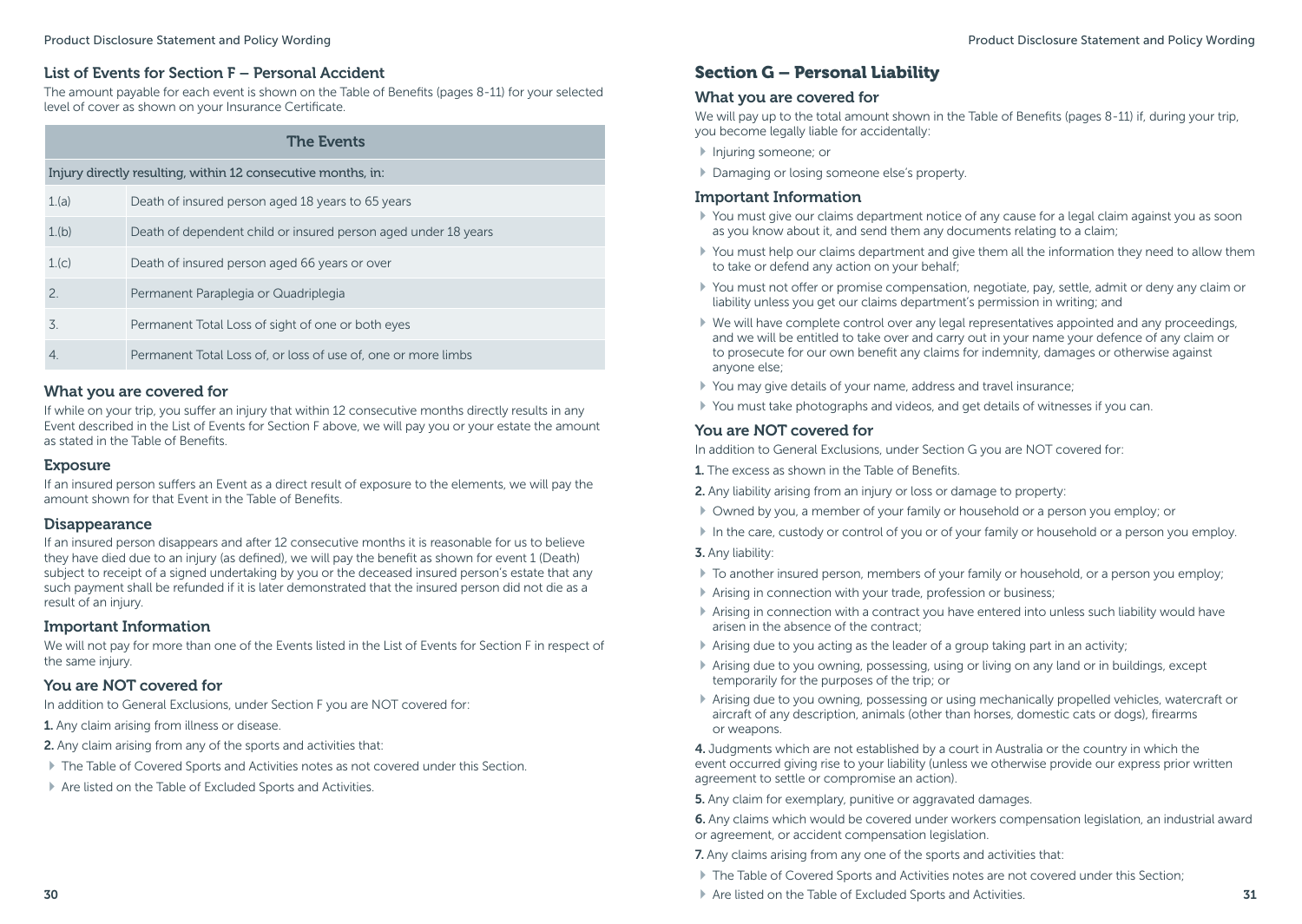#### Section H – Rental Vehicle Insurance Excess

This Section does not apply if you have Last Minute Cover.

#### Definitions Relating To This Section

#### *Rental Vehicle*

The vehicle owned by a licensed rental company or agency, which you have agreed to hire from them according to the terms of your rental agreement. The rental car must have no more than 9 seats and not be driven off a Public Road.

#### *You, your*

Each insured person shown on the Insurance Certificate who is authorised in writing in the rental contract, to drive the rental vehicle.

#### What you are covered for

We will pay you up to the amount shown in the Table of Benefits (pages 8-11) for any Rental Vehicle insurance excess you become liable to pay as a result of damage to, or theft of, a Rental Vehicle, whilst in your control during the trip.

#### Important Information

You must provide us with

- 4 Your rental agreement;
- $\blacktriangleright$  Receipts and accounts for all expenses you have to pay;
- $\triangleright$  Original bills or invoices you are asked to pay;
- $\blacktriangleright$  Details of any other insurance you may have that may cover the same loss;
- $\blacktriangleright$  A copy of the authorised driver's driving licence.

This cover does not take the place of rental vehicle insurance and only provides cover for the Excess component that you become liable to pay in the event of collision or theft.

We will only pay the excess that is charged to you through the rental vehicle company. We will not pay any other costs, including the costs to independently fix the damage.

#### What you are NOT covered for

In addition to General Exclusions, under Section H you are NOT covered for:

1. Any claim where you have not followed the terms of your rental agreement;

2. Any claim when you rent any of the following type of vehicles: commercial vehicles, buses, minibuses, trucks, utes, full-size vans mounted on truck chassis, campervans, vehicles designed primarily for off-road or recreational use, trailers, motorbikes, motorcycles or moped and any other vehicles having fewer than four wheels, antique cars (cars which are over 20 years old, or have not been manufactured for at least 10 years) or limousines;

**3.** Damage sustained on any road, other than a road paved with cement or tarmac;

4. Losses due to driving while under the influence of drugs or alcohol, or reckless driving;

5. Any claim involving an unauthorised driver (i.e., a driver who has not been designated in the vehicle rental contract as an authorised driver by an authorised representative of the car rental company);

6. Any claim involving the theft of the rental vehicle when the authorised driver cannot produce the keys to the rental vehicle, as a result of negligence;

7. Theft of or damage to unlocked or unsecured vehicles;

8. Wear and tear, freezing, gradual deterioration or mechanical or electrical breakdown or failure;

9. Subsequent damages resulting from failure to mitigate damages once a covered loss has occurred;

10. Blowouts or tyre damage, unless damaged by fire, malicious mischief or vandalism, or stolen or unless the tyre damage coincides with a covered loss;

11. Loss Damage Waiver coverage purchased through the car rental company:

12. Any damage that is of an intentional or non-accidental nature, caused by the authorised driver(s) of the rental vehicle;

13. Depreciation, diminishment of value, administrative or other fees charged by the car rental company;

14. Losses resulting from any kind of illegal activity or acts;

15. Use of the rental vehicle to carry passengers or property for hire;

16. Value Added Tax, or similar tax, unless reimbursement of such tax is required by law.

17. Any claim for costs other than the excess charged to you under the terms of your rental vehicle agreement.

#### Section I – Loss of Income

This section only applies if you have Comprehensive or Annual Multi-Trip Cover.

You must provide us with a medical report from your treating doctor overseas confirming the injury causing disablement occurred during your trip.

#### Definitions Relating To This Section

#### *Disabled*

Means that you become totally unable to attend your usual full-time or part-time occupation or business as the result of an accident during your trip.

#### What you are covered for

We will pay you your average gross income less normal legal deduction for up to six months and up to the amount shown in the Table of Benefits (pages 8-11) if, as a result of suffering an injury during your trip, you become disabled within 30 days of the injury and the disablement continues after your return to Australia and does not allow you to do your normal or suitable alternative work and you lose all your income. The maximum we will pay is \$400 per week (up to a total of \$10,400).

#### What you are NOT covered for

We will NOT pay for the first 30 days of your disablement from the time you return home.

In addition to General Exclusions, under Section I you are NOT covered for:

- $\blacktriangleright$  Any inability to work as a result of illness.
- $\blacktriangleright$  Any loss of income as a result of your death.

#### Section J – Alternative Transport Expenses

This section does not apply if you have Last Minute Cover.

#### What you are covered for

We will pay your reasonable additional travel expenses to reach a planned wedding, funeral, conference, sporting event or other prepaid arrangement if your scheduled transport is cancelled, delayed, shortened or diverted during your scheduled journey and that means you would not arrive on time.

#### Important Information

You must get written confirmation from the appropriate authority stating full details of the incident.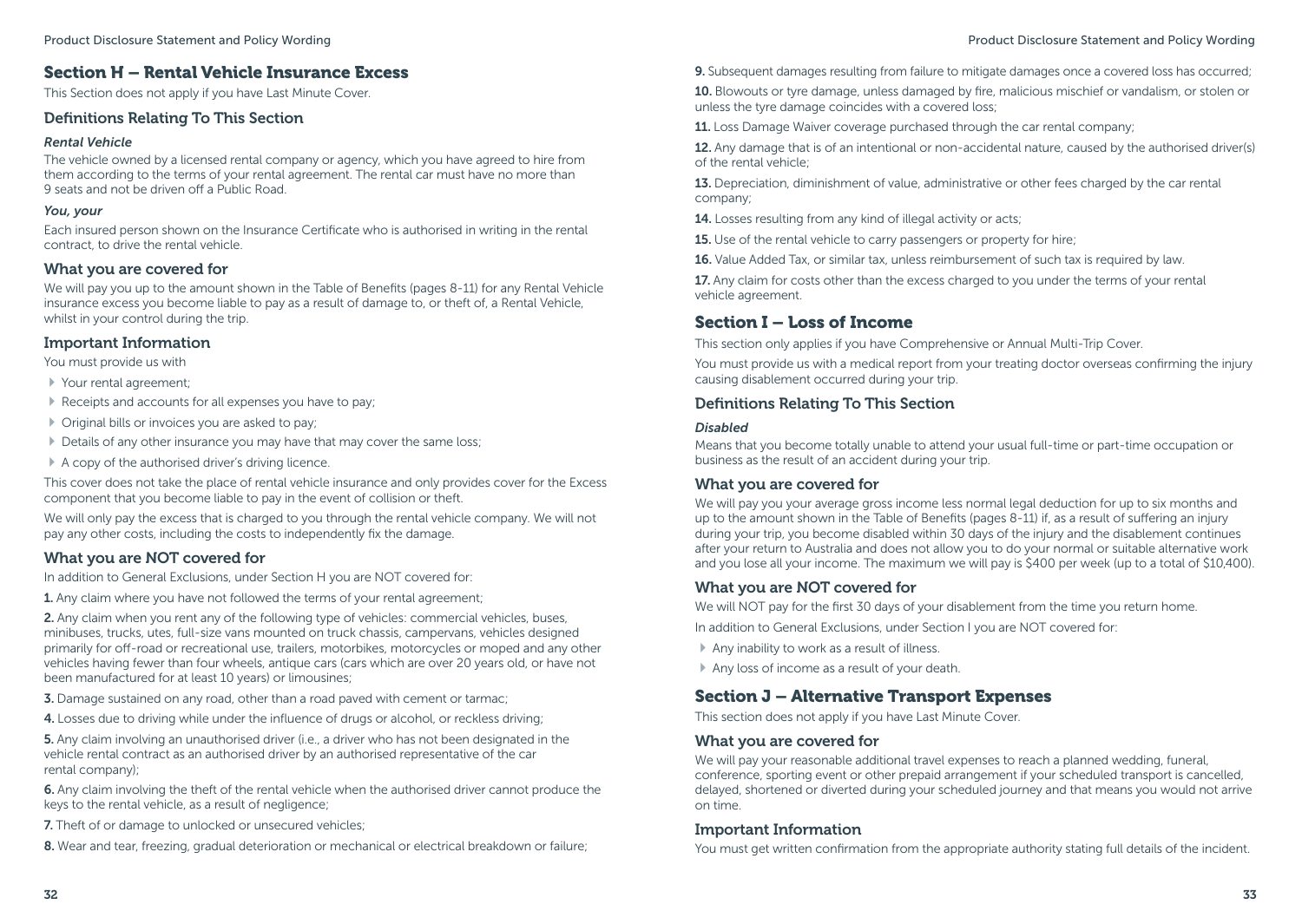This includes documentation from the relevant provider confirming the reason and length of the delay, cancellation or other disruption.

You must provide original documentation confirming the scheduled event and start time of the event for which you required alternative transport.

#### What you are NOT covered for

In addition to General Exclusions, under Section J you are NOT covered for:

- 1. The excess as shown in the Table of Benefits (pages 8-11).
- 2. Any costs that are not necessary and essential for you to arrive on time for the scheduled event.

3. Any terrorist act or any loss incurred as a result of any intentional use of military force or other intervention by a government or official authority to intercept, prevent, or mitigate any known or suspected terrorist act.

#### Section K – Hijack

This section only applies if you have Comprehensive or Annual Multi-Trip Cover.

#### What you are covered for

We will pay up to the amount shown in the Table of Benefits (pages 8-11) if the aircraft or sea vessel in which you are travelling is hijacked during your trip for more than 24 hours.

#### Important Information

You must give us written statement from an appropriate authority confirming the hijack and how long it lasted.

#### Section L – Pet Care

This section only applies if you have Comprehensive or Annual Multi-Trip Cover.

#### What you are covered for

We will pay up to the amount shown in the Table of Benefits (pages 8-11) for extra kennel or cattery fees if your final inward journey returning home by aircraft or sea vessel is delayed during your trip for more than 24 hours due to poor weather conditions, a strike, industrial action or mechanical breakdown.

#### Important Information

You must get written confirmation from the appropriate transport company or authority stating the reason for the delay and how long the delay lasted. You must keep all receipts for the extra kennel or cattery fees you pay.

#### What you are NOT covered for

In addition to General Exclusions, under Section J you are NOT covered for:

 $\blacktriangleright$  Any kennel or cattery fees you have to pay as a result of quarantine regulations.

#### Section M - Snow Sports Cover

The following sections only apply if you have purchased the Snow Sports Cover upgrade and this is shown on your Insurance Certificate. You do not have cover for any snow sport activity if you have not purchased this upgrade and if the option is not shown on your Insurance Certificate.

#### Definitions Relating To Snow Sports Cover

#### *Snow Sports\**

Recreational skiing / snowboarding, bigfoot skiing, cat skiing, cross country skiing (along a designated cross country ski route only), glacier skiing, heli-skiing, ice hockey (not competitive), ice skating, lugeing (ice only), mono skiing, off-piste skiing (with a professional snow sport instructor / guide only), recreational ski racing (not training for, or participating in a competition), snowmobiling and tobogganing.

\*In all cases skiing also means snowboarding.

#### *Snow Sports Equipment*

Skis, poles, ski boots and bindings, ski helmets, snowboards, snowboard boots and bindings.

#### *Backcountry and Off-piste*

Means skiing in the backcountry on ungroomed and unmarked slopes or pistes, including skiing in unmarked or unpatrolled areas either inside or outside of ski resorts boundaries, sometimes in the woods. Unlike groomed cross-country and alpine skiing, the land and the snow pack are not monitored, patrolled, or maintained. This is applicable to all types of skiing / snowboarding activities – inclusive of big foot skiing, cat skiing, glacier skiing, heli skiing, mono skiing etc. Any kind of backcountry or off-piste activity on the snow is not covered without the attendance of a '*Professional Snow Sport Instructor*' see definition below.

#### *Professional Snow Sport Instructor*

Holder of Level 2 Backcountry security award and relevant equivalent of this award.

Holder of backcountry and mountain safety qualification that is mandatory for level 4 instructors. Instructors with this type of qualification can teach off-piste snow sports and lead day tours in the high mountains within and outside a ski area boundary. Instructors with this award have undergone tough assessment and training in high mountain safety and awareness off-piste.

#### *Ski / Snowboard Fun Parks*

An area of a piste, or ski trail, created for freestyle skiers and boarders to use / undertake half pipes, moguls, jumps, rails, skier cross tracks etc.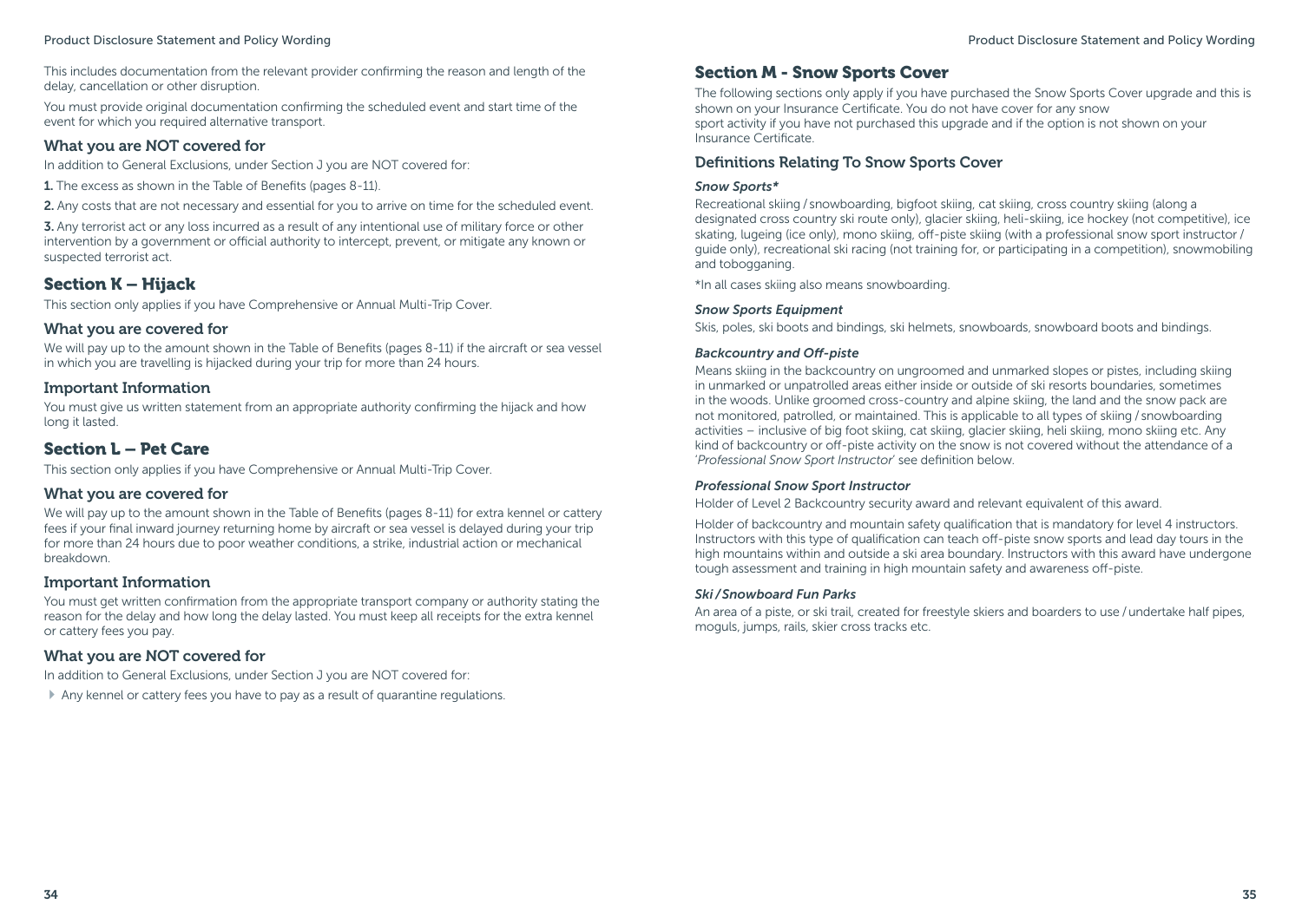#### Section M1 – Snow Sports Equipment

#### What you are covered for

We will pay up to the amount shown in the Table of Snow Sports Cover (below) for Snow Sports Equipment owned by you (not borrowed or hired) which is lost, stolen or damaged during your trip.

In addition to the standard policy benefits you will be covered for benefits under Sections M1 to M6 inclusive.

| <b>Snow Sports Cover</b> |                                            |                                |              |  |  |  |  |
|--------------------------|--------------------------------------------|--------------------------------|--------------|--|--|--|--|
| Section                  | <b>Benefit</b>                             | Amount Insured                 | $Excess*$    |  |  |  |  |
| M1                       | <b>Snow Sports Equipment</b>               | \$1,250                        | \$200        |  |  |  |  |
|                          | \$600<br>Single Article, Pair or Set Limit |                                |              |  |  |  |  |
| M <sub>2</sub>           | <b>Snow Sports Equipment Hire</b>          | \$50 per 24 hours up to \$500  | <b>Nil</b>   |  |  |  |  |
| M <sub>3</sub>           | <b>Lift Pass</b>                           | \$500                          | \$200        |  |  |  |  |
| M4                       | Ski Pack                                   | \$150 per 24 hours up to \$600 | <b>Nil</b>   |  |  |  |  |
| M <sub>5</sub>           | Piste Closure                              | \$50 per 24 hours up to \$500  | Nil          |  |  |  |  |
| M6                       | <b>Avalanche Cover</b>                     | \$600                          | <b>\$200</b> |  |  |  |  |

Please note: An allowance will be made for wear, tear and loss of value on claims made for Snow Sports Equipment as follows:

| Age                 | <b>Amount Payable</b>     |
|---------------------|---------------------------|
| Up to 12 months old | 90% of the purchase price |
| Up to 24 months old | 70% of the purchase price |
| Up to 36 months old | 50% of the purchase price |
| Up to 48 months old | 30% of the purchase price |
| Up to 60 months old | 20% of the purchase price |
| Over 60 months old  | $0\%$                     |

The maximum amount we will pay for any one item, pair or set of items is shown in the Table of Snow Sports Cover.

For the purposes of Section M1 (Snow Sports Equipment) a pair or set of items means a number of associated pieces of Snow Sports Equipment being similar or complementary or used together (e.g. a pair of skis and bindings, a pair of ski boots).

#### Important Information

You must claim lost, stolen or damaged Snow Sports Equipment that was lost, stolen or damaged while being held by an airline, from the airline first.

Any money you get under this policy will be reduced by the amount of compensation you receive from the airline for the same event.

#### Section M2 – Snow Sports Equipment Hire

#### What you are covered for

We will pay up to the amount shown in the Table of Snow Sports Cover (page 36) for the cost of Hiring Snow Sports Equipment that is necessary to continue with your original itinerary if Snow Sports Equipment owned by you is:

- $\blacktriangleright$  Delayed in reaching you during your trip on your outward international journey for more than 12 hours; or
- $\blacktriangleright$  Lost, stolen or damaged during your trip.

#### Important Information

You must keep all receipts for the Snow Sports Equipment that you Hire.

You must make any claim for lost, stolen or damaged Snow Sports Equipment that was lost, stolen or damaged while being held by an airline, from the airline first.

Any money you get under this policy will be reduced by the amount of compensation you receive from the airline for the same event.

#### Section M3 - Lift Pass

#### What you are covered for

We will pay up to the amount shown in the Table of Snow Sports Cover (page 36) for the loss or theft of your Lift Pass during your trip. Claims are calculated according to the expiry date of the Lift Pass – depending upon how many days there were left on the original Lift Pass, an unused pro-rata payment will be made of its original value.

#### What you are NOT covered for (Sections M1 to M3)

In addition to General Exclusions, under Section M1 to M3 inclusive you are NOT covered for:

1. The excess as shown in the Table of Snow Sports Cover (this does not apply if you are claiming under Section M2).

2. Any item that was lost or stolen if you did not report to the police within 24 hours of discovering it and for which you did not get a written police report.

3. Any Snow Sports Equipment that you lost or was stolen or damaged during a journey, unless you report this to the carrier and get a property irregularity report at the time.

4. Snow Sports Equipment you left unattended in a public place, unless the claim relates to skis, poles or snowboards and you have taken all reasonable care to protect them by leaving them in a ski rack between 8am and 6pm.

**5.** Claims where you are unable to provide receipts or other reasonable proof of ownership wherever possible for the items being claimed.

6. Any claims relating to any snow sports unless that snow sport is covered under the Table of Covered Snow Sports section (pages 39-40).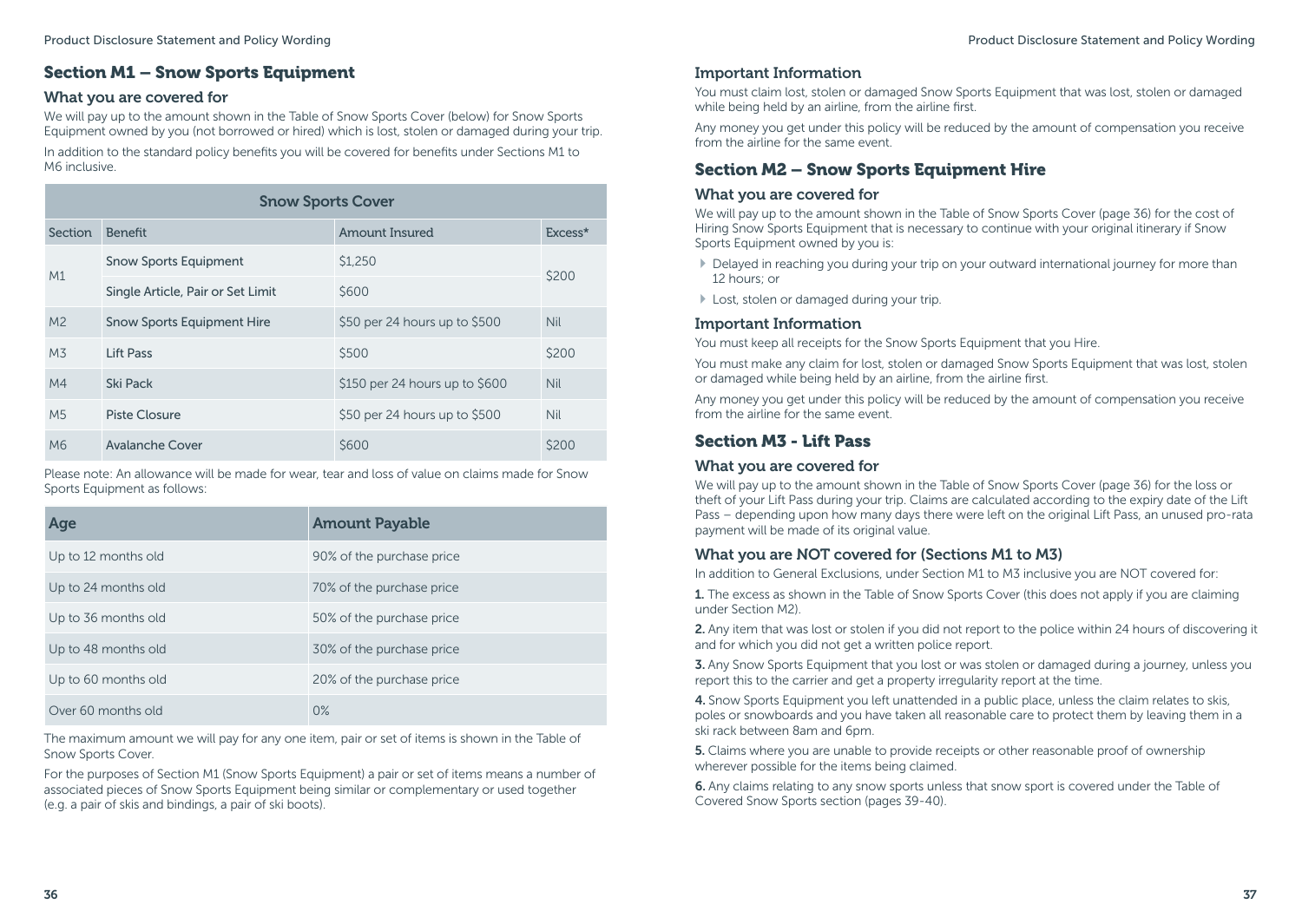#### Important Information

- $\blacktriangleright$  You must report any loss or theft to the police within 24 hours of discovery and get a written police report from them.
- 4 You must report any loss, theft, damage or delay to Snow Sports Equipment to the relevant airline or transport company within 24 hours of discovery and get a written report from them. In the case of an airline, a property irregularity report will be required. If the loss, theft or damage to your Snow Sports Equipment is only noticed after you have left the airport, you must contact the airline in writing with full details of the incident within 7 days of leaving the airport and get a written report from them.
- 4 You must provide receipts or other reasonable proof of ownership wherever possible for the items being claimed.

#### Section M4 – Ski Pack

#### Definitions Relating To Ski Pack Cover

#### *Ski Pack*

Means ski school fees or ski tuition fees, your Lift Pass and Snow Sports Equipment that you have Hired.

#### What you are covered for

We will pay up to the amount shown in the Table of Snow Sports Cover (page 36) for the unused percentage of your Ski Pack which you have already paid for and cannot get back if you become ill or are injured during your trip and cannot take part in the snow sports activities as planned.

Please note: Your claim will be based on the number of complete days you have not used and an unused pro-rata payment will be made of the original value. You must get written confirmation of the nature of your illness or injury from the treating doctor along with confirmation of how many days you were unable to ski.

#### Section M5 – Piste Closure

This section only applies between 1 December and 15 April for travel to the Northern Hemisphere or between 1 July and 30 September for travel to the Southern Hemisphere.

#### What you are covered for

We will pay up to the amount shown in the Table of Snow Sports Cover (page 36) if, during your trip, as a result of not enough snow, too much snow or high winds in your booked holiday resort, all lift systems are closed for more than 12 hours while you are at the resort. We will pay for either:

- $\blacktriangleright$  The cost of transport to the nearest resort up to the daily limit specified in the Table of Snow Sports Cover; or
- $\triangleright$  A benefit for each complete 24-hour period that you are not able to ski if there is no other ski resort available.

#### Important Information

You must get written confirmation from the management of the resort stating the reason for the closure and how long the closure lasted.

#### Section M6 – Avalanche Cover

#### What you are covered for

We will pay up to the amount shown in the Table of Snow Sports Cover (page 36) for the necessary and reasonable extra travel and accommodation expenses that you need to pay overseas if you are prevented from arriving at or leaving your booked ski resort during your trip for more than 12 hours from the scheduled arrival or departure time because of an Avalanche.

#### Important Information

You must get written confirmation from the appropriate authority stating the reason for the delay and how long the delay lasted.

#### What you are NOT covered for

In addition to General Exclusions, under Section M6 you are NOT covered for:

 $\blacktriangleright$  The excess as shown in the Table of Snow Sports Cover.

#### Table of Covered Snow Sports

These are defined in your policy as a Snow Sports Activity. To have cover for any of the below snow sports activities you must have purchased the Snow Sports Cover upgrade option and this option must be shown on your Insurance Certificate.

Any references to skiing in the table below also includes snowboarding. Please also refer to the specific definitions under the Snow Sports Section M relating to '*Backcountry and Off-piste*' and '*Professional Snow Sport Instructor*'.

If you intend to take part in any Snow Sport during your trip, cover is only available for the activities listed below, and is only available where:

- $\blacktriangleright$  You follow the safety quidelines for the activity concerned and where applicable, you use the appropriate and recommended safety equipment;
- $\blacktriangleright$  The activity is not part of a competition or tournament; and
- $\blacktriangleright$  The activity is not on a professional basis.

Please note: Under Domestic Cover, you are not covered for any medical expenses, but refer to the table (pages 39-40) for details where Personal Accident and Personal Liability will be covered for a Domestic policy.

| Activity                                                                  | Am I<br>covered? | <b>Special</b><br>Condition?* | <b>Do Sections F</b><br>(Personal Accident) Excess<br>and G (Personal<br>Liability) apply?** | payable |
|---------------------------------------------------------------------------|------------------|-------------------------------|----------------------------------------------------------------------------------------------|---------|
| Big foot skiing                                                           | Yes              |                               | Yes                                                                                          | \$200   |
| Cat skiing                                                                | Yes              |                               | Yes                                                                                          | \$200   |
| Cross-country skiing (along a<br>designated cross country ski route only) | Yes              |                               | Yes                                                                                          | \$200   |
| Glacier skiing                                                            | Yes              |                               | Yes                                                                                          | \$200   |
| Heli-skiing                                                               | Yes              | Yes                           | <b>No</b>                                                                                    | \$200   |
| Ice Hockey (not competitive)                                              | Yes              |                               | <b>No</b>                                                                                    | \$200   |
| Ice skating                                                               | Yes              |                               | Yes                                                                                          | \$200   |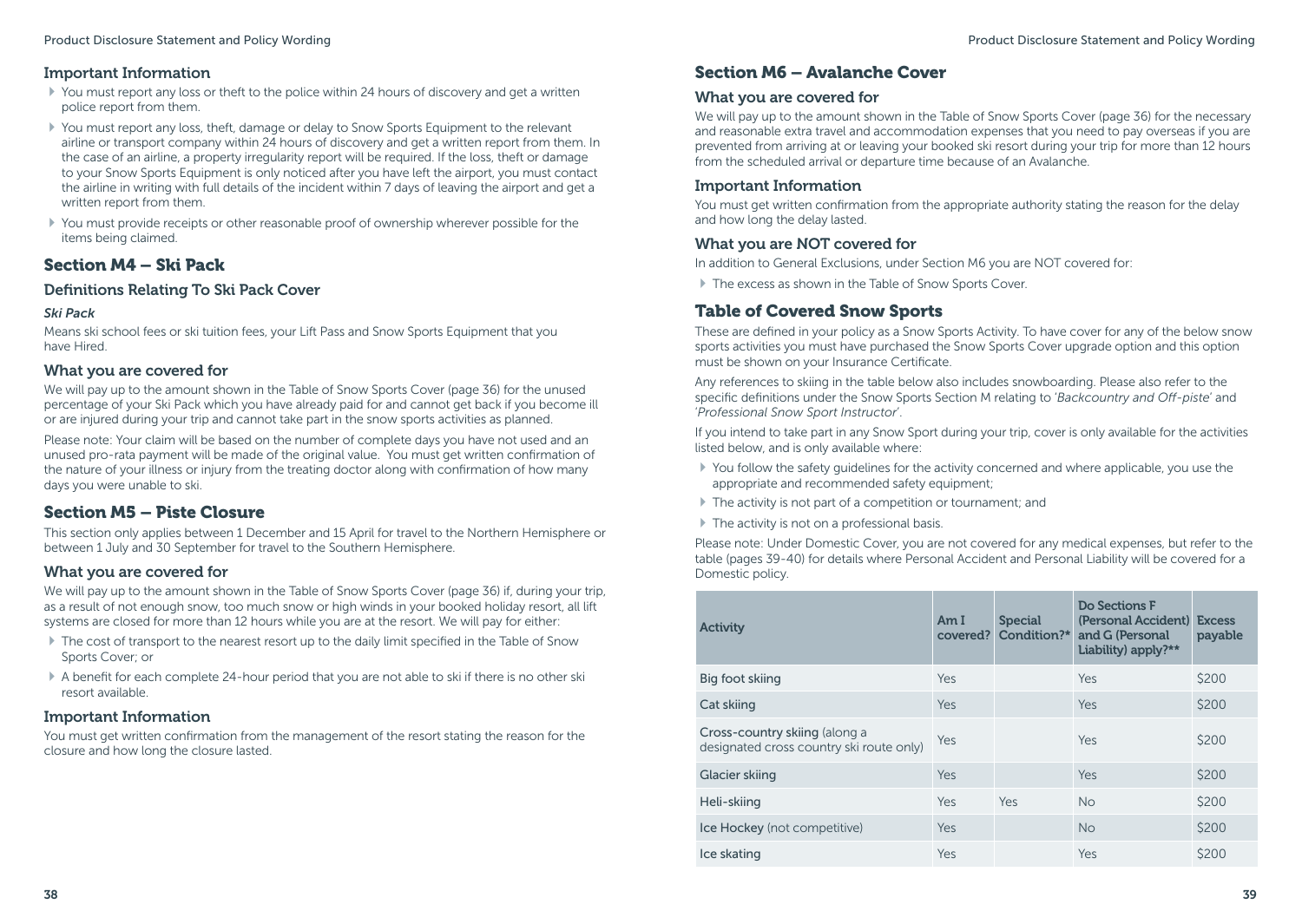#### Table of Covered Snow Sports *(continued)*

| <b>Activity</b>                                                                  | Am I<br>covered? | <b>Special</b><br>Condition?* | <b>Do Sections F</b><br>(Personal Accident)<br>and G (Personal<br>Liability) apply?** | <b>Excess</b><br>payable |
|----------------------------------------------------------------------------------|------------------|-------------------------------|---------------------------------------------------------------------------------------|--------------------------|
| Lugeing - ice                                                                    | <b>Yes</b>       | Yes                           | <b>No</b>                                                                             | \$200                    |
| Mono skiing                                                                      | <b>Yes</b>       |                               | Yes                                                                                   | \$200                    |
| Off-piste skiing - with professional snow Yes<br>sport instructor / quide        |                  | Yes                           | Yes                                                                                   | \$200                    |
| Recreational ski racing (not training for,<br>or participating in a competition) | Yes              |                               | Yes                                                                                   | \$200                    |
| Skiing (recreational only)                                                       | <b>Yes</b>       |                               | Yes                                                                                   | \$200                    |
| Snowmobiling                                                                     | <b>Yes</b>       |                               | <b>No</b>                                                                             | \$200                    |
| Tobogganing                                                                      | <b>Yes</b>       |                               | Yes                                                                                   | \$200                    |

N.B. In all cases, skiing also refers to snowboarding.

#### Special Conditions

\* These activities must be with a commercial operator, available to the general public, not considered extreme risk and not require special skills or a high level of fitness to undertake.

\*\* Section F (Personal Accident) does not apply if you have Last Minute Cover, irrespective of whether "Yes" is stated above.

### Part 9 – Sports and Activities

You may not be covered when you take part in certain sports or activities. For certain sports or activities, cover under Section F (Personal Accident) and Section G (Personal Liability) will not apply. If you intend to take part in a sport or activity during your trip, cover is only available for the activities listed in the Table of Covered Sports and Activities (pages 41-45) and is only available where:

- $\blacktriangleright$  You follow the safety quidelines for the activity concerned and where applicable, you use the appropriate and recommended safety equipment;
- $\blacktriangleright$  The activity is not part of a competition or tournament; and
- $\blacktriangleright$  The activity is not on a professional basis.

If your activity is not listed under the Table of Covered Sports and Activities (pages 41-45) cover is available if the activity meets the following criteria:

- $\blacktriangleright$  An activity able to be undertaken by persons of all ages including those activities with height or general health warnings and which do not require specialised equipment or high level of fitness (e.g. bush walk);
- $\blacktriangleright$  Activities provided by a commercial operator and open to persons of all ages including those with height or general health warning (e.g. Disneyland rides);
- 4 Sports and Activities for which no cover is available are listed under Table of Excluded Sports and Activities (pages 45-46).

Under Domestic Cover you are not covered for any medical expenses, but refer to the Table of Covered Sports and Activities for details where Personal Accident and Personal Liability will be covered for a Domestic Policy.

#### Table of Covered Sports and Activities

|  | <b>Sport/Activity</b>                               | Am I | <b>Special</b><br>covered? Condition?* | <b>Do Sections F</b><br>(Personal Accident)<br>and G (Personal<br>Liability) apply?** | <b>Excess</b><br>payable |
|--|-----------------------------------------------------|------|----------------------------------------|---------------------------------------------------------------------------------------|--------------------------|
|  | Abseiling (fully harnessed)                         | Yes  | Yes                                    | <b>No</b>                                                                             | <b>S200</b>              |
|  | Amateur athletics                                   | Yes  |                                        | Yes                                                                                   | \$200                    |
|  | Archaeological digging                              | Yes  |                                        | Yes                                                                                   | <b>\$200</b>             |
|  | Archery - amateur and occasional only               | Yes  |                                        | Yes                                                                                   | \$200                    |
|  | Assault course (no weapons)                         | Yes  | Yes                                    | <b>No</b>                                                                             | <b>S200</b>              |
|  | <b>Badminton</b> - amateur and occasional only Yes  |      |                                        | Yes                                                                                   | \$200                    |
|  | <b>Baseball</b> - amateur and occasional only Yes   |      |                                        | Yes                                                                                   | \$200                    |
|  | <b>Basketball</b> - amateur and occasional only Yes |      |                                        | Yes                                                                                   | \$200                    |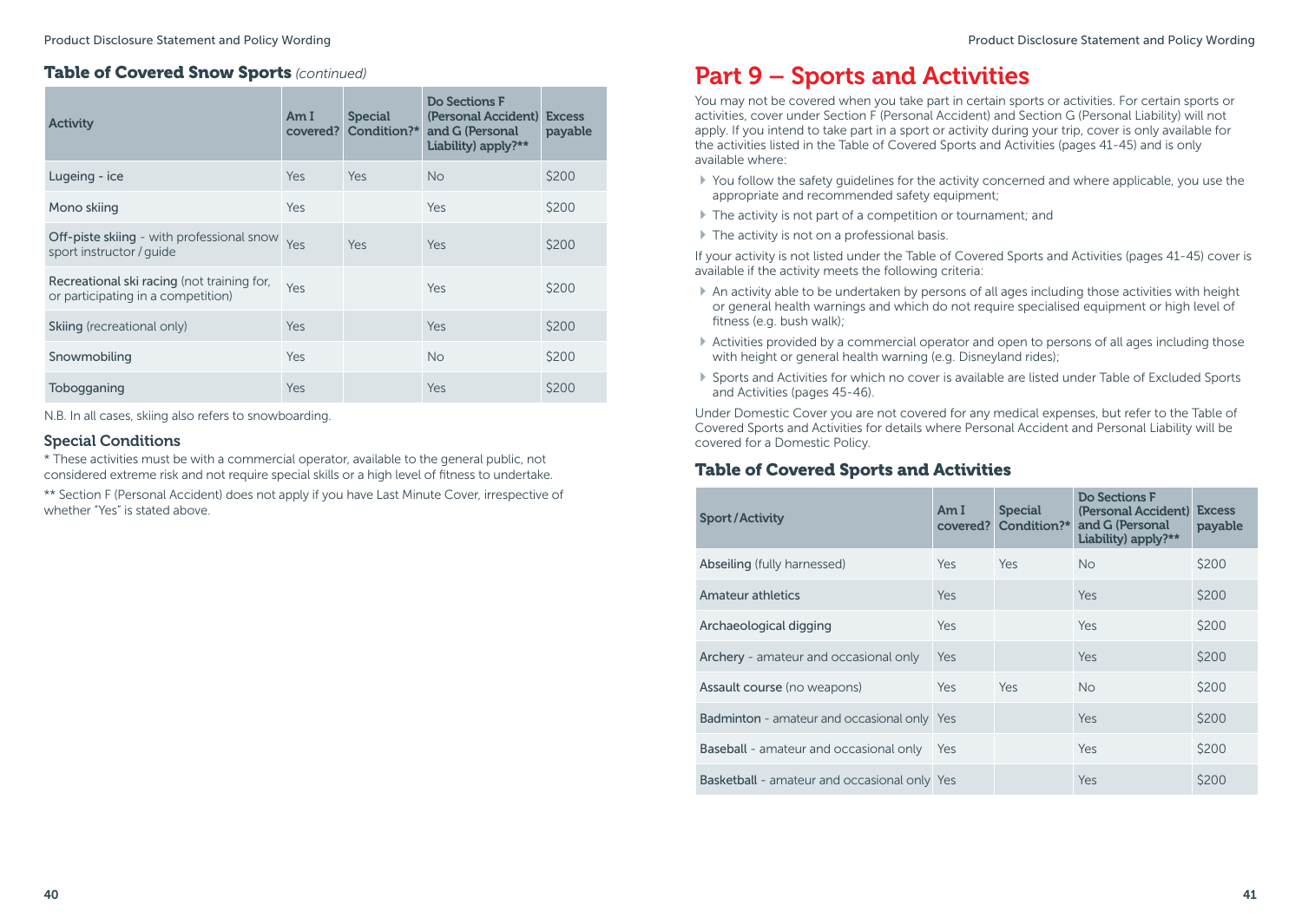| <b>Sport / Activity</b>                                                                           | Am I<br>covered? | <b>Special</b><br>Condition?* | <b>Do Sections F</b><br>(Personal Accident)<br>and G (Personal<br>Liability) apply?** | <b>Excess</b><br>payable |
|---------------------------------------------------------------------------------------------------|------------------|-------------------------------|---------------------------------------------------------------------------------------|--------------------------|
| Battle re-enactment (no live firearms)                                                            | Yes              | Yes                           | <b>No</b>                                                                             | \$200                    |
| Breathing observation bubble diving<br>(maximum depth 30 metres)                                  | Yes              | Yes                           | Yes                                                                                   | \$200                    |
| Bridge walking - supervised by a fully-<br>trained guide only                                     | Yes              | Yes                           | Yes                                                                                   | \$200                    |
| Bungee jumps (three jumps maximum)                                                                | Yes              |                               | Yes                                                                                   | \$200                    |
| Camel or elephant riding or trekking                                                              | Yes              |                               | <b>No</b>                                                                             | \$200                    |
| Canoeing (grade 1 and 2 rapids or lower)                                                          | Yes              |                               | <b>No</b>                                                                             | \$200                    |
| Canoeing (grade 3 and 4 rapids)                                                                   | Yes              | Yes                           | <b>No</b>                                                                             | \$200                    |
| Canopy walking or tree-top walking                                                                | Yes              | Yes                           | Yes                                                                                   | \$200                    |
| Cave tubing or river tubing                                                                       | Yes              | Yes                           | <b>No</b>                                                                             | \$200                    |
| Clay-pigeon shooting                                                                              | Yes              |                               | <b>No</b>                                                                             | \$200                    |
| Coasteering - amateur and occasional<br>only                                                      | Yes              | Yes                           | No                                                                                    | \$200                    |
| Conservation or charity work<br>(educational and environmental -<br>working with hand tools only) | Yes              |                               | <b>No</b>                                                                             | \$200                    |
| Cricket - amateur and occasional only                                                             | Yes              |                               | Yes                                                                                   | \$200                    |
| Cycle touring                                                                                     | Yes              |                               | <b>No</b>                                                                             | \$200                    |
| Cycling                                                                                           | Yes              |                               | Yes                                                                                   | \$200                    |
| Dragon boating                                                                                    | Yes              |                               | <b>No</b>                                                                             | \$200                    |
| Dune or wadi bashing                                                                              | Yes              |                               | <b>No</b>                                                                             |                          |
| Falconry                                                                                          | Yes              | Yes                           | <b>No</b>                                                                             | \$200                    |
| Football - amateur and occasional only                                                            | Yes              |                               | <b>No</b>                                                                             | \$200                    |
| Go-karting                                                                                        | Yes              | Yes                           | <b>No</b>                                                                             | \$200                    |
| Golf - amateur and occasional only                                                                | Yes              |                               | Yes                                                                                   | \$200                    |
| Gorge swinging or canyon swinging                                                                 | Yes              | Yes                           | Yes (no cover with<br>Domestic)                                                       | \$200                    |
| Gorge walking                                                                                     | Yes              | Yes                           | <b>No</b>                                                                             | \$200                    |
| Hockey                                                                                            | Yes              |                               | <b>No</b>                                                                             | \$200                    |
| Horse riding (not polo, hunting or<br>jumping)                                                    | Yes              |                               | <b>No</b>                                                                             | \$200                    |
| Hot-air ballooning                                                                                | Yes              | Yes                           | <b>No</b>                                                                             | \$200                    |
| Husky sledge driving                                                                              | Yes              | Yes                           | Yes                                                                                   | \$200                    |

#### Table of Covered Sports and Activities *(continued)* Table of Covered Sports and Activities *(continued)*

| <b>Sport/Activity</b>                                                  | Am I<br>covered? | <b>Special</b><br>Condition?* | <b>Do Sections F</b><br>(Personal Accident)<br>and G (Personal<br>Liability) apply?** | <b>Excess</b><br>payable |
|------------------------------------------------------------------------|------------------|-------------------------------|---------------------------------------------------------------------------------------|--------------------------|
| Jet boating                                                            | Yes              |                               | No                                                                                    | \$200                    |
| Jet skiing                                                             | Yes              |                               | <b>No</b>                                                                             | \$200                    |
| Jogging                                                                | Yes              |                               | Yes                                                                                   | \$200                    |
| Kayaking (grade 1 and 2 rapids or lower)                               | Yes              |                               | <b>No</b>                                                                             | \$200                    |
| Kayaking (grade 3 and 4 rapids)                                        | Yes              | Yes                           | No                                                                                    | \$200                    |
| Lugeing - not ice                                                      | Yes              | Yes                           | No                                                                                    | \$200                    |
| Marathons - amateur and occasional<br>only                             | Yes              |                               | No                                                                                    | \$200                    |
| Martial arts - training only                                           | Yes              |                               | No                                                                                    | \$500                    |
| Motorcycling - 125cc and over (please<br>note General Exclusion 11.)   | Yes              |                               | No                                                                                    | \$500                    |
| Motorcycling - under 125cc (please note<br>General Exclusion 11.)      | Yes              |                               | No                                                                                    | \$250                    |
| Mountain biking - not racing or extreme<br>ground conditions or stunts | Yes              |                               | No                                                                                    | \$250                    |
| Mud buggying                                                           | Yes              | Yes                           | No                                                                                    | \$200                    |
| Netball - amateur and occasional only                                  | Yes              |                               | Yes                                                                                   | \$200                    |
| Orienteering - amateur and occasional<br>only                          | Yes              |                               | Yes                                                                                   | \$200                    |
| Ostrich riding (not racing)                                            | Yes              | Yes                           | No                                                                                    | \$200                    |
| Paintballing - wearing eye protection                                  | Yes              | Yes                           | <b>No</b>                                                                             | \$200                    |
| Parasailing                                                            | Yes              | Yes                           | Yes                                                                                   | \$200                    |
| Parascending - over water                                              | Yes              |                               | No                                                                                    | \$200                    |
| Passenger in private or small aircraft or<br>helicopter                | Yes              | Yes                           | No                                                                                    | \$200                    |
| Quad biking                                                            | Yes              | Yes                           | No                                                                                    | \$500                    |
| Rafting - white or black water<br>(grade 3 and 4 rapids)               | Yes              | Yes                           | No                                                                                    | \$200                    |
| Rafting - white or black water<br>(grade 1 and 2 rapids)               | Yes              |                               | No                                                                                    | \$200                    |
| Rambling                                                               | Yes              |                               | Yes                                                                                   | \$200                    |
| Refereeing - on an amateur basis                                       | Yes              |                               | Yes                                                                                   | \$200                    |
| Rock Climbing - Indoor and harnessed                                   | Yes              |                               | No                                                                                    | \$200                    |
| Roller blading (no racing, half-pipe,<br>stunts or extreme skating)    | Yes              |                               | Yes                                                                                   | \$200                    |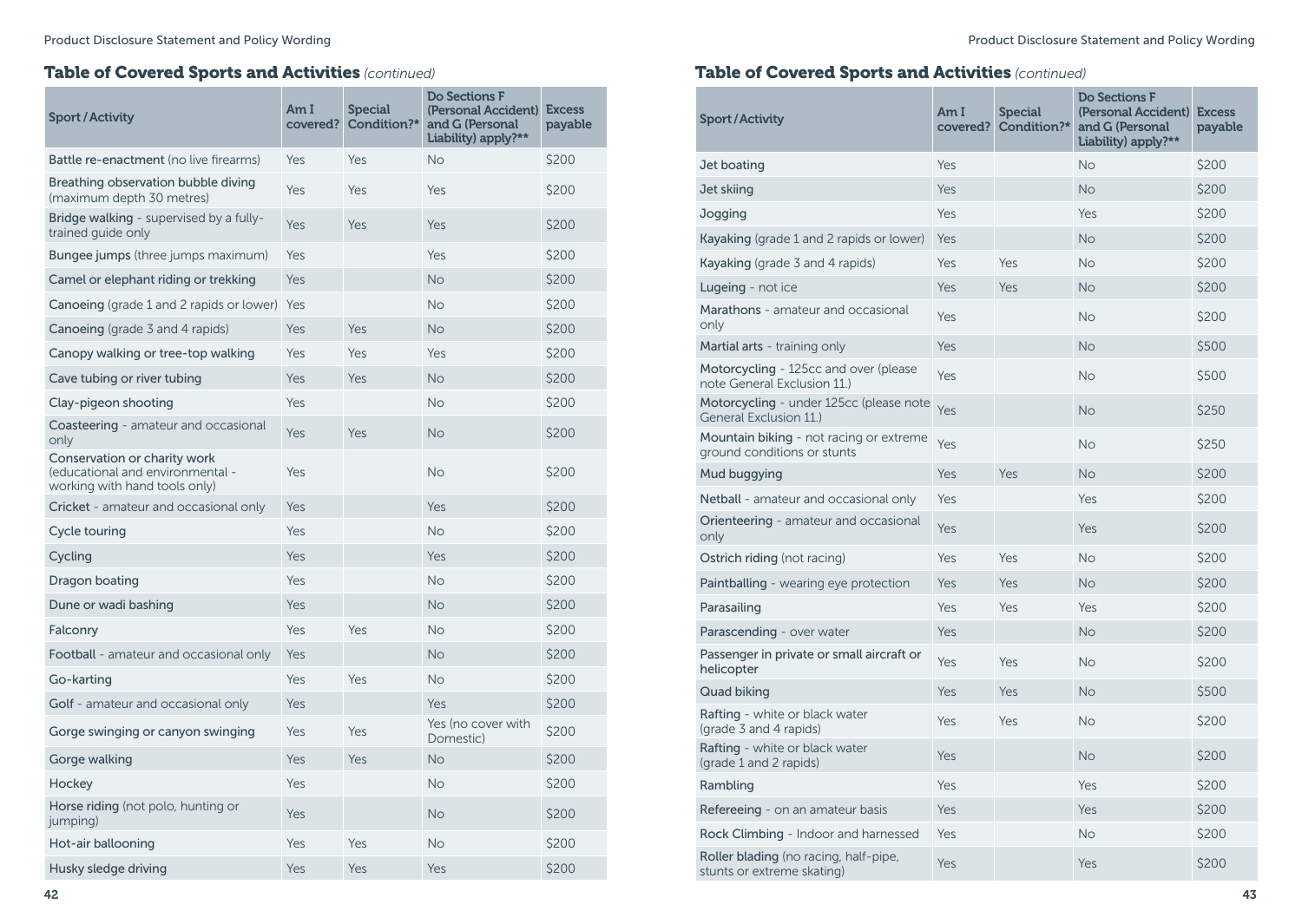| <b>Sport/Activity</b>                                                                         | Am I<br>covered? | <b>Special</b><br>Condition?* | <b>Do Sections F</b><br>(Personal Accident)<br>and G (Personal<br>Liability) apply?** | <b>Excess</b><br>payable |
|-----------------------------------------------------------------------------------------------|------------------|-------------------------------|---------------------------------------------------------------------------------------|--------------------------|
| Rowing - amateur and occasional only                                                          | Yes              |                               | Yes                                                                                   | \$200                    |
| Rugby codes - amateur and occasional<br>only                                                  | Yes              |                               | <b>No</b>                                                                             | \$250                    |
| <b>Running</b> - sprint and long distance                                                     | Yes              |                               | Yes                                                                                   | \$200                    |
| Safari                                                                                        | Yes              |                               | Yes                                                                                   | \$200                    |
| Sand boarding                                                                                 | Yes              |                               | Yes                                                                                   | \$200                    |
| Sand yachting                                                                                 | Yes              |                               | <b>No</b>                                                                             | \$200                    |
| Scuba diving (qualified, maximum depth<br>30 metres, not diving alone)                        | Yes              |                               | <b>No</b>                                                                             | \$200                    |
| Scuba diving (unqualified but with<br>instructor, maximum depth 30 metres)                    | Yes              | Yes                           | <b>No</b>                                                                             | \$200                    |
| Sea canoeing or kayaking - short or<br>day trips only, with overnight stays<br>(not on water) | Yes              |                               | <b>No</b>                                                                             | \$200                    |
| Sea canoeing or kayaking - day trips<br>and coastal only                                      | Yes              |                               | Yes                                                                                   | \$200                    |
| Sleigh rides - as part of a Christmas trip<br>to Northern Europe                              | Yes              |                               | Yes                                                                                   | \$200                    |
| Skateboarding (no racing, half-pipe,<br>stunts or extreme skating)                            | Yes              |                               | Yes                                                                                   | \$200                    |
| Snorkelling                                                                                   | Yes              |                               | Yes                                                                                   | \$200                    |
| Squash                                                                                        | Yes              |                               | Yes                                                                                   | \$200                    |
| Surfing (not big wave or extreme surfing) Yes                                                 |                  |                               | Yes                                                                                   | \$200                    |
| Swimming                                                                                      | Yes              |                               | Yes                                                                                   | \$200                    |
| Target rifle shooting                                                                         | Yes              |                               | <b>No</b>                                                                             | \$200                    |
| Tennis - amateur and occasional only                                                          | Yes              |                               | Yes                                                                                   | \$200                    |
| Trekking or hiking (over 3,000 metres<br>but under 5,000 metres altitude)                     | Yes              | Yes                           | Yes                                                                                   | \$250                    |
| Trekking or hiking (under 3,000 metres<br>altitude)                                           | Yes              |                               | Yes                                                                                   | \$200                    |
| Tubing                                                                                        | Yes              | Yes                           | Yes                                                                                   | \$200                    |
| Volleyball - amateur and occasional only Yes                                                  |                  |                               | Yes                                                                                   | \$200                    |
| Wake boarding (no stunts)                                                                     | Yes              |                               | Yes                                                                                   | \$200                    |
| Water polo - amateur and occasional<br>only                                                   | Yes              |                               | Yes                                                                                   | \$200                    |

#### Table of Covered Sports and Activities *(continued)* Table of Covered Sports and Activities *(continued)*

| <b>Sport/Activity</b>                                          | Am I       | <b>Special</b><br>covered? Condition?* | <b>Do Sections F</b><br>(Personal Accident)<br>and G (Personal<br>Liability) apply?** | <b>Excess</b><br>payable |
|----------------------------------------------------------------|------------|----------------------------------------|---------------------------------------------------------------------------------------|--------------------------|
| Waterskiing (no stunts)                                        | <b>Yes</b> |                                        | Yes                                                                                   | \$200                    |
| Windsurfing                                                    | Yes        |                                        | <b>No</b>                                                                             | \$200                    |
| Yachting - not racing and sailing inside<br>territorial waters | Yes        |                                        | <b>No</b>                                                                             | \$200                    |
| Zip lining                                                     | Yes        | Yes                                    | <b>No</b>                                                                             | \$200                    |
| Zorbing                                                        | Yes        | Yes                                    | Yes                                                                                   | \$200                    |

#### Special Conditions

\* These activities must be with a commercial operator, and available to the general public, and not considered extreme risk and not require special skills or a high level of fitness to undertake.

\*\* Section F (Personal Accident) does not apply if you have purchased Last Minute Cover, irrespective of whether "Yes" is stated above.

#### Table of Excluded Sports and Activities

Please be aware that this is not a definitive list of excluded activities, but is intended to provide examples of Sports and Activities where cover is NOT available under this policy in any circumstances.

See the Snow Sports Section for the specific definitions relating to '*Backcountry and Off-piste*', "Professional Snow Sport Instructor" and "Ski/Snowboard Fun Parks".

| <b>Sport/Activity</b>                                                             | Am I covered? |
|-----------------------------------------------------------------------------------|---------------|
| Boating in international waters (other than on a commercial cruise liner)         | <b>No</b>     |
| <b>Bobsleighing</b>                                                               | <b>No</b>     |
| <b>Boxing (including training)</b>                                                | <b>No</b>     |
| Cascading                                                                         | <b>No</b>     |
| Competition contact sports or activities (e.g. Rugby Union, Rugby League, AFL) No |               |
| Competitive cycling                                                               | <b>No</b>     |
| Cross-country skiing - not on a designated cross country ski route                | <b>No</b>     |
| Expeditions to remote, hazardous or dangerous locations (e.g. Antarctica)         | <b>No</b>     |
| Flying - piloting or crewing any aircraft                                         | <b>No</b>     |
| Freestyle skiing                                                                  | <b>No</b>     |
| Gliding                                                                           | <b>No</b>     |
| Gorge walking - private                                                           | <b>No</b>     |
| Hang-gliding                                                                      | <b>No</b>     |
| High diving                                                                       | <b>No</b>     |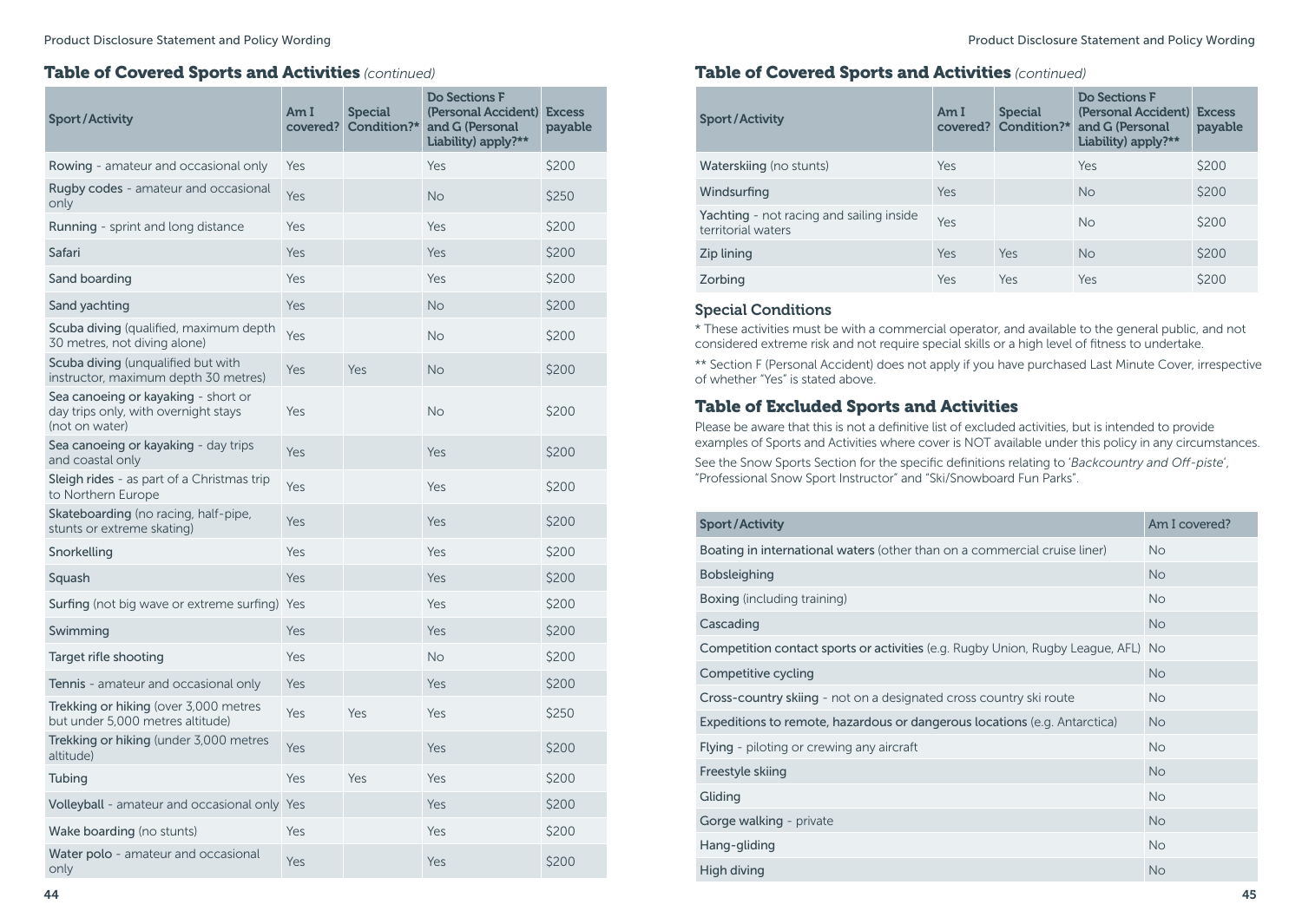#### Table of Excluded Sports and Activities *(continued)*

| <b>Sport/Activity</b>                                                    | Am I covered? |
|--------------------------------------------------------------------------|---------------|
| Horse jumping                                                            | <b>No</b>     |
| Hunting                                                                  | <b>No</b>     |
| Hydro speeding                                                           | <b>No</b>     |
| Kite surfing                                                             | <b>No</b>     |
| Micro lighting                                                           | <b>No</b>     |
| Mountain biking - downhill racing or extreme ground conditions or stunts | <b>No</b>     |
| Mountain boarding                                                        | <b>No</b>     |
| Mountaineering - involving climbing or ice equipment.                    | <b>No</b>     |
| Off-piste skiing - without professional snow sport instructor / guide    | <b>No</b>     |
| Parachuting                                                              | <b>No</b>     |
| Paragliding                                                              | <b>No</b>     |
| Parapenting                                                              | <b>No</b>     |
| Parascending (over land or snow)                                         | <b>No</b>     |
| Polo                                                                     | <b>No</b>     |
| Potholing                                                                | <b>No</b>     |
| Rock climbing (outdoor)                                                  | <b>No</b>     |
| Rock scrambling                                                          | <b>No</b>     |
| Running with the bulls                                                   | <b>No</b>     |
| Scuba diving - more than 30 metres depth                                 | No            |
| Shark diving                                                             | <b>No</b>     |
| <b>Skeletons</b>                                                         | <b>No</b>     |
| Ski acrobatics                                                           | <b>No</b>     |
| Ski/snowboard fun parks                                                  | <b>No</b>     |
| Ski jumping or stunting                                                  | <b>No</b>     |
| Ski racing (including training)                                          | <b>No</b>     |
| Sky diving                                                               | <b>No</b>     |
| <b>Triathlons</b>                                                        | No            |
| Via ferrata                                                              | <b>No</b>     |
| White or black water rafting, canoeing or kayaking - grade 5 or higher   | <b>No</b>     |
| Yachting - racing or sailing in international waters                     | <b>No</b>     |

# Part 10 – Important Information

#### About Your Premium

The premium will be quoted to you during the purchase process and it will also be shown on your Insurance Certificate.

Premiums are based on a number of factors including the destination and length of your trip, the level of cover you selected, the number of travellers and their ages.

The base premium will be increased by any optional covers you select. Premiums are inclusive of applicable government charges including GST and Stamp Duty.

#### The Code of Practice

We are bound by the General Insurance Code of Practice. This aims to raise the standards of practice and service in the insurance industry, improve the way the claims and complaints are handled and help people better understand how general insurance works.

#### How to Make a Claim

You must register any claim within 30 days of completion of your travel. If you need to make a claim, we will require you to:

a) Provide us with original invoices, receipts and other vouchers relating to your loss or expenses. It is the responsibility of the insured person to provide proof of ownership, receipted proof of value of any lost, stolen or damaged items and we are under no obligation to make payment without this proof of ownership.

b) Produce your Insurance Certificate.

c) Provide us with all information we require in English or officially translated into English.

Please contact us for Claim Forms or any enquiries in relation to entitlement to claim under this policy.

An excess applies to some claims under some policy sections. If multiple events occur during a trip an excess will be applied for each section per event. Please refer to the Table of Benefits (pages 8-11) for further information.

If you are registered for GST and are or were entitled to claim an input tax credit for the GST charged on your premium, then this input tax credit entitlement needs to be provided to us each time you make a claim on a Domestic travel policy. If applicable, a claim payment made on a Domestic policy will be reduced by the GST amount, to the extent of the input tax credit entitlement. A full input tax credit entitlement is 100% of the GST amount. If you provide us with the incorrect GST information then we will not be responsible for the GST liability you might incur.

### How We Settle a Claim

We choose how we settle a claim. After calculating the amount payable (based on the value of the item at the time of settlement) we will where applicable:

- $\blacktriangleright$  Pay for the cost of replacement or repair of your personal items which may include depreciation;
- $\blacktriangleright$  Pay for specified additional expenses;
- $\blacktriangleright$  Pay you or the party to whom you are legally liable;

We are under no obligation to pay a claim without proof of ownership and proof of claimable event.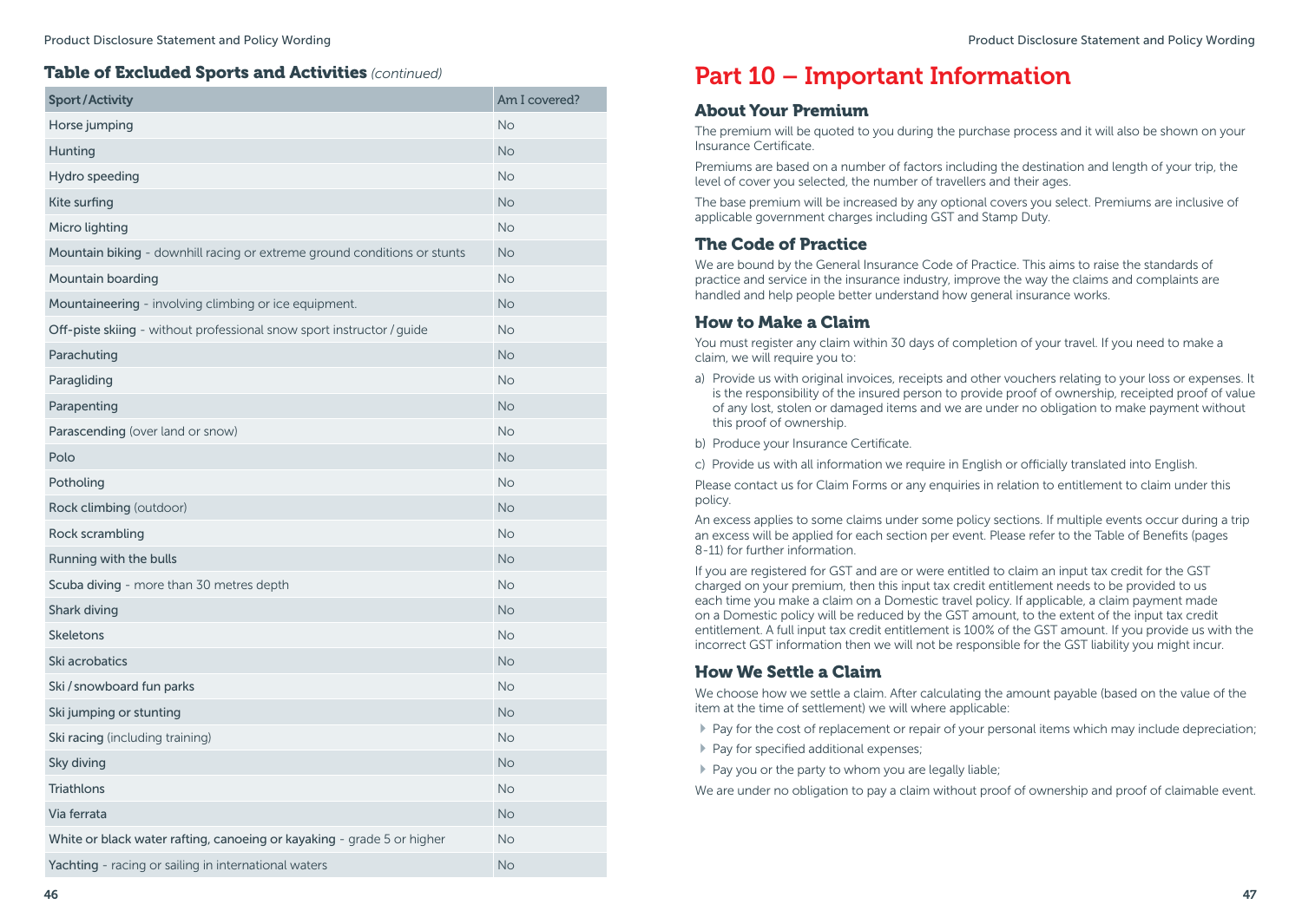#### How We Deal With Complaints

We are committed to handling any concerns or complaints about our products or services.

If you have a complaint or concern:

1. Contact us and raise your issue with us.

2. If your complaint is not satisfactorily resolved you may request that the matter be reviewed by management by contacting the:

#### Internal Dispute Resolution Manager GPO Box 14, Brisbane QLD 4001 Email: IDRcommittee@claims-travel.com.au Ph: (07) 3012 3112

We will respond to you with the findings within 15 working days.

**3.** If you are still not satisfied with the finding, you may be able to take your matter to an independent dispute resolution body, the Australian Financial Complaints Authority (AFCA). This external dispute resolution body can make decisions with which we are obliged to comply.

AFCA contact details:

Australian Financial Complaints Authority Ph: 1800 931 678 Email: info@afca.org.au Internet: www.afca.org.au GPO Box 3 Melbourne, VIC 3001

#### Financial Claims Scheme

The Financial Claims Scheme (FCS) provides compensation to policyholders (that satisfy its eligibility criteria) with valid claims against a failed general insurer. You may be entitled to payment under the FCS if we are unable to meet our obligations under this insurance.

Information about the FCS can be obtained from the APRA website at www.apra.gov.au and the APRA hotline on 1300 558 849.

#### Updating This PDS

Information in this PDS is subject to change from time to time. Where a change occurs in relation to information that is not materially adverse we may update it by including information on our website. A paper copy of such information will be provided upon request.

#### Respecting Your Privacy

We comply with the requirements of the Privacy Act 1988 (Cth) (Privacy Act) (including the Australian Privacy Principles), which apply to any personal information (as defined in the Privacy Act) that is collected by us. The Privacy Act requires us to inform you that:

#### Purpose of Collection

We collect information necessary to underwrite and administer your insurance cover, to maintain and to improve customer service and to advise you of other products that you may be interested in. This may include your:

- 4 Name;
- ▶ Date of birth:
- $\triangleright$  Contact details (including address, email address and telephone number)
- $\blacktriangleright$  Medical conditions and other health information or sensitive information (as those terms are defined in the Privacy Act); and
- $\blacktriangleright$  Travel details (for the purpose of the insured trip), amongst other information relevant to the provided services.

We require your personal information in order for us to provide you with products and deliver services to you. Without this personal information we will not be able to issue you with a policy.

#### **Disclosure**

In the course of administering your policy, we may disclose your information to:

1. The entities to which we are related (whether in Australia or overseas), contractors or third party providers providing services related to the administration of your policy.

2. Banks and financial institutions for the purpose of processing your application and obtaining policy payments.

3. Assessors, third party administrators, emergency assistance providers, retailers, medical providers, travel carriers, in the event of a claim.

4. The emergency assistance provider who will record all calls to the assistance service provided under your policy for quality assurance training and verification purposes.

5. Enable us to advise you of our insurance products or services.

Your personal information may be disclosed to entities and parties located overseas, including Europe, UK, Asia and USA.

Your personal information may also be disclosed to entities and parties in the countries and regions nominated under our insurance policy, or any other regions where you may require assistance.

For more information see our Privacy Policy available on our website.

#### Access and Correction to Your Information

You may access your personal information and request changes by submitting a request to us. For more information on how to do this, please see our Privacy Policy which is available on our website.

#### Complaints and Contact Details

If you believe that we have interfered with your privacy in our handling of your personal information or if you have any questions about our processes for handling your information, you may send your queries or lodge a complaint by emailing **privacyquery@autogeneral.com.au** or in writing to:

Privacy Officer Auto & General Services Pty Ltd PO Box 342 Toowong QLD 4066

For more information on how we will handle your complaint, please see our Privacy Policy which is available on our website.

#### Access to Our Privacy Policy

For more details on why we collect, use, hold, store and disclose personal information, please see our Privacy Policy available on our website.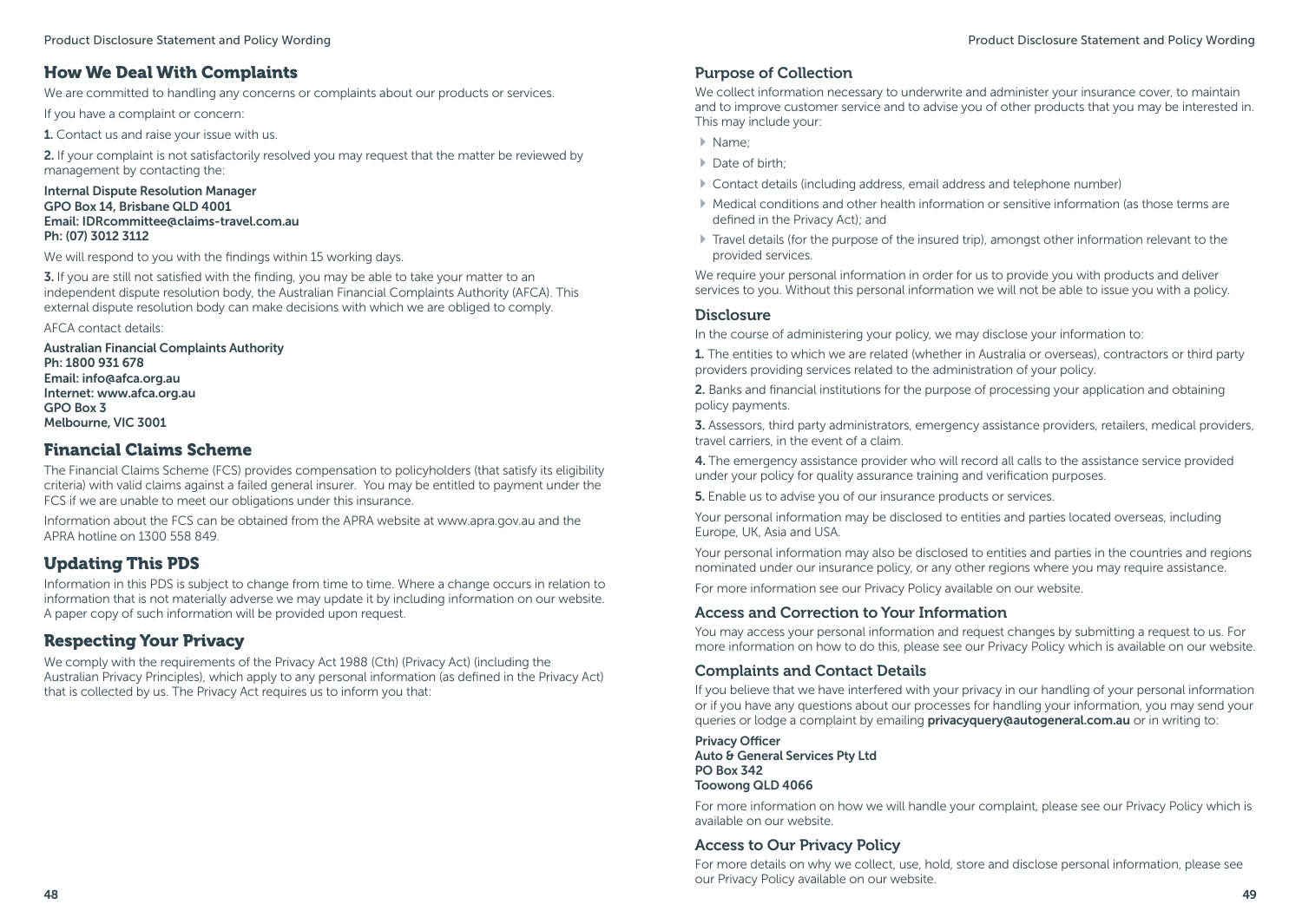### Part 11 – Definitions

#### *Annual Multi-Trip*

Annual Multi-Trip covers you for any number of international trips within a 12-month period, with the maximum duration of 30 days for any one trip.

#### *Business Associate*

Any person who works at your place of business and who, if you were both away from work at the same time, would prevent the business from running properly.

#### *Civil unrest*

Activities inclusive of organised protests, riots, arson, looting, occupation of institutional buildings, border infringements and armed insurrection (excluding where civil war has been declared).

#### *Departure Date*

The departure date as specified in your Insurance Certificate.

#### *Dependent Children*

Your financially dependent children or grandchildren (including fostered, or adopted children or grandchildren) who are under 18 years of age and who are named on the Insurance Certificate, but does not include children who are born overseas during your Trip.

#### *Domestic*

Domestic covers you for travel within Australia. It does not include cover for any medical expenses.

#### *End Date*

The end date is your travel conclusion date as specified on your Insurance Certificate. For Annual Multi-Trip your end date is 12 months from the date of your Policy Start Date.

#### *Financial default*

Insolvency, bankruptcy, provisional liquidation, liquidation, financial collapse, appointment of a receiver, manager or administrator, entry into any official or unofficial scheme of arrangement, statutory protection, restructuring or composition with creditors or the happening of anything of a similar nature under the laws of any jurisdiction.

#### *Home*

Your usual place of residence within Australia.

#### *Insurance Certificate*

This Travel Insurance document shows the names and details of all the people insured under this policy and any special conditions that apply.

#### *Insured person*

Any person for whom the appropriate premium has been paid and who is named on your Insurance Certificate.

#### *Luggage and Personal Effects*

Your suitcases and trunks, including their contents and articles worn or carried on your person.

#### *Manual labour*

Work involving physical labour, including but not limited to, construction, installation and assembly. This does not include bar and restaurant staff, music and singing or fruit picking (not involving machinery).

#### *Natural disaster*

An extraordinary natural phenomena such as floods, earthquakes, tsunamis, landslides, volcanic eruptions, atypical cyclonic storms, falling objects from space and aerolites, and in general any extraordinary atmospheric, meteorological, seismic or geological phenomenon.

#### *Pair or set of items*

A number of associated items being similar or complementary or used together (e.g. a pair of earrings, a camera body and its standard lens and accessories or a set of golf clubs)

#### *Policy Holder*

The person named in the Insurance Certificate as the Policy Holder and is also an insured person under this policy.

#### *Policy Start Date*

The date and time the Insurance Certificate is issued and as specified on your Insurance Certificate.

#### *Pre-existing medical condition*

Any diagnosed medical condition which, in the last 5 years, you or any insured person has suffered from or has received any form of medical advice, treatment or medication for.

#### *Public place*

Includes but is not limited to shops, airports (including airport lounges), train stations, bus stations, taxis, streets, hotel or motel room after you have checked out, hotel foyers and grounds, function, exhibition or conference centres, restaurants, beaches, public toilets and any place to which the public has access.

#### *Public transport*

Using a train, bus, ferry, coach or publicly licenced aircraft to join the booked holiday.

#### *Relative*

Your partner, or your or your partner's; parent, brother, sister, son, daughter (including adopted or fostered children), uncle, aunt, niece, nephew, grandparent, grandchild, stepparent, stepchild, stepbrother, stepsister or next of kin.

#### *Snow Sports\**

Recreational skiing / snowboarding, bigfoot skiing, cat skiing, cross country skiing (along a designated cross country ski route only), glacier skiing, heli-skiing, ice hockey (not competitive), ice skating, lugeing (ice only), mono skiing, off-piste skiing (with a professional snow sport instructor / guide only), recreational ski racing (not training for, or participating in a competition), snowmobiling and tobogganing.

\*In all cases skiing also means snowboarding.

Please also refer to the Snow Sports Section M for further definitions relating to '*Backcountry and Off-piste*', '*Professional Snow Sport Instructor*' and '*Ski / Snowboard fun parks*'.

#### *Territorial waters*

Within 12 nautical miles of coastline.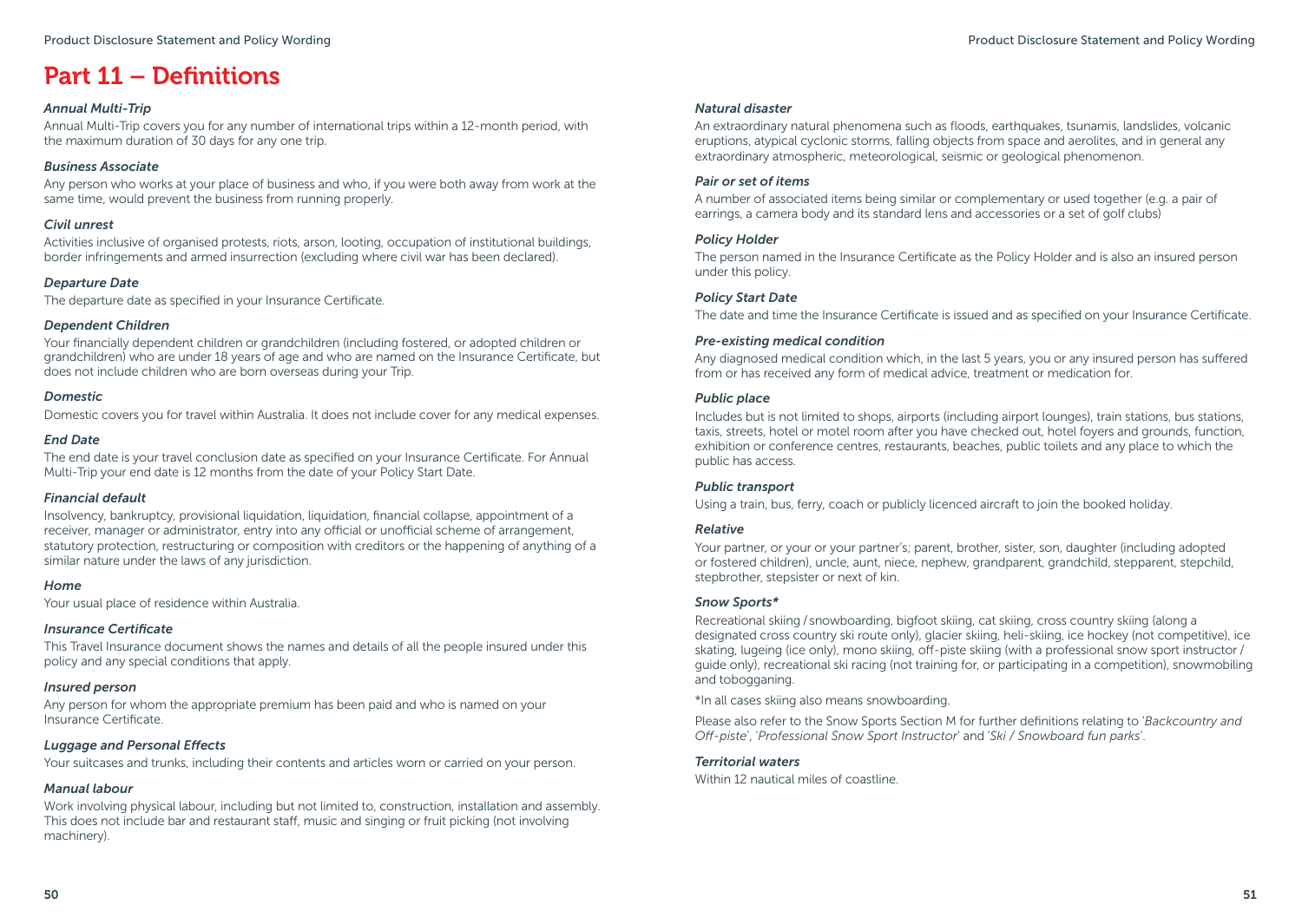Any actual or threatened use of force or violence directed at or causing damage, injury, harm or disruption, or committing of an act dangerous to human life or property, against any individual, property or government, with the stated or unstated objective of pursuing economic, ethnic, nationalistic, political, racial or religious interests, whether such interests are declared or not. Robberies or other criminal acts, primarily committed for personal gain and acts arising primarily from prior personal relationships between perpetrator(s) and victim(s) shall not be considered terrorist acts. Terrorism shall also include any act which is verified or recognised by the (relevant) Government as an act of terrorism.

#### *Travelling companion*

The person who is to travel with you for at least 50% of the trip and who made arrangements to accompany you before you began the trip.

#### *Trip*

For the purposes of a single trip, means a return holiday or journey of up to 12 months if you are aged 65 or under, beginning and ending in your home address in Australia. We will only cover you for up to 90 days if you are aged 66 or over.

For the purposes of an Annual Multi-Trip policy trip means any number of trips in 12 months up to a maximum of 30 days duration for each trip.

For the purposes of Section A (Cancellation and Amendment Fees) means the period commencing from:

- ▶ The time you book, or
- The Policy Start Date (or start date for Annual Multi-Trip policies) whichever is later, and ends when you return to your home address in Australia (but no later than 24 hours after your return to Australia)

For the purpose of all other Sections means the period commencing from:

- ▶ When you leave your home in Australia to commence your travel (but not earlier than 24 hours before the original departure time shown on your travel ticket), or
- In The Policy Start Date shown on your Insurance Certificate, whichever is the later, and ends under all other Sections when:
	- 4 You return to your home address in Australia (but no later than 24 hours after your return to Australia), or
	- 4 The End Date, whichever is earlier, or
	- For Annual Multi-Trip you reach the 31st day after you have departed Australia.

Please note: If your end date has changed and you wish to arrange further cover, you will need to contact us.

For one-way trips, cover ends under all sections 24 hours after you leave immigration control in the final country you go to or at the end of the period shown on your Insurance Certificate, whichever is earlier.

#### *Unattended*

Includes but is not limited to, when an item is not on your person at the time of loss, left with a person other than your travelling companion, left in a position where it can be taken without your knowledge including on the beach or beside the pool while you swim or leaving it a distance where you are unable to prevent it from being unlawfully taken.

#### *Unattended motor vehicle*

Instances where you, your partner, or your travelling companion are not physically inside the motor vehicle.

#### *Valuables*

Photographic, audio, video and electrical equipment (including CDs, DVDs, video and audio tapes and electronic games), portable audio or media players including but not limited to iPods or other MP3 players, smartphones, computer equipment, binoculars, antiques, jewellery, watches, furs, silks.

#### *War*

War, whether declared or not, or any warlike activities, including use of military force by any sovereign nation to achieve economic, geographic, nationalistic, political, racial, religious or other ends.

#### *We, us, our*

Auto & General Insurance Company Ltd.

#### *You, your, yourself*

The insured person(s) named on the Insurance Certificate, all being citizens or permanent residents of Australia and for whom the required premium has been paid.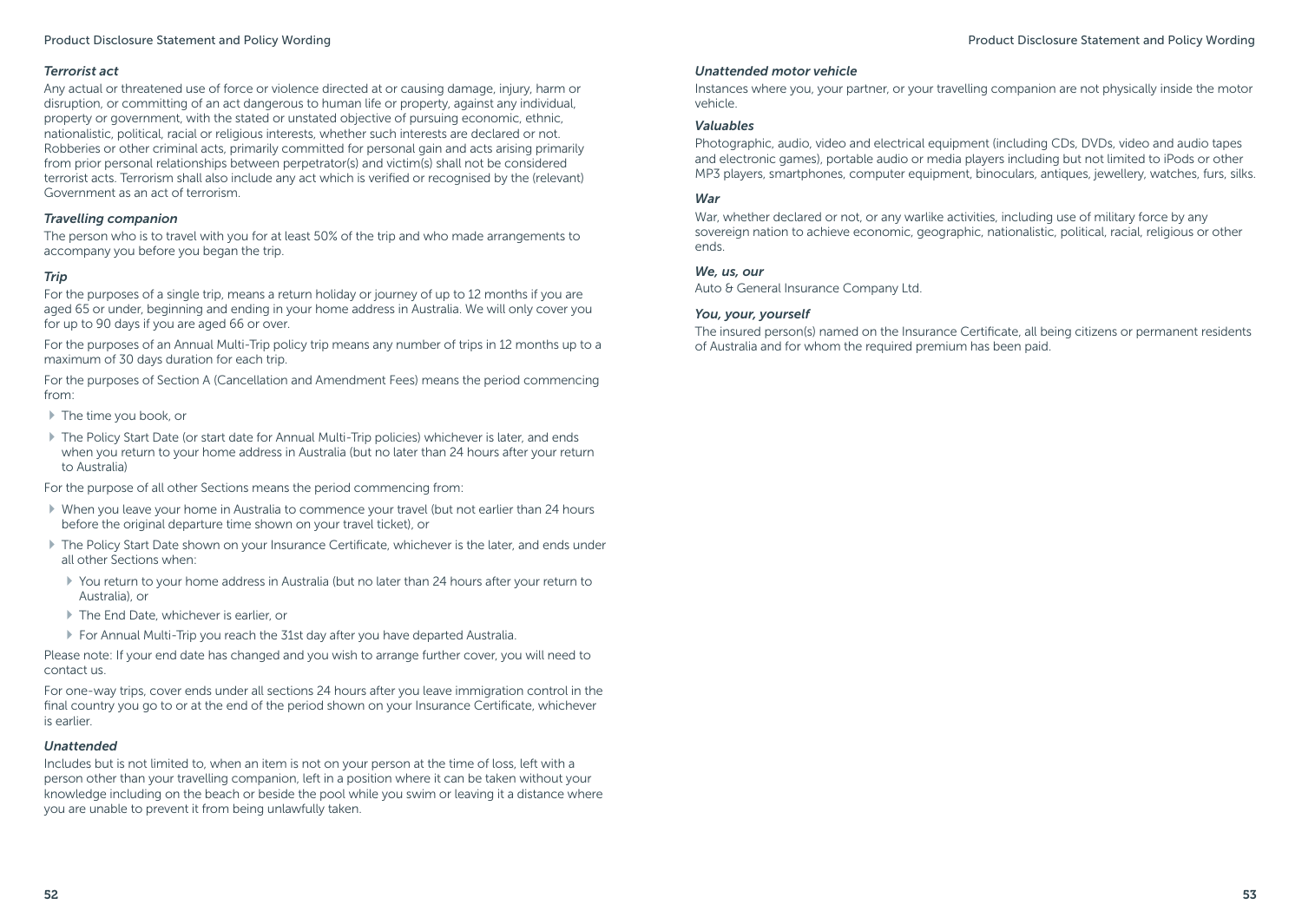Page intentionally left blank. And the state of the state of the state of the Page intentionally left blank.